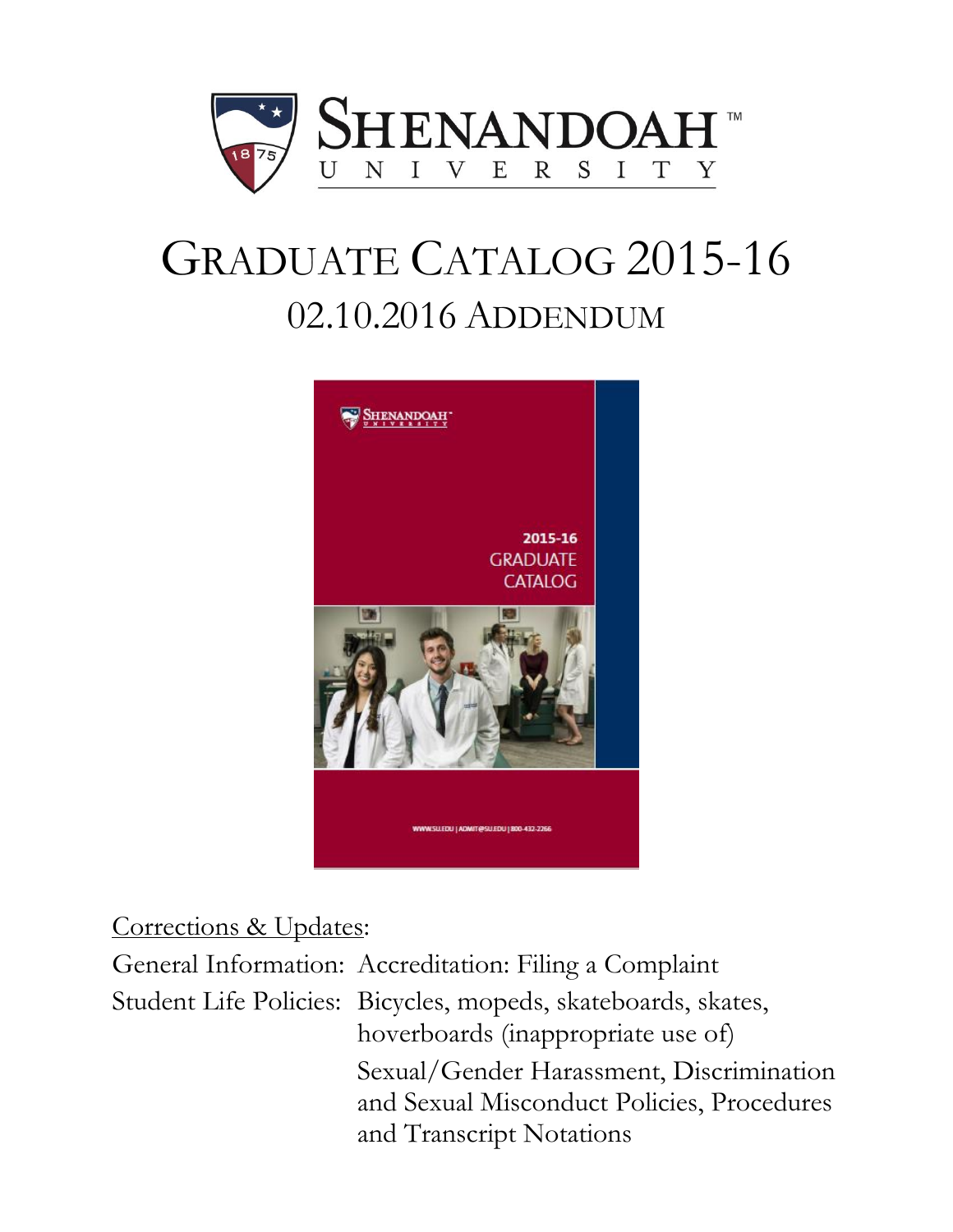# **Accreditation**

Shenandoah University is accredited by the Southern Association of Colleges and Schools Commission on Colleges to award baccalaureate, masters and doctorate degrees. Contact the Commission on Colleges at 1866 Southern Lane, Decatur, Georgia 30033-4097 or call (404) 679-4500 for questions about the accreditation of Shenandoah University.

## **Filing a Complaint**

To file a complaint against Shenandoah University for alleged non-compliance with an accreditation standard or requirement, you may download the SACSCOC policy on [Complaint](http://www.sacscoc.org/pdf/081705/complaintpolicy.pdf)  [Procedures](http://www.sacscoc.org/pdf/081705/complaintpolicy.pdf) from the [Southern Association of Colleges and Schools](http://www.sacscoc.org/) – Commission on Colleges website. Please note that the SACSCOC complaint process is not intended to be used to involve the Commission in disputes between individuals and member institutions or to cause the Commission to interpose itself as a reviewing authority in individual matters; nor does the policy allow the Commission to seek redress on an individual's behalf. The primary purpose of the SACSCOC complaint procedure is to acquire valuable information regarding an accredited institution's possible non-compliance with accreditation standards, policies and procedures rather than to resolve individual disputes.

To register a complaint against Shenandoah University for any reason unrelated to accreditation, please contact the President's Office at 540-665-4505 or by email at pres@su.edu.

Normal inquiries about the institution, such as admission requirements, financial aid, educational programs and the like should be addressed directly to the institution and not to the Commission office.

Once all institutional processes have been exhausted and the issue is not resolved, students may file a formal complaint with the State Council of Higher Education for Virginia (SCHEV). SCHEV can be contacted at [804.225.2600](tel:804.225.2600) or through the SCHEV Complaint Process website: [http://www.schev.edu/students/studentcomplaint.asp.](http://www.schev.edu/students/studentcomplaint.asp)

## **Other Accreditation Bodies**

## Accreditation Council for …

[New section to be inserted on page 12 within the Accreditation section in the Graduate General Information chapter.]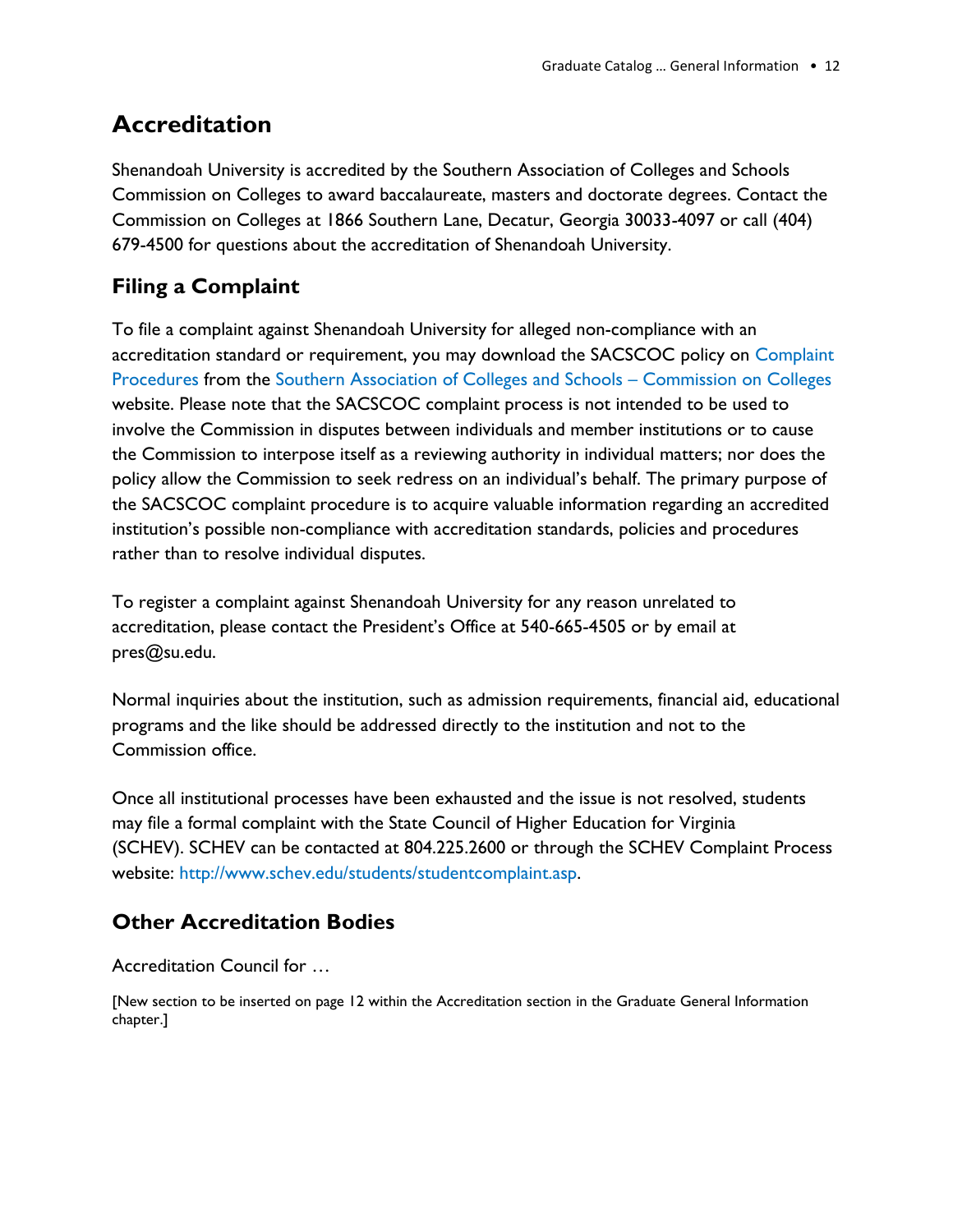## **Bicycles, mopeds, skateboards, skates, hoverboards (inappropriate use of)** –

Bicycle racks are located at each residence hall and many academic buildings, therefore individuals may not secure bikes or mopeds to fire hydrants, light poles, street signs, etc., or any place where a chained bicycle obstructs or impedes pedestrian or vehicular traffic, including handrails, corridor railings, doorways and handicapped access ways. Motorized bicycles (mopeds) are not to be driven on lawns or sidewalks. Skateboards are permitted only on sidewalks and parking lots unless otherwise posted. The use and storage of hoverboards on campus property is not permitted due to safety risks.

[Replaces Bicycles, mopeds, skateboards, skates (inappropriate use of) section on page 80 to include hoverboards in the Undergraduate Student Life Policies chapter.]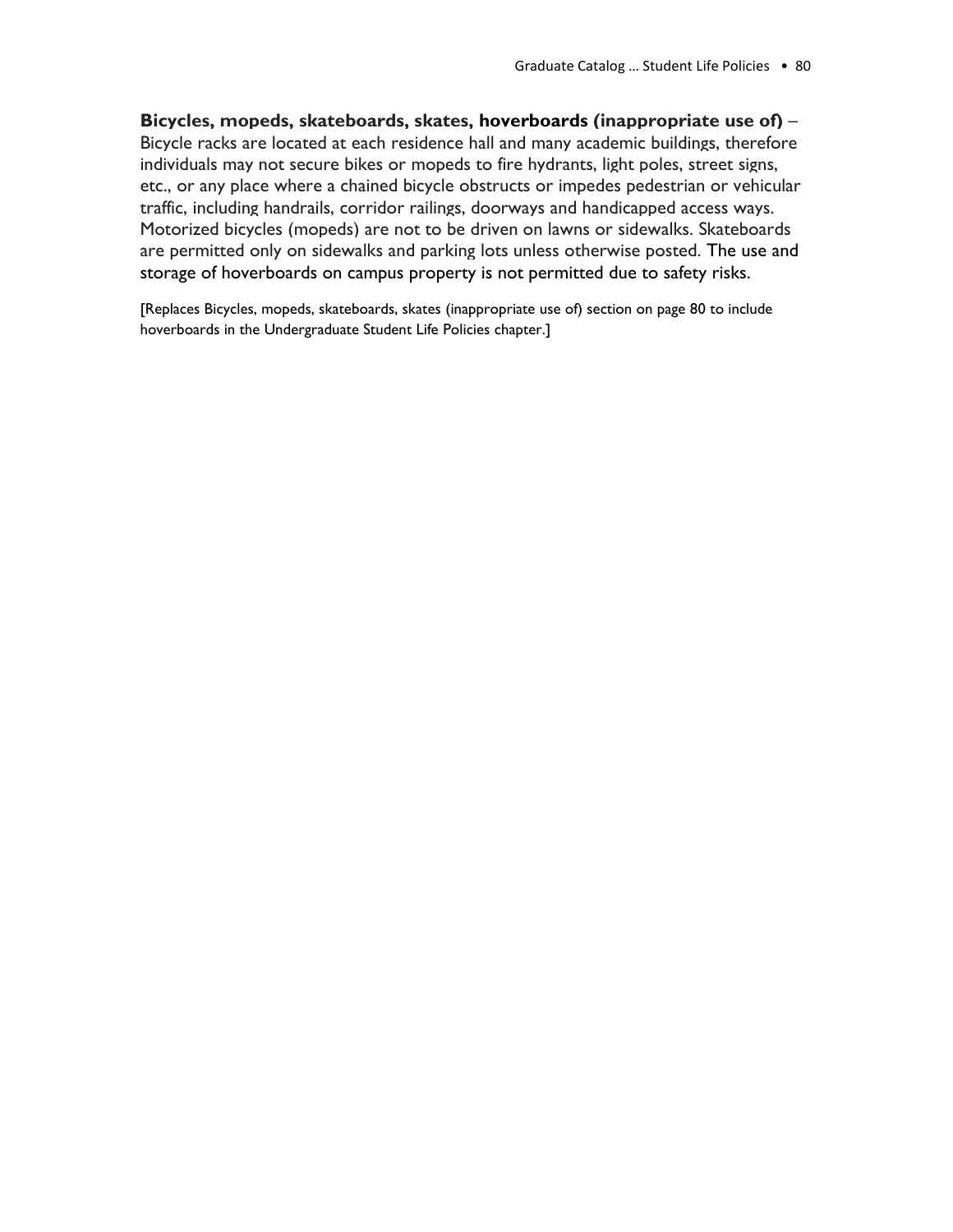# **Shenandoah University's Sexual/Gender Harassment, Discrimination and Sexual Misconduct Policy**

## **Statement Against Discrimination**

All members of the Shenandoah University community including guests and visitors have a reasonable expectation to be free from all forms of sex/gender harassment, misconduct, and discrimination. Sexual harassment includes quid pro quo (this for that) and hostile environment harassment. Sexual misconduct occurs when two individuals engage in any sexual acts and one individual does not consent to the sexual act or withdraws/withholds consent to a sexual act. Examples of sexual misconduct can include acts of sexual harassment, sexual assault (which includes both non-consensual sexual contact, non-consensual sex), sexual exploitation, domestic violence, dating violence, and stalking. Gender/Sex discrimination occurs when one party is treated differently or singled out because of his/her gender in any education program or activity.

Sexual harassment, discrimination and misconduct violate Shenandoah University policy and federal civil rights law, including the Title IX Education Amendments of 1972. As a recipient of federal funds, the University complies with Title IX of the Education Amendments of 1972 (Title IX). Title IX provides that: "No person in the United States shall, on the basis of sex, be excluded from participation in, be denied benefits of, or be subjected to discrimination under any education program or activity receiving Federal financial assistance."

## **Introduction**

All members of the campus community, including visitors and guests, are expected to conduct themselves in a manner that does not infringe upon the rights of others. The university believes in zero tolerance for sex/gender-based misconduct both on and off campus. Zero tolerance means that when an allegation of misconduct is brought to an appropriate administrator's attention, protective and other remedial measures will be used to reasonably ensure that such conduct ends, is not repeated, and the effects on the victim and community are remedied, including serious sanctions when a responding party is found to have violated this policy. All university employees, staff, and faculty are responsible employees. Responsible employees are required by federal law to report to the Title IX Coordinator any allegations of sexual misconduct that are reported to them. The only employees exempted from this reporting requirement are as follows: The staff at the Wellness Center, the staff and volunteers at the [Not] Just Women's Center, Rev. Justin Allen, Rev. DeLyn Celec, the counseling staff located in Cooley Hall and Elizabeth Hand, the Safety & Health Programs Coordinator. These exempted employees are not required to make any reports to the Title IX Coordinator and are considered a confidential resource.

Shenandoah University is committed to investigating and adjudicating reports of sexual harassment, misconduct, and discrimination according to the policies of the University. The University will provide support to both the victim and the responding party throughout the investigative and adjudicatory processes.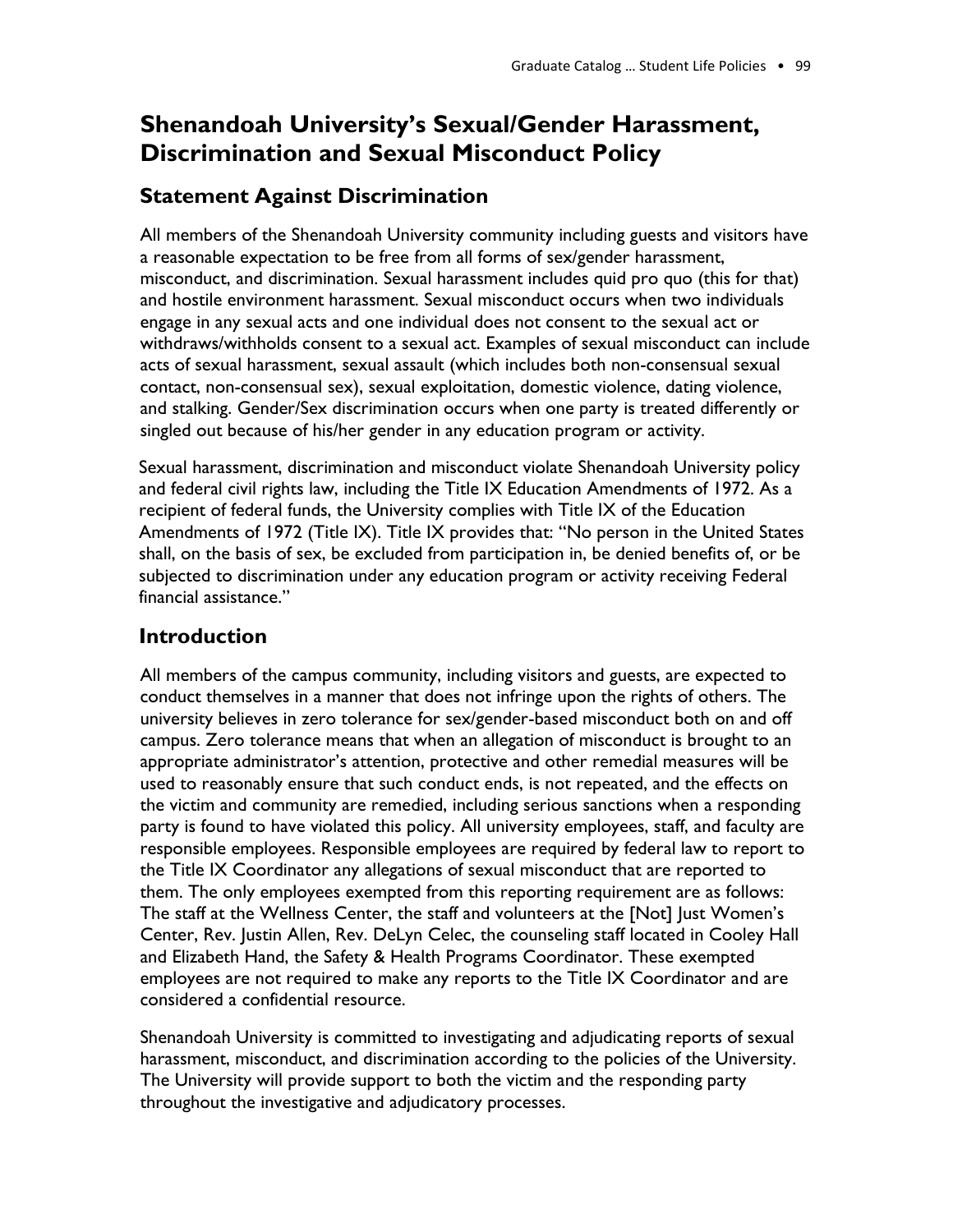The university uses the preponderance of the evidence (also known as "more likely than not") as a standard for proof of whether a violation occurred. In campus resolution proceedings, legal terms like "guilt," "innocence" and "burdens of proof" are not applicable, but the university never assumes a responding party is in violation of university policy. Both parties will present their facts and the Title IX Coordinator will determine whether it is more likely than not that an act of sexual misconduct, harassment, or discrimination occurred. Campus resolution proceedings are conducted to take into account the totality of all evidence available, from all relevant sources.

This policy uses the term "victim" instead of "survivor". This is intentional on our part. Rather than assuming a victim is a survivor, we believe each victim needs to decide at their own pace, whether and how they will become survivors. It is not for us to presume it. Once a victim enters the process, we refer to them as the "reporting party". Reports brought by individuals other than the recipient of the unwelcome behavior are referred to as "third-party reports" and those bringing them are deemed "third-party reporters". The person facing an accusation is referred to throughout as the "responding party".

Lastly, the university's sex/gender harassment, misconduct, and discrimination policies are not meant to inhibit or prohibit educational content or discussions inside or outside of the classroom that include controversial or sensitive subject matters protected by academic freedom. Academic freedom extends to topics that are pedagogically appropriate and germane to the subject matter of courses or that touch on academic exploration of matters of public concern.

## **Confidentiality, Privacy and Reporting Policy**

## **Confidentiality and Reporting of Offenses under This Policy**

All university employees (faculty, staff, administrators) are expected to immediately report actual or suspected sexual misconduct, sexual harassment, or sex/gender discrimination to appropriate officials, though there are some limited exceptions. In order to make informed choices, it is important to be aware of confidentiality and mandatory reporting requirements when consulting campus resources. On campus, some resources may maintain confidentiality – meaning they are not required to report actual or suspected discrimination or harassment to appropriate university officials thereby offering options and advice without any obligation to inform an outside agency or individual unless a victim has requested information to be shared. Other resources exist for a victim to report crimes and policy violations and these resources will take action when an incident is reported to them. The following describes the two reporting options at university:

## **Confidential Reporting**

If a reporting party would like the details of an incident to be kept confidential, the reporting party may speak with:

• Wilkins Wellness Center Health (540) 665-4530 or wwcenter@su.edu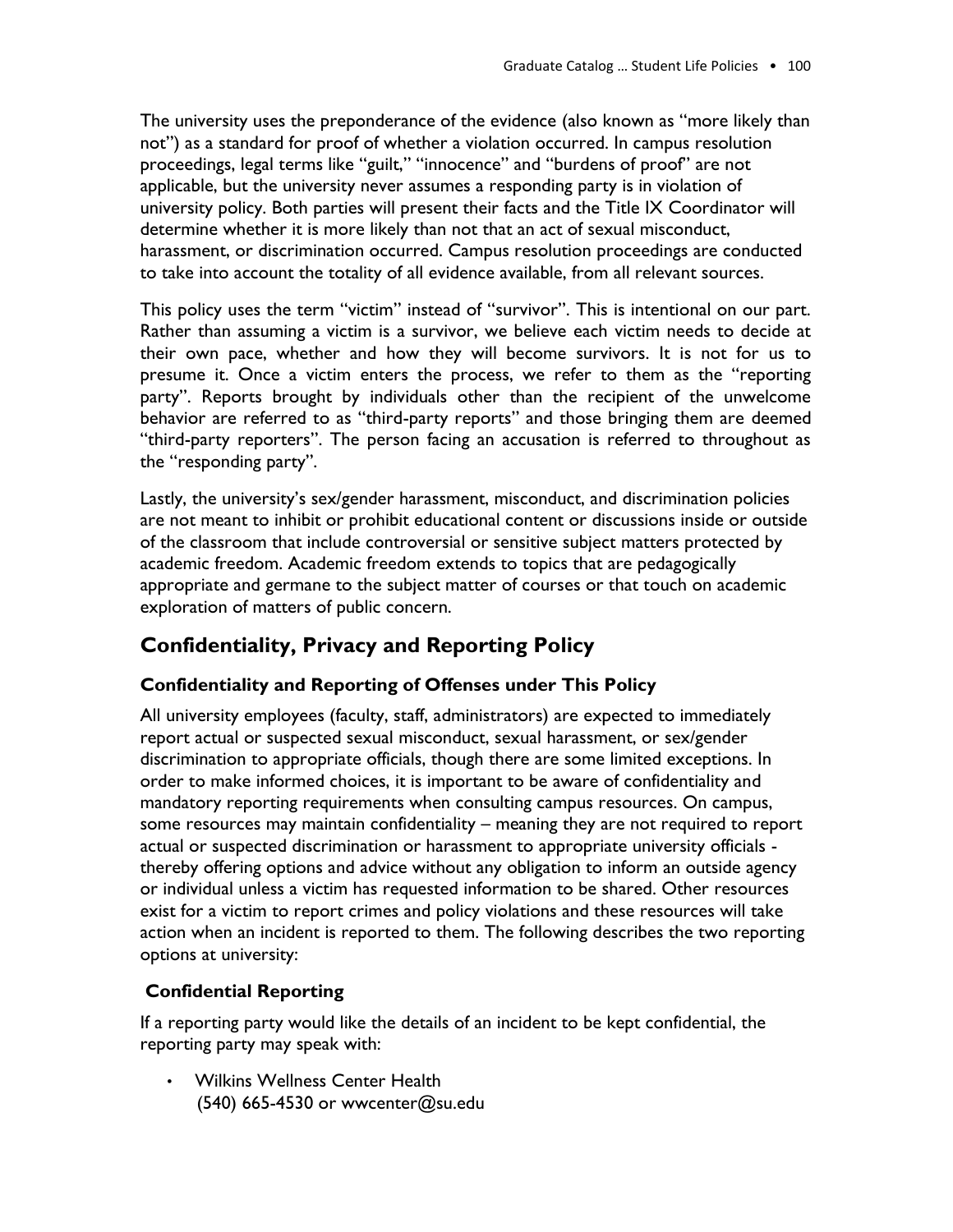- SU Counseling Center, Cooley Hall rooms 301-307, call 540-665-4530 for appointments or email Director Nancy Schulte, nschulte@su.edu
- [Not Just] Women's Center located in Cooley Hall
- Rev. Justin Allen (540) 535-3546
- Rev. DeLyn Celec (540) 535-3546
- The Laurel Center- located in downtown Winchester
- Elizabeth Hand, Safety & Health Programs Coordinator, Cooley Hall, Room 201

All of the above employees will maintain confidentiality except in extreme cases of immediate threat or danger, or abuse of a minor. Campus counselors are available to help free of charge and can be seen on an emergency basis during normal business hours. These employees will submit anonymous, aggregate statistical information for Clery Act purposes unless they believe it would be harmful to a specific client, patient or parishioner.

## **Formal Reporting Options**

All university employees have a duty to report, unless they fall under the "Confidential Reporting" section above. Reporting parties may want to consider carefully whether they share personally identifiable details with non-confidential employees, as those details must be shared by the employee with the Title IX Coordinator. Employees must share all details of the reports they receive. Generally, climate surveys, classroom writing assignments, human subjects research, or events such as Take Back the Night marches or speak-outs do not provide notice that must be reported to the Coordinator by employees.

Not all reports will result in formal university action. In some instances, a conduct conversation can be had with the parties. The conduct conversation is a tool used to correct inappropriate behavior and restore appropriate interactions between members of the community.

If a victim wishes to pursue an investigation and requests accommodations or protective measures, those measures will be kept confidential to the extent it will not impair the university's ability to provide the accommodations or protective measures.

If a victim does not wish for their name to be shared, does not wish for an investigation to take place, or does not want a university resolution to be pursued, the victim may make such a request to the Title IX Coordinator or Deputy Coordinators, who will evaluate that request in light of the duty to ensure the safety of the campus and comply with federal law. In cases indicating pattern, predation, threat, weapons and/or violence, the university will likely be unable to honor a request for confidentiality. In cases where the victim requests confidentiality and the circumstances allow the university to honor that request, the university will offer interim supports and remedies to the victim and the community, but will not otherwise pursue action. A reporting party has the right, and can expect, to have reports taken seriously by the university when formally reported, and to have those incidents investigated and properly resolved through these procedures.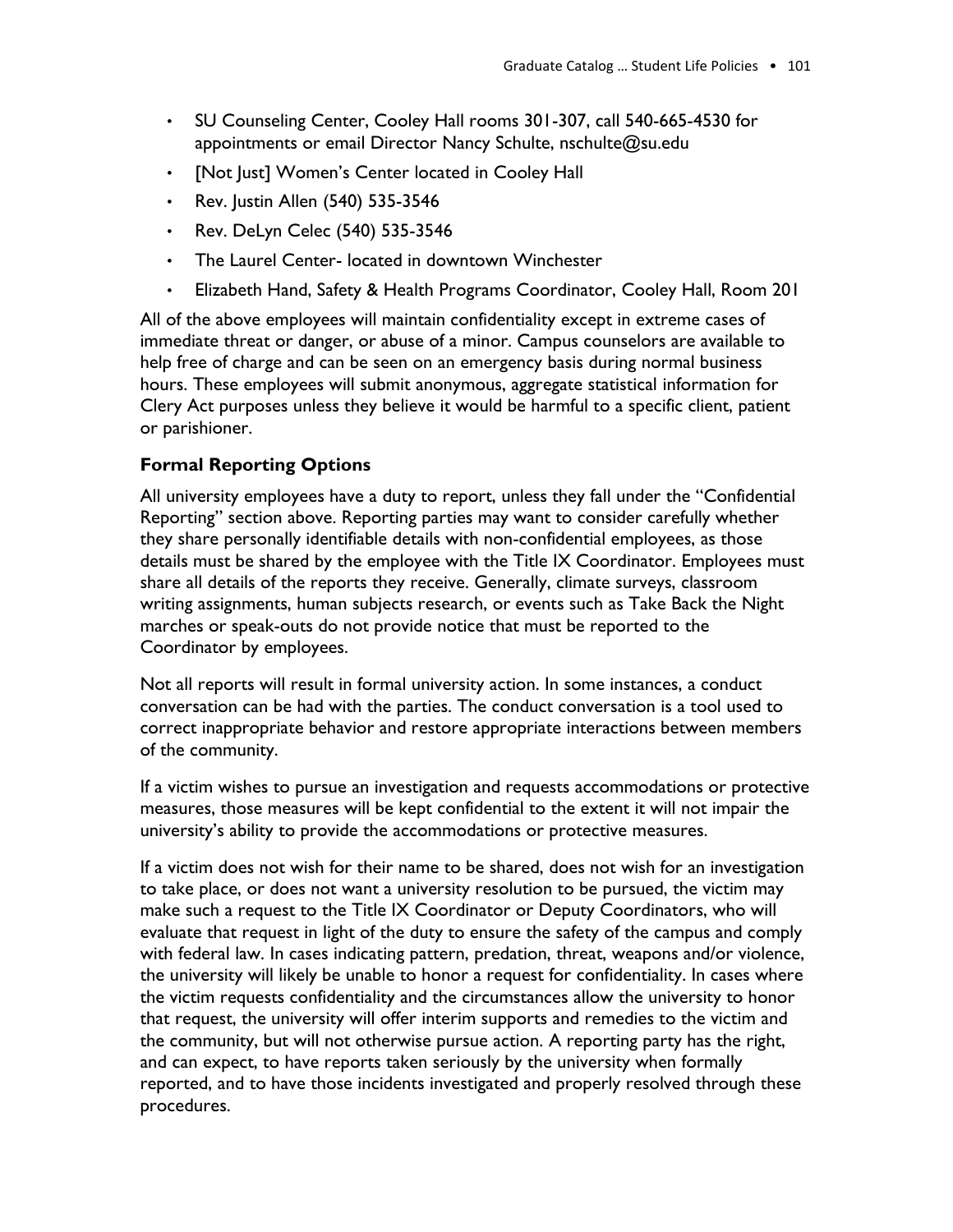Reports to the Title IX Coordinator can be made via email, phone or in person at the contact information below:

#### **Whitney Pennington**

Title: Title IX Coordinator Cooley Hall, Room 206 540 665 4921 nosexualmisconduct@su.edu

Failure of a non-confidential employee, as described in this section, to report an incident or incidents of sex or gender harassment or discrimination of which they become aware, is a violation of university policy and can be subject to disciplinary action, including termination, for failure to comply with university policies.

## **Federal Timely Warning Reporting Obligations**

Victims of sexual misconduct should also be aware that university administrators must issue immediate timely warnings for incidents reported to them that are confirmed to pose a substantial threat of bodily harm or danger to members of the campus community. The university will ensure that a victim's name and other identifying information is not disclosed, while still providing enough information for community members to make safety decisions in light of the danger.

## **Title IX Coordinator**

The University's Title IX Coordinator oversees compliance with all aspects of the sex/gender harassment, discrimination and misconduct policy. The Coordinator reports directly to the director of student conduct and is housed in the Office of Residence Life & Student Conduct. Questions about this policy should be directed to the Title IX Coordinator. Anyone wishing to make a report relating to discrimination or harassment may do so by reporting the concern to the university Title IX Coordinator:

## **Whitney Pennington**

Title: Title IX Coordinator

Cooley Hall, Room 206

540 665 4921

Email: nosexualmisconduct@su.edu

Additionally, anonymous reports can be made by victims and/or third parties using the online reporting form posted at www.su.edu. The form may be found at the bottom of the webpage, under "In Campus Life", specifically "Learn about Sexual Misconduct Policy." Note that these anonymous reports may prompt a need for the institution to investigate.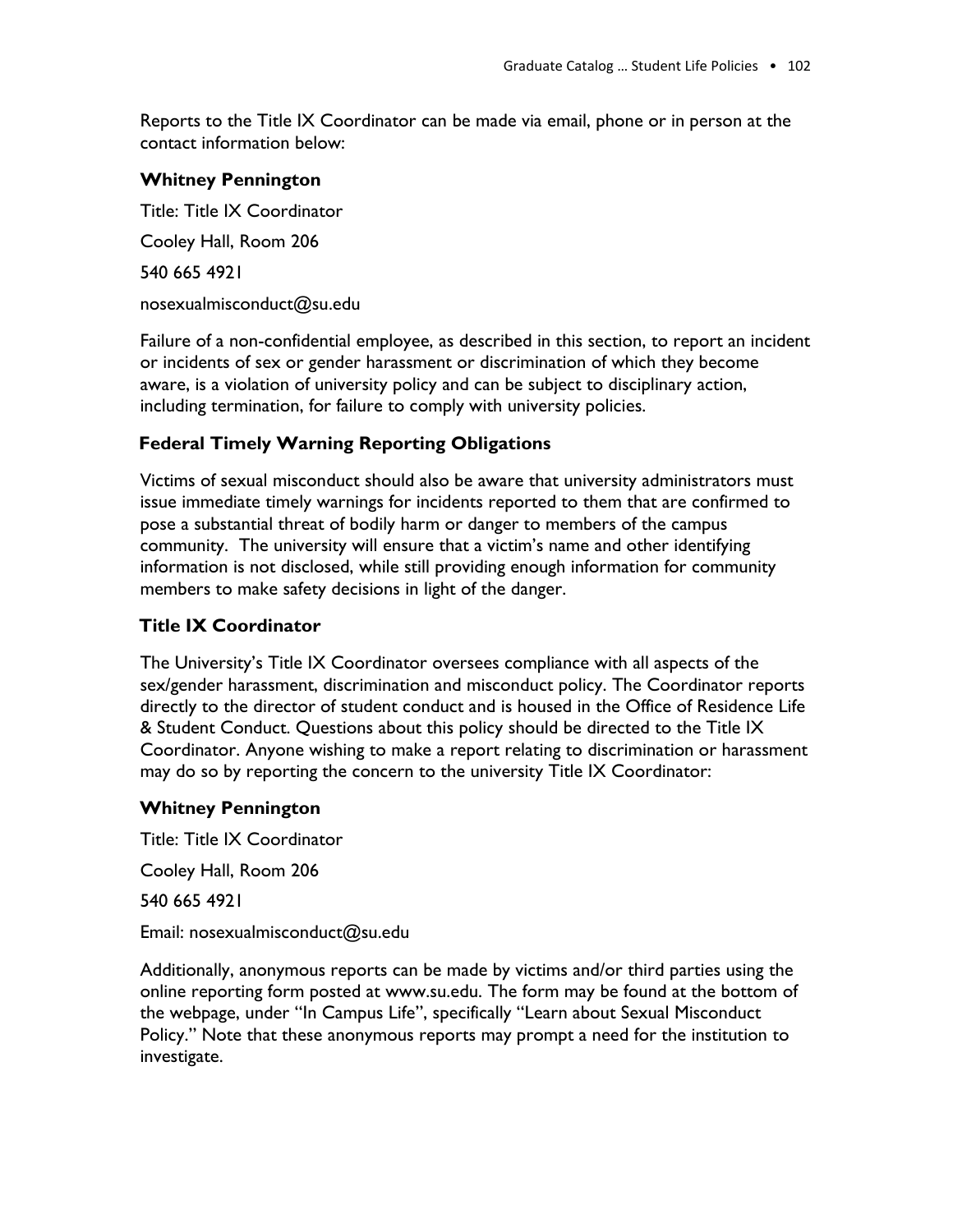Individuals experiencing harassment or discrimination also always have the right to file a formal grievance with government authorities:

Office for Civil Rights (OCR) 400 Maryland Avenue, SW Washington, DC 20202-1100 Customer Service Hotline #: (800) 421-3481 Facsimile: (202) 453-6012 TDD#: (877) 521-2172 Email: OCR@ed.gov Web: http://www.ed.gov/ocr

In the event an incident involves alleged misconduct by the Title IX Coordinator, reports should be made directly to the director of residence life. The office is located in Cooley Hall 212. The phone number is 540-545-7399.

## **Sexual Misconduct Offenses Include, But Are Not Limited To**

- 1. Sexual Harassment
- 2. Sexual Assault
	- A. Non-Consensual Sexual Contact (or attempts to commit same)
	- B. Non-Consensual Sexual Intercourse (or attempts to commit same)
- 3. Sexual Exploitation
- 4. Domestic Violence (Intimate partner violence)
- 5. Dating Violence (Intimate partner violence)
- 6. Stalking

## **1. Sexual Harassment**

Sexual harassment is:

- unwelcome,
- sexual, sex-based and/or gender-based verbal, written, online and/or physical conduct.

Anyone experiencing sexual harassment in any University program is encouraged to report it immediately to the Title IX Coordinator or a deputy. Remedies, education and/or training will be provided in response.

There are two types of sexual harassment that may be disciplined. They include harassment that creates a hostile environment and quid pro quo (this for that) harassment.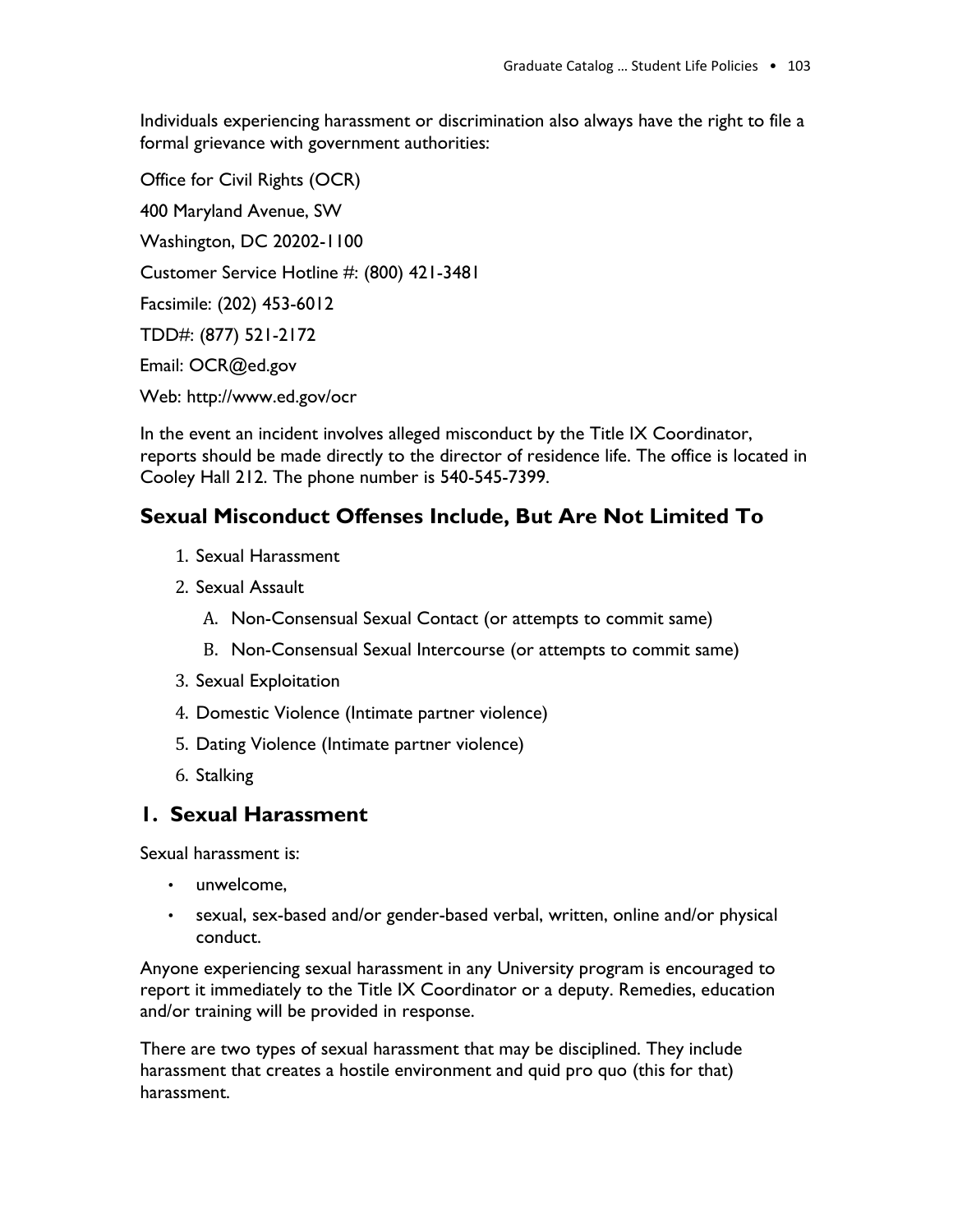## **A. Hostile Environment:**

A hostile environment is created when sexual harassment is:

- Sufficiently severe, or
- Persistent or pervasive, and
- Objectively offensive that it:
	- Unreasonably interferes with, denies or limits someone's ability to participate in or benefit from the university's educational, employment, social and/or residential program.

A totality of the circumstances test will be used to determine if the conduct is severe, pervasive, or persistent. The following factors will be analyzed to determine if a hostile environment has been created:

- Frequency of conduct
- Nature and severity of the conduct Physically threatening
- Humiliating
- Identity and relationship between alleged harasser and the subject or subjects of the harassment
- Age and sex of the alleged harasser and the subject of the harasser
- Size of the school
- Location of the incidents
- Context
- Effect on the alleged victim's mental or emotional state
- Whether the Conduct was directed at more than one person
- Whether the conduct unreasonably interfered with alleged victims educational or work performance.
- Whether the statement is an utterance, epithet which is offensive or offends by discourtesy or rudeness.
- Whether the speech or conduct deserves protection of academic freedom or First Amendment Protection.

## **B.** *Quid Pro Quo* **Harassment**

*Quid pro Quo* harassment occurs when

- A person who has power or authority over another
- Makes unwelcome sexual advances, requests for sexual favors, and/or other verbal or physical conduct of a sexual nature AND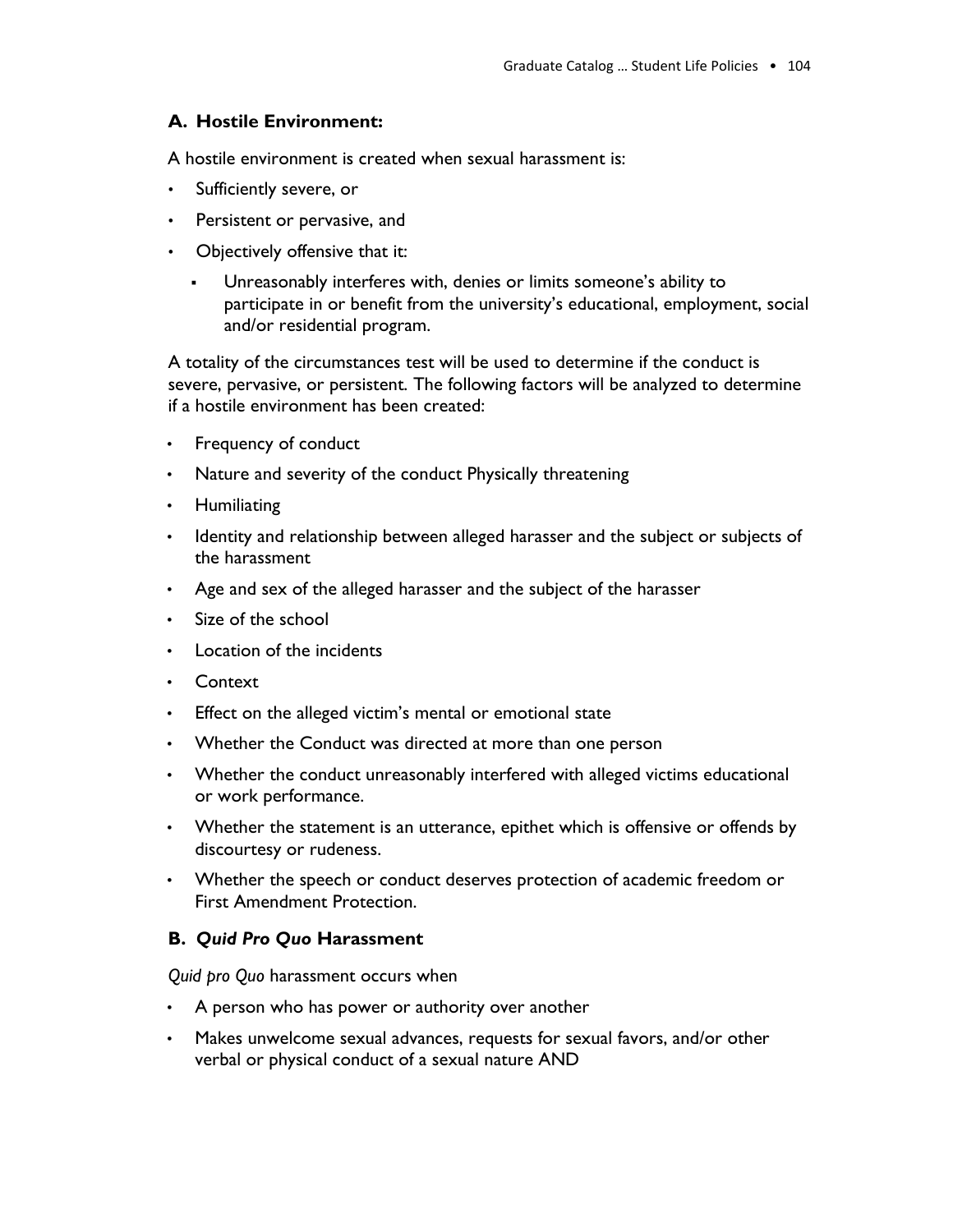• Submission to such sexual conduct is made either explicitly or implicitly a term or condition of rating or evaluating an individual's educational or employment progress, development, or performance.

*Quid pro quo* includes receiving employment or academic status in exchange for sexual favors OR when a person is denied deserved employment or academic status because he or she refused a sexual request.

A totality of the circumstances test will be used to determine if the conduct is *quid pro quo* harassment. The following factors will be analyzed to determine if *quid pro quo* harassment has been created:

Some examples of possible Hostile Environment and *Quid Pro Quo* Sexual Harassment include:

- A pattern of conduct causing discomfort or humiliation, for example, unnecessary touching, gestures of a sexual nature, or remarks of a sexual nature, including comments about dress, jokes, or anecdotes.
- A professor insists that a student have sex with him/her in exchange for a good grade. This is harassment regardless of whether the student accedes to the request.
- A student repeatedly sends sexually oriented jokes around on an email list s/he created, even when asked to stop, causing one recipient to avoid the sender on campus and in the residence hall in which they both live. Explicit sexual pictures are displayed in a professor's office or on the exterior of a residence hall door

Two supervisors frequently 'rate' several employees' bodies and sex appeal, commenting suggestively about their clothing and appearance.

- A professor engages students in her class in discussions about their past sexual experiences, yet the conversation is not in any way germane to the subject matter of the class. She probes for explicit details, and demands that students answer her, though they are clearly uncomfortable and hesitant.
- An ex-girlfriend widely spreads false stories about her sex life with her former boyfriend to the clear discomfort of the boyfriend, turning him into a social pariah on campus
- Male students take to calling a particular brunette student "Monica" because of her resemblance to Monica Lewinsky. Soon, everyone adopts this nickname for her, and she is the target of relentless remarks about cigars, the president, "sexual relations" and Weight Watchers.
- A student grabbed another student by the hair, then grabbed her breast and put his mouth on it. While this is sexual harassment, it is also a form of sexual violence.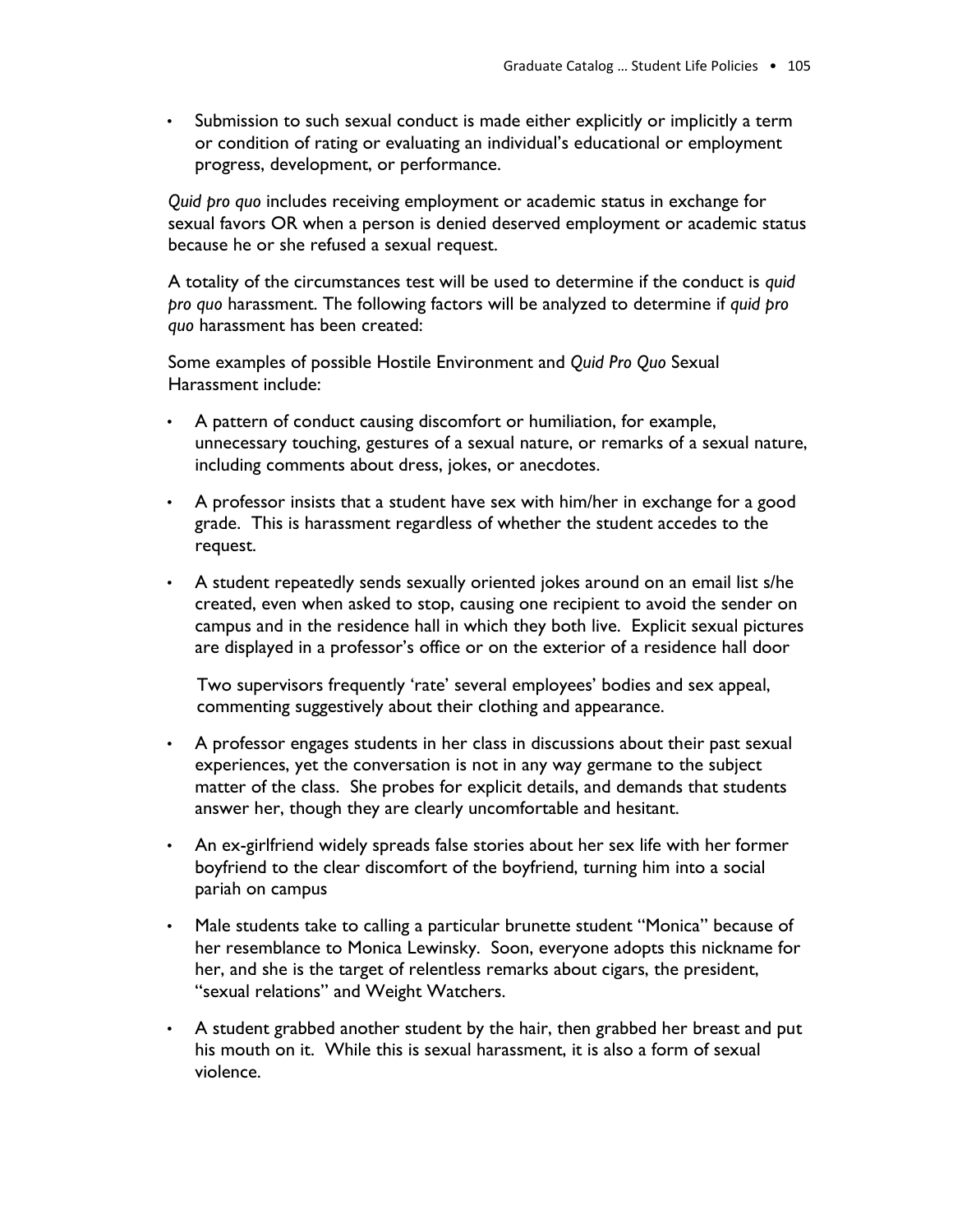- A student yells across the dining hall to an acquaintance from class "Hey baby, nice ass!"
- A student walks past someone they've never met and says, "Hey handsome! How are you today?" and when ignored, follows up with, "What, don't wanna talk? Be nice! Smile!" Gestures like this may seem harmless and a way of initiating discussion, but when unwanted they act as microaggressions that, when taken in the aggregate with other harassment someone may experience, can be intimidating and offensive and make an environment feel unsafe.
- Student engages in wolf whistling, panting, or other sexualized sounds aimed at peers, as well as physical cues such as clapping or honking their car horn at people on campus.

## **2. Sexual Assault (Non-consensual Contact and/or Intercourse)**

Sexual assault is defined as any sexual act directed at another person when force is used, or consent is not obtained, or the person consents but is incapable of giving consent (for further clarification, please refer to the discussion of consent, incapacitation, and force which can be found on pages 14-17). Sexual Assault can be broken down into two large subsets, non-consensual sexual contact and non-consensual sexual intercourse.

## **A. Non-consensual Sexual Contact**

Non-consensual sexual contact is:

- any intentional sexual touching of another person, on the breasts, buttock, groin or genitals
- however slight, with any object, by a person upon another person, that is without consent and/or by force.

## **B. Non-consensual Sexual Intercourse**

Non-consensual sexual intercourse is:

- any sexual intercourse
- however slight,
- with any object,
- by a person upon another person,
- that is without consent and/or by force.

Intercourse includes vaginal or anal penetration by a penis, object, tongue or finger, and oral copulation (mouth to genital contact), no matter how slight the penetration or contact.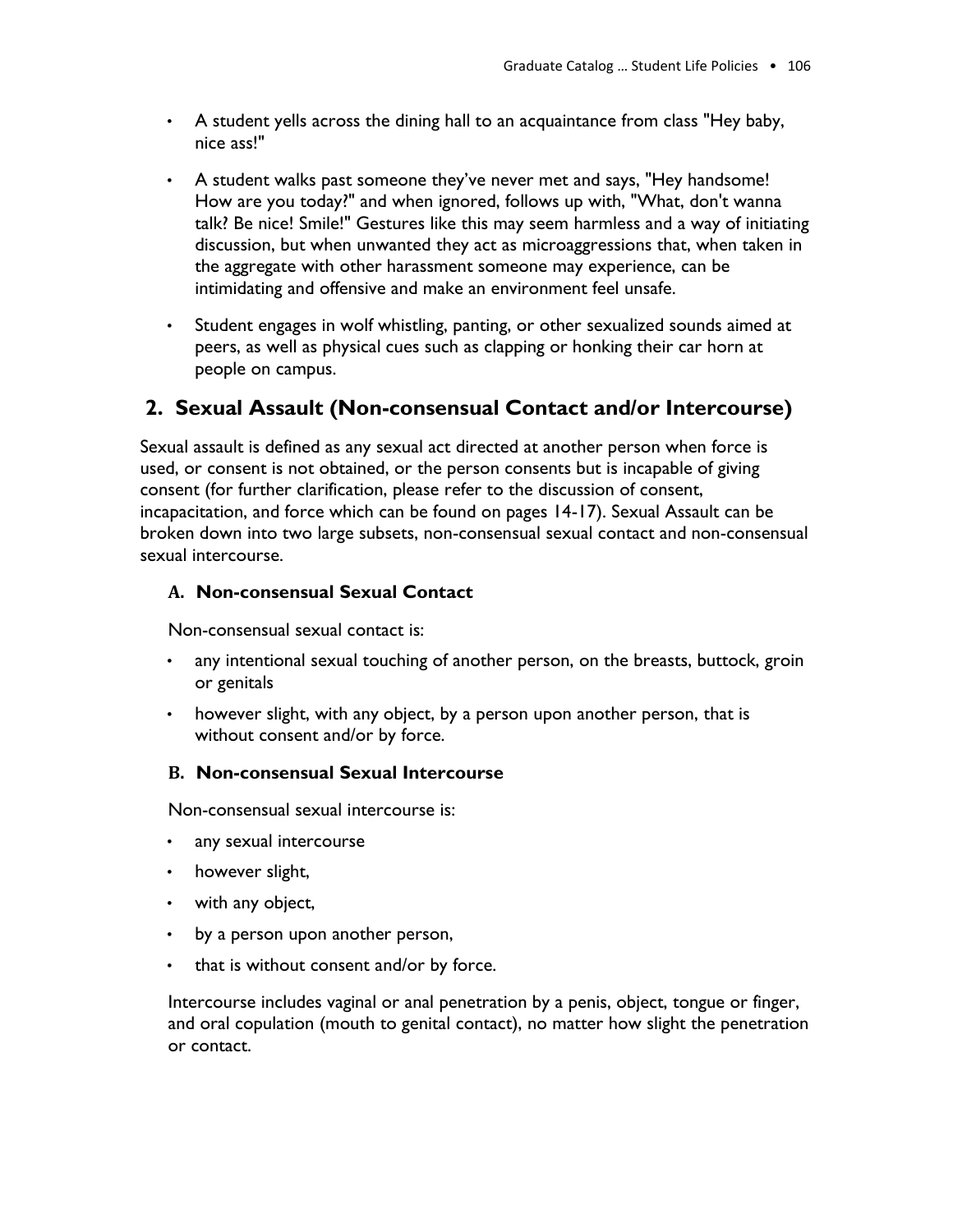## **3. Sexual Exploitation**

Sexual exploitation occurs when one person takes non-consensual or abusive sexual advantage of another for his/her own advantage or benefit, or to benefit or advantage anyone other than the one being exploited, and that behavior does not otherwise constitute one of other sexual misconduct offenses. Examples of sexual exploitation include, but are not limited to:

- Invasion of sexual privacy;
- Attempting to cause incapacitation of another for sexual purposes;
- Prostituting another person;
- Non-consensual digital, video or audio recording of nudity or sexual activity;
- Unauthorized sharing or distribution of digital, video or audio recording of nudity or sexual activity;
- Distributing intimate or sexual information about another person;
- Engaging in voyeurism;
- Going beyond the boundaries of consent (such as letting your friend hide in the closet to watch you having consensual sex);
- Knowingly exposing someone to or transmitting an STI, STD or HIV to another person;
- Intentionally or recklessly exposing one's genitals in non-consensual circumstances; inducing another to expose their genitals;
- Sexually-based stalking and/or bullying may also be forms of sexual exploitation.

## **4. Domestic Violence (Intimate Partner Violence)**

Domestic Violence is defined as

- Force, Threats, or any act that results in bodily harm, mental/emotional harm, or reasonable apprehension of death or sexual assault and The acts listed above must be committed between two of the following persons:
- Spouse, former spouse, parents, step-parents, children, stepchildren, siblings, half siblings, grandparents, grandchildren whether or not he or she resides in the same home as the victim;
- Mother-in-law, father-in law, sister-in-law, brother-in- law but only if these parties reside in the same home with the reporting party
- **Any two individuals who currently cohabitate together or who have cohabited** together within the past 12 months. Cohabitation is determined by looking at a totality of the circumstances to include: 1) duration, continuity, and permanency of the relationship, 2) consortium and 3) sharing of familial or financial responsibilities;
- Two individuals who have a child in common, whether or not the individuals have been married or have resided together at any time.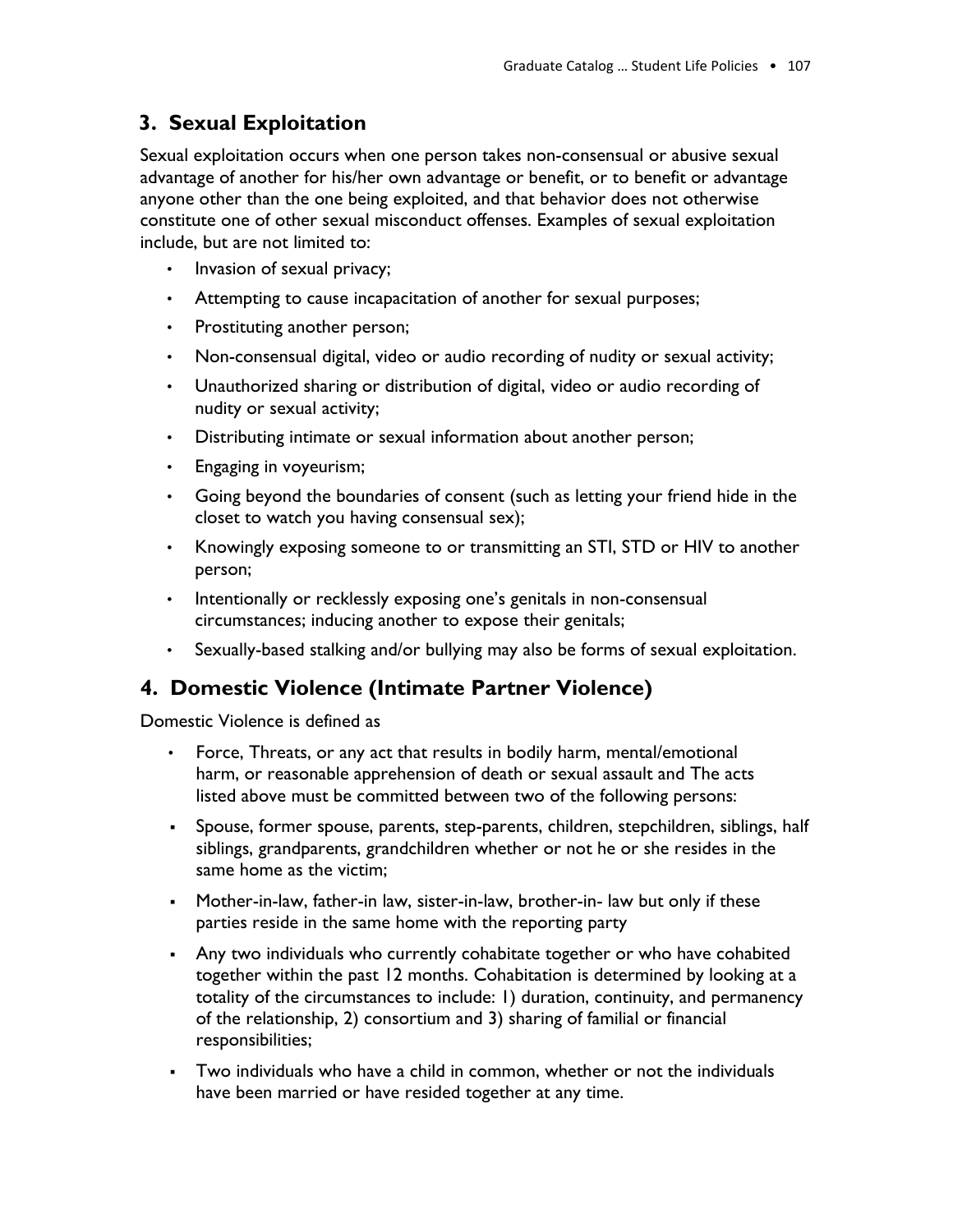## **5. Dating Violence (Intimate Partner Violence)**

Dating Violence is defined as

- Use of physical, emotional, or sexually abusive behaviors to gain control in an intimate relationship and
- The abuse is committed by a person who is or has been in a social relationship of a romantic or intimate nature with the reporting party.

The existence of such a relationship shall be determined based on the reporting party's statement and with consideration of the length of the relationship, the type of relationship, and the frequency of interaction between the persons involved in the relationship.

Examples of both domestic violence and dating violence:

- A boyfriend shoves his girlfriend into a wall upon seeing her talking to a male friend. This physical assault based in jealousy is a violation of the Intimate Partner Violence policy.
- An ex-girlfriend shames her female partner, threatening to out her as a lesbian if she doesn't give the ex another chance. Psychological abuse is a form of Intimate Partner Violence.
- A graduate student refuses to wear a condom and forces his girlfriend to take hormonal birth control though it makes her ill, in order to prevent pregnancy.
- Married employees are witnessed in the parking garage, with one partner slapping and scratching the other in the midst of an argument.

## **6. Stalking**

Stalking is defined as

- Engaging in a course of conduct
- Directed at a specific person
- The conduct causes reasonable fear for
- His/her safety, including fear of death, sexual assault, or bodily injury to themselves or a household member OR
- causes the person to suffer severe emotional distress

#### Examples of Stalking:

• A student repeatedly shows up at another student's on-campus residence. The student brings flowers, candy, and cards despite being told those items are not welcome. The student will often leave these with the other student's roommate. The student even waits for the other student outside of classes and shows up to their on-campus place of employment requesting that they go out on a date together.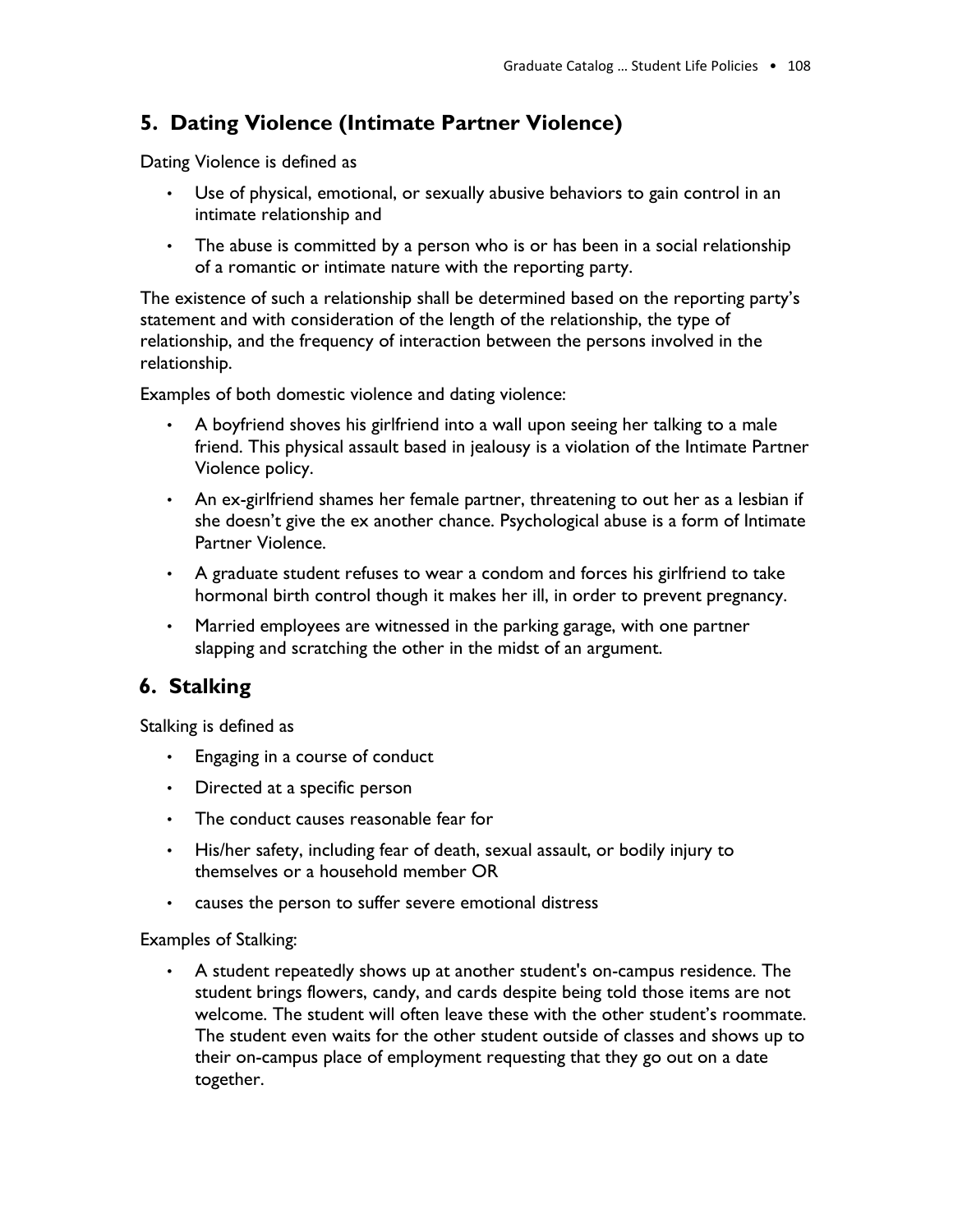• A graduate student working as an on-campus tutor received flowers and gifts delivered to their office. After learning the gifts were from a student they recently tutored, the graduate student thanked the student and stated that it was not necessary and would appreciate the gift deliveries to stop. The student then started leaving notes of love and gratitude on the graduate assistant's car, both on-campus and at home. Asked again to stop, the student stated by email: "You can ask me to stop, but I'm not giving up. We are meant to be together, and I'll do anything necessary to make you have the feelings for me that I have for you." When the tutor did not respond, the student emailed again, "You cannot escape me. I will track you to the ends of the earth. We are meant to be together."

## **Other Misconduct Offenses (Will Fall Under Title IX When Sex or Gender-based)**

- Threatening or causing physical harm, extreme verbal abuse, or other conduct which threatens or endangers the health or safety of any person;
- Discrimination, defined as actions that deprive other members of the community of educational or employment access, benefits or opportunities on the basis of sex or gender;
- Intimidation, defined as implied threats or acts that cause an unreasonable fear of harm in another;
- Hazing, defined as acts likely to cause physical or psychological harm or social ostracism to any person within the university community, when related to the admission, initiation, pledging, joining, or any other group affiliation activity (as defined further in the Hazing Policy);
- Bullying, defined as o Repeated and/or severe o Aggressive behavior
	- **•** Likely to intimidate or intentionally hurt, control or diminish another person, physically or mentally
	- **•** That is not speech or conduct otherwise protected by the  $I<sup>st</sup>$ Amendment.
- Any other university policies may fall within this section when a violation is motivated by the actual or perceived membership of the reporting party's sex or gender.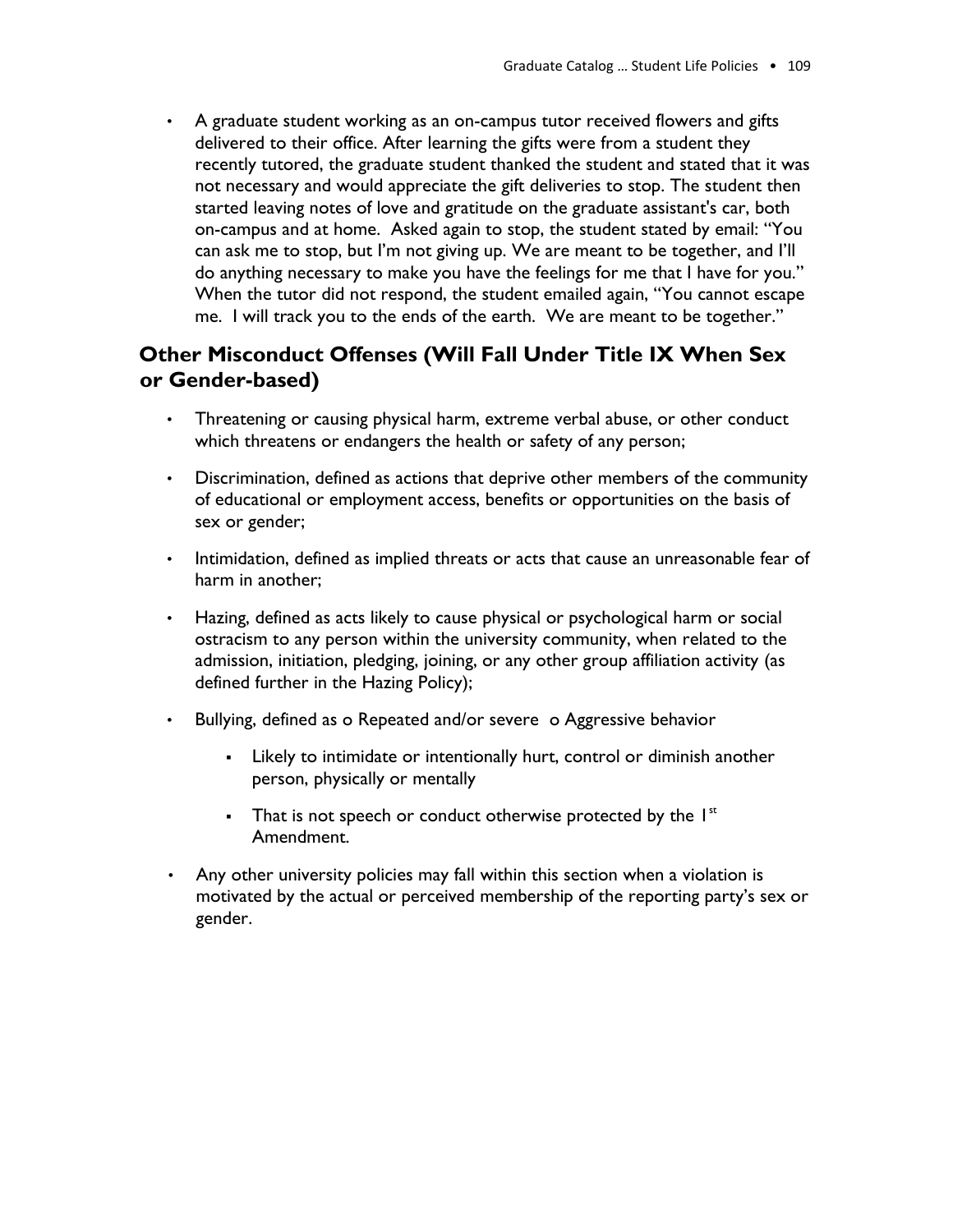## **Retaliation**

Retaliation is prohibited. Retaliation is any consequence or action taken in response to someone participating in a protected activity such as filing a report or being part of the investigation process. Retaliation against a responding party, a reporting party, a person who provides support to the reporting party, or a person who assists in providing information relevant to an allegation is a serious violation of university policy.

The Title IX Coordinator will investigate any reported acts of harassment or intimidation, including any act of reprisal, interference, restraint, or penalty – overt or covert – against any student, faculty, or staff who is a party to a complaint or associated with the proceedings described in this policy, including witnesses and members of the hearing panel.

Hindering, lying or tampering with an investigation is prohibited. Any individuals found responsible for interfering with an investigation are subject to the same sanctions as an individual responsible for a sexual misconduct violation

Examples:

- Jim plays for a men's athletic team at the university and Tammy plays for a women's athletic team at the university. The men and women's teams like to hang out together and have social events. During one of these social events, Tammy and Jim begin drinking and eventually have sex. Tammy cannot remember what happened. All she remembers is having a few drinks and waking up in her bed the next morning. Tammy goes to speak to the Title IX Coordinator. Tammy decides to file a report of sexual misconduct. Tammy tells her teammates about her decision. Her teammates tell the players on the men's team. Tammy's teammates and Jim's teammates no longer want to talk to her, her coach gradually quits playing her during games, and Tammy begins to receive texts from various team players that she is a traitor and needs to drop her allegations. Her coach even states that she needs to drop her allegations for the good of the athletic department. This would be retaliation under this policy.
- Jake brings a sexual misconduct claim against John. John is found not responsible after a thorough investigation. Jake is a member of the Literary Arts Club. John would like to join the Literary Arts Cub and goes to speak with the club's president. Jake finds out about John wanting to join the club. Jake goes immediately to the president and states that the club should not allow a rapist to join the club and proceeds to tell the president what happened between Jake and John. Jake also tells a few other members of the club that John wants to be a member and if John is allowed to be a member then they will be allowing a rapist into the club. The members go to the president of the club and express their concern over the issue. The president does not allow John to join the club. This would be retaliation.
- Amber and Jill are both students under Professor Smith. Professor Smith hired Jill as a student worker to tutor some students who are struggling. One day, Amber confides in Professor Smith that she believes Jill touched her inappropriately one night while she was asleep. Professor Smith refers the matter to the Title IX Coordinator who then performs a thorough investigation. Jill is found not responsible. Amber tells Professor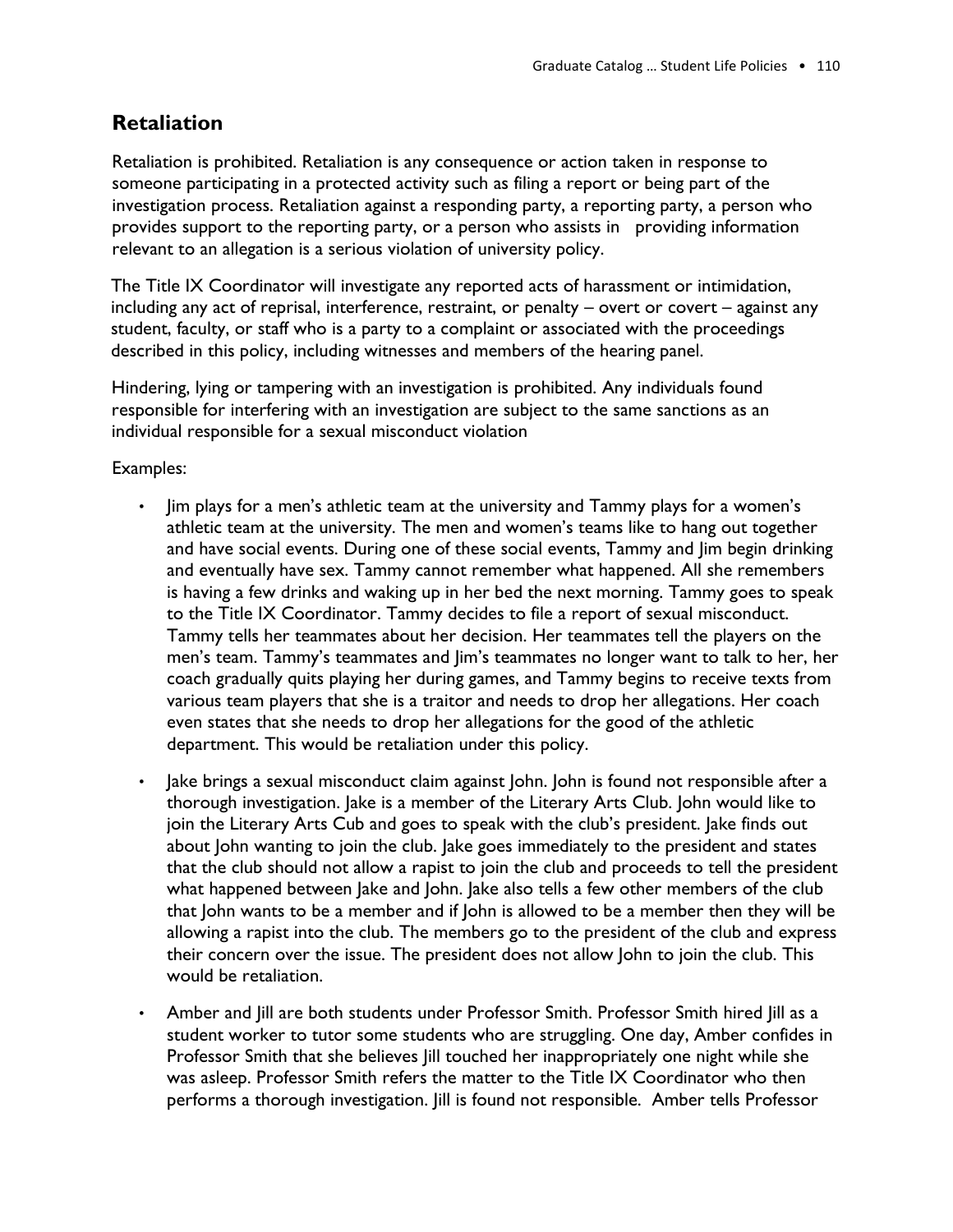Smith about the outcome and Professor Smith is dissatisfied. Professor Smith dismisses Jill from her tutoring position with the school because of the allegation Amber made about Jill. This would be retaliation.

## **Overview of Consent, Incapacitation and Force**

The expectations of our community regarding sexual misconduct can be summarized as follows: In order for individuals to engage in sexual activity of any type with each other, there must be clear, knowing and voluntary consent prior to and during sexual activity. Consent is sexual permission. Consent can be given by word or action, but non-verbal consent is not as clear as talking about what you want sexually and what you don't. Consent to some form of sexual activity cannot be automatically taken as consent to any other form of sexual activity. Previous consent does not imply consent to sexual activity in the future. Silence or passivity -- without actions demonstrating permission -- cannot be assumed to show consent. Consent, once given, can be withdrawn at any time. There must be a clear indication that consent is being withdrawn.

Additionally, there is a difference between seduction and coercion. Coercing someone into sexual activity violates this policy in the same way as physically forcing someone into sex. Coercion happens when someone is pressured unreasonably for sex. When determining if an action is coercive or seductive, the university will look to four factors: frequency, intensity, isolation and duration of the conduct in question.

Coercion need not be physical force, threats, duress, or intimidation but can be in the form of mental or emotional manipulation, such as making another feel guilty or selfish for not consenting.

Some examples of coercion:

- "I won't let you leave until we have sex"
- "If you cared about me, you would have sex with me."
- "You don't want to be thought of as a prude, do you?"

Because alcohol or other drug use can place the capacity to consent in question, sober sex is less likely to raise such questions. When alcohol or other drugs are being used, a person will be considered unable to give valid consent if they cannot fully understand the details of a sexual interaction (who, what, when, where, why, or how) because they lack the capacity to reasonably understand the situation. Individuals who consent to sex must be able to understand what they are doing. Under this policy, "No" always means "No," and "Yes" may not always mean "Yes." Anything but a clear, knowing and voluntary consent to any sexual activity is equivalent to a "no."

## **Additional Applicable Definitions**

- 1. Consent is defined as
	- clear, and
	- knowing, and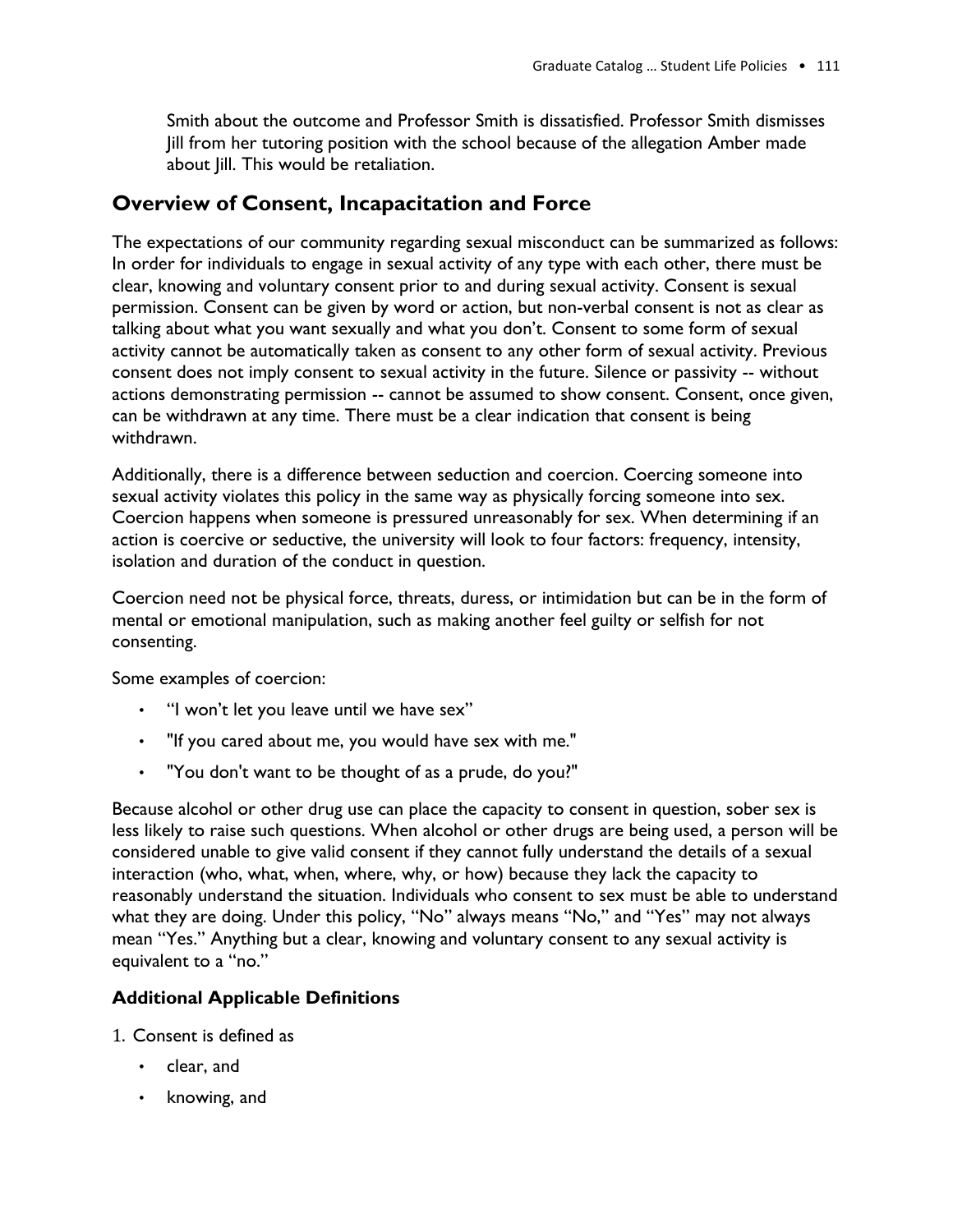- voluntary [or affirmative, conscious and voluntary],
- words or actions,
- that give permission for specific sexual activity.
- 2. Key Concepts for Consent:
	- Consent is active, not passive.
	- Silence, in and of itself, cannot be interpreted as consent.
	- Consent can be given by words or actions, as long as those words or actions create mutually understandable permission regarding willingness to engage in (and the conditions of) sexual activity.
	- Consent to any one form of sexual activity cannot automatically imply consent to any other forms of sexual activity.
	- Previous relationships or prior consent cannot imply consent to future sexual acts.
	- Consent can be withdrawn once given, as long as that withdrawal is clearly communicated.
	- In order to give consent, one must be of legal age.
- 3. Incapacitation and Consent
	- Sexual activity with someone you know to be or should know to be incapacitated constitutes a violation of this policy.
	- Incapacitation can occur mentally or physically, from developmental disability, by alcohol or other drug use, or blackout.
	- The question of what the responding party should have known is objectively based on what a reasonable person in the place of the responding party, sober and exercising good judgment, would have known about the condition of the reporting party.
	- Incapacitation is a state where someone cannot make rational, reasonable decisions because they lack the capacity to give knowing consent (e.g., to understand the "who, what, when, where, why or how" of their sexual interaction).
	- This policy also covers a person whose incapacity results from mental disability, sleep, unconsciousness, involuntary physical restraint, or from the taking of rape drugs. [Possession, use and/or distribution of any of these substances, including Rohypnol, Ketamine, GHB, Burundanga, etc. is prohibited, and administering one of these drugs to another student is a violation of this policy. More information on these drugs can be found at http://www.911rape.org/].
- 4. Force and Consent
	- Force is the use of physical violence and/or imposing on someone physically to gain sexual access. Force also includes threats, intimidation (implied threats) and coercion that overcomes free will or resistance or that produces consent ("Have sex with me or I'll hit you. Okay, don't hit me, I'll do what you want.").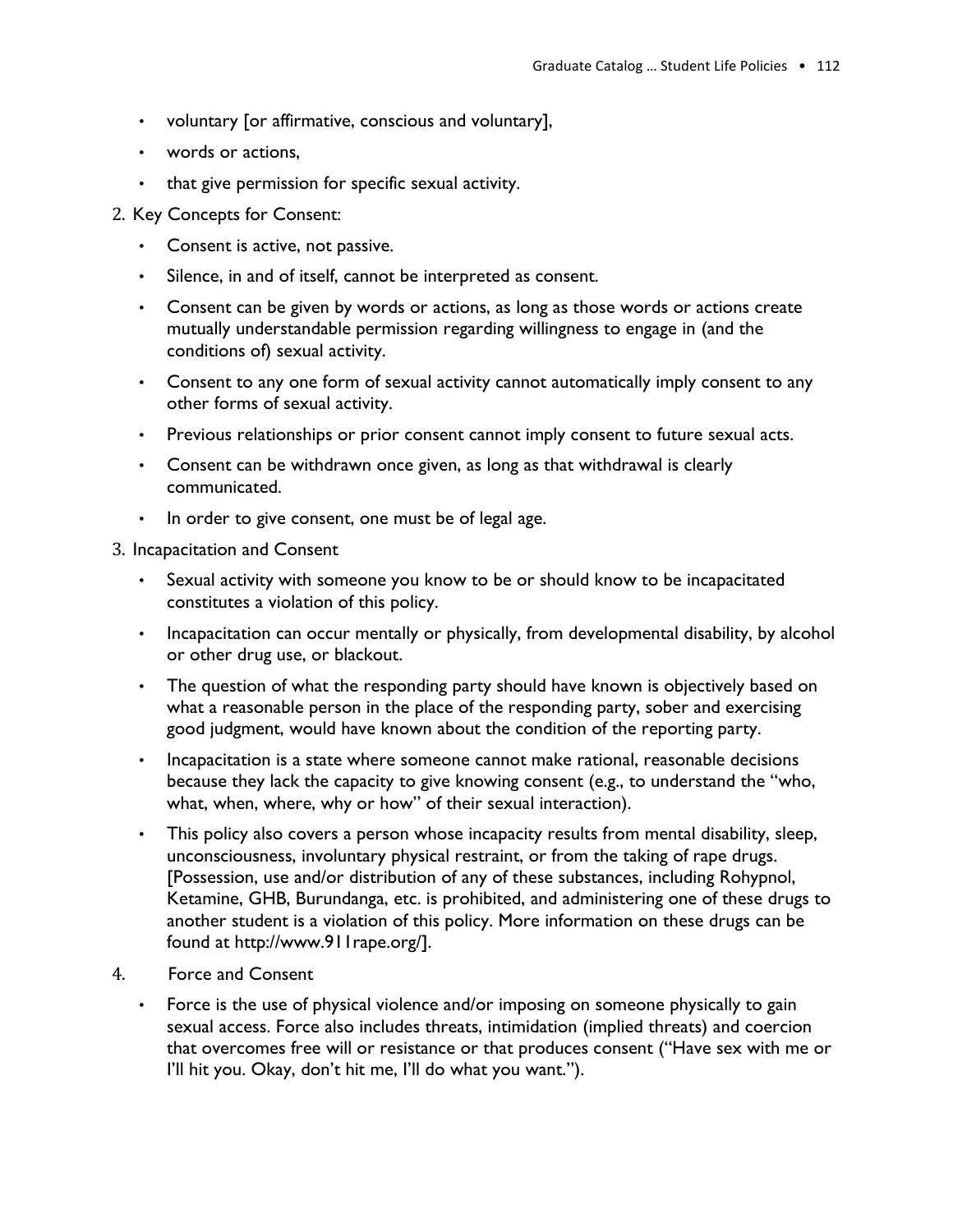- Coercion is unreasonable pressure for sexual activity. When someone makes clear to you that they do not want sex, that they want to stop, or that they do not want to go past a certain point of sexual interaction, continued pressure beyond that point can be coercive.
- NOTE: There is no requirement for a party to resist the sexual advance or request, but resistance is a clear demonstration of non-consent. The presence of force is not demonstrated by the absence of resistance. Sexual activity that is forced is by definition non-consensual, but non-consensual sexual activity is not by definition forced.
- Use of alcohol or other drugs will never function to excuse any behavior that violates this policy.
- This policy is applicable regardless of the sexual orientation and/or gender identity of individuals engaging in sexual activity.

## **Examples**

- 1. Amanda and Bill meet at a party. They spend the evening dancing and getting to know each other. Bill convinces Amanda to come up to his room. From 11:00pm until 3:00am, Bill uses every line he can think of to convince Amanda to have sex with him, but she adamantly refuses. He keeps at her, and begins to question her religious convictions, and accuses her of being "a prude." Finally, it seems to Bill that her resolve is weakening, and he convinces her to give him a "hand job" (hand to genital contact). Amanda would never had done it but for Bill's incessant advances. He feels that he successfully seduced her, and that she wanted to do it all along, but was playing shy and hard to get. Why else would she have come up to his room alone after the party? If she really didn't want it, she could have left. **Bill is responsible for violating the university Non-consensual Sexual Contact policy. It is likely that campus decision-makers would find that the degree and duration of the pressure Bill applied to Amanda are unreasonable. Bill coerced Amanda into performing unwanted sexual touching upon him. Where sexual activity is coerced, it is forced. Consent is not valid when forced. Sex without consent is sexual misconduct.**
- 2. Jiang is a junior at the university. Beth is a sophomore. Jiang comes to Beth's residence hall room with some mutual friends to watch a movie. Jiang and Beth, who have never met before, are attracted to each other. After the movie, everyone leaves, and Jiang and Beth are alone. They hit it off, and are soon becoming more intimate. They start to make out. Jiang verbally expresses his desire to have sex with Beth. Beth, who was abused by a babysitter when she was five, and has not had any sexual relations since, is shocked at how quickly things are progressing. As Jiang takes her by the wrist over to the bed, lays her down, undresses her, and begins to have intercourse with her, Beth has a severe flashback to her childhood trauma. She wants to tell Jiang to stop, but cannot. Beth is stiff and unresponsive during the intercourse. Is this a policy violation? **Jiang would be held responsible in this scenario for Non-consensual Sexual Intercourse. It is the duty of the sexual initiator, Jiang, to make sure that he has mutually understandable consent to engage in sex. Though consent need not be verbal, it is the clearest form of consent. Here, Jiang had no verbal or non-verbal mutually understandable indication from Beth that she consented to sexual intercourse.**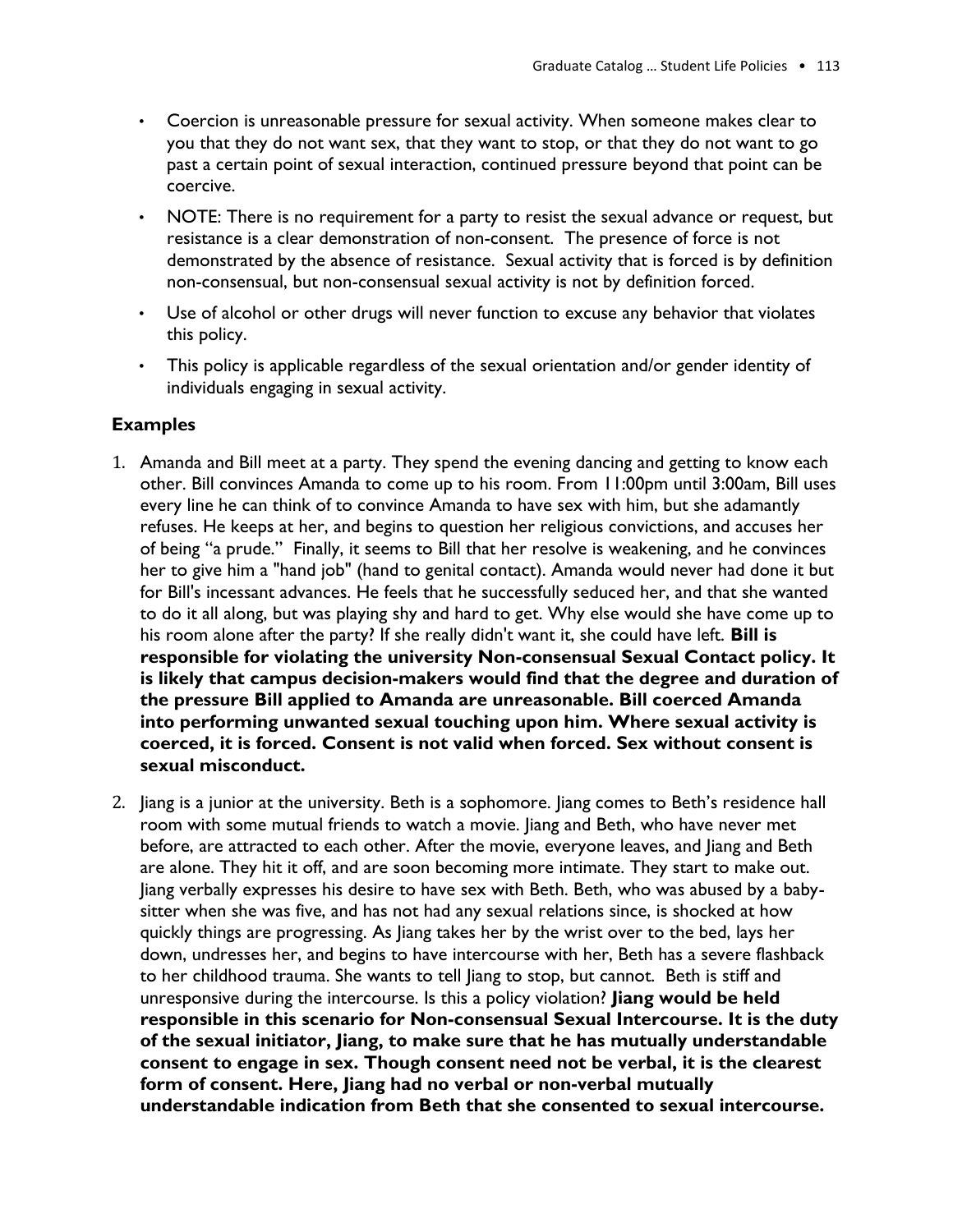**Of course, wherever possible, it is important to be as clear as possible as to whether or not sexual contact is desired, and to be aware that for psychological reasons, or because of alcohol or drug use, one's partner may not be in a position to provide as clear an indication as the policy requires. As the policy makes clear, consent must be actively, not passively, given.**

3. Kevin and John are at a party. Kevin is not sure how much John has been drinking, but he is pretty sure it's a lot. After the party, he walks John to his room, and John comes on to Kevin, initiating sexual activity. Kevin asks him if he is really up to this, and John says yes. Clothes go flying, and they end up in John's bed. Suddenly, John runs for the bathroom. When he returns, his face is pale, and Kevin thinks he may have thrown up. John gets back into bed, and they begin to have sexual intercourse. Kevin is having a good time, though he can't help but notice that John seems pretty groggy and passive, and he thinks John may have even passed out briefly during the sex, but he does not let that stop him. When Kevin runs into John the next day, he thanks him for the wild night. John remembers nothing, and decides to make a report to his Academic Dean. **This is a violation of the Nonconsensual Sexual Intercourse Policy. Kevin should have known that John was incapable of making a rational, reasonable decision about sex. Even if John seemed to consent, Kevin was well aware that John had consumed a large amount of alcohol, and Kevin thought John was physically ill, and that he passed out during sex. Kevin should be held accountable for taking advantage of John in his condition. This is not the level of respectful conduct the university expects.**

## **Overview of Policy Expectations With Respect to Consensual Relationships**

There are inherent risks in any romantic or sexual relationship between individuals in unequal positions (such as teacher and student, supervisor and employee). These relationships may be less consensual than perceived by the individual whose position confers power. The relationship also may be viewed in different ways by each of the parties, particularly in retrospect. Furthermore, circumstances may change, and conduct that was previously welcome may become unwelcome. Even when both parties have consented at the outset to a romantic or sexual involvement, this past consent may not remove grounds for a later charge of a violation of applicable sections of the faculty/staff handbooks. The university does not wish to interfere with private choices regarding personal relationships when these relationships do not interfere with the goals and policies of the university.

Consensual romantic or sexual relationships in which one party maintains a direct supervisory or evaluative role over the other party are unethical. Therefore, persons with direct supervisory or evaluative responsibilities who are involved in such relationships must bring those relationships to the timely attention of their supervisor, and will likely result in the necessity to remove the employee from the supervisory or evaluative responsibilities, or shift the student out of being supervised or evaluated by someone with whom they have established a consensual relationship. This includes Resident Advisors (RAs) and students over whom they have direct responsibility. While no relationships are prohibited by this policy, failure to selfreport such relationships to a supervisor as required can result in disciplinary action for an employee.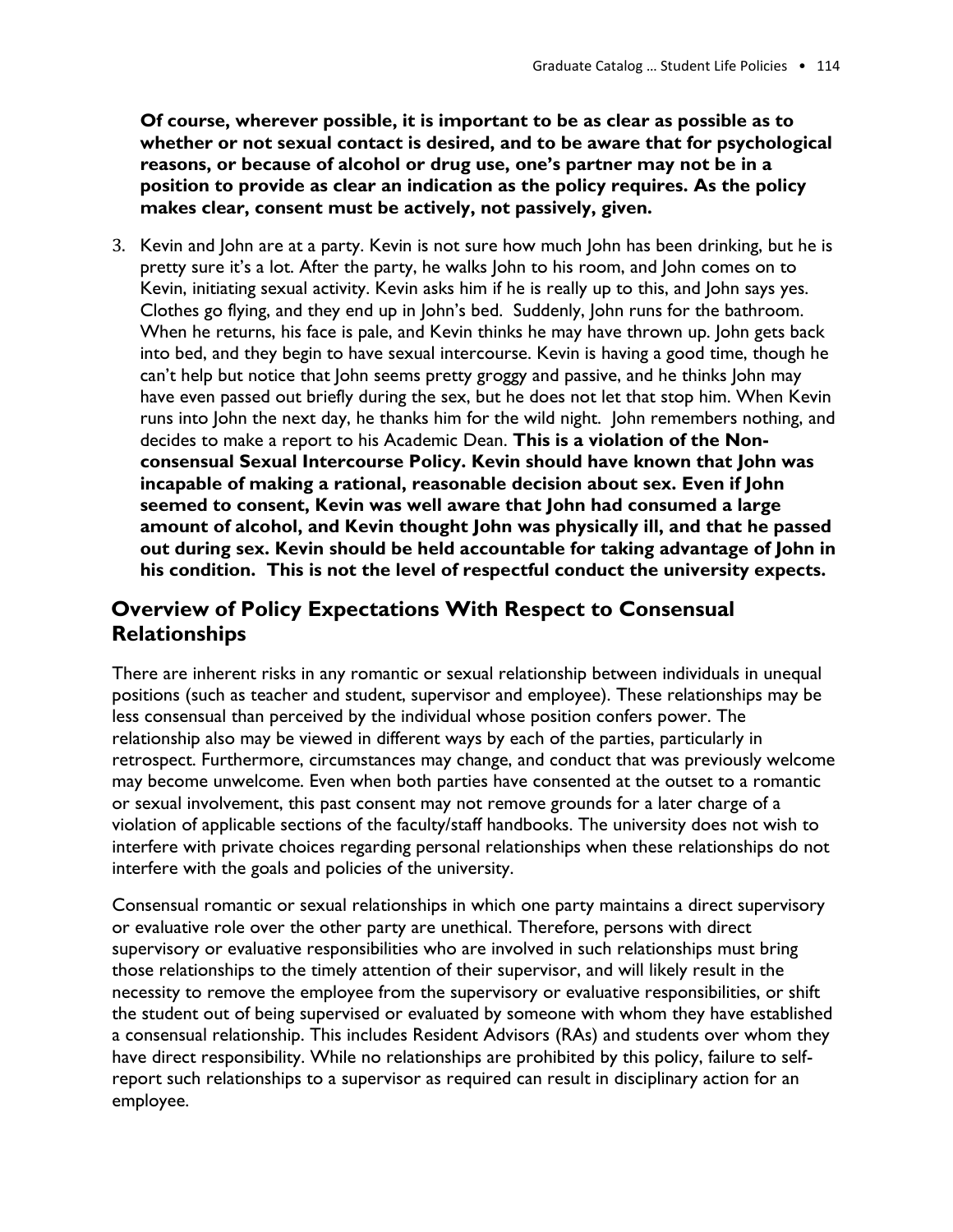A romantic relationship that persists may result in a change of supervisory or evaluative responsibility.

## **Sanctions**

The following sanctions may be imposed upon any member of the community found to have violated this policy. The following are the typical sanctions that may be imposed upon students or organizations singly or in combination:

## **Student Sanctions**

Educational task: student must complete an assignment that benefits self, campus or community.

- Referral: requires the student seek appropriate guidance or resources for his/her success.
- Community restitution project: work projects on or off campus.
- Restitution: reimbursement by the student to cover the cost of repair or replacement of damaged or misappropriated property.
- Fines: monetary sanctions.
- Relegation to final room selection: student loses the opportunity to participate in the annual room selection (lottery) process.
- Removal from university housing: required removal from university housing with final approval from the director of residence life & student conduct (or designee) and without the refund of room fees. Once assigned this sanction, a student must move within a designated time frame (usually 48 hours unless otherwise permitted by the director of residence life & student conduct), after which the removed student cannot enter university housing without permission from the director of residence life & student conduct (or designee).
- Removal of property: required removal of property.
- University housing relocation: requires the student to move to another room, hall or quad with approval from the director of residence life & student conduct (or designee) Student must relocate within 24 hours, after which he/she cannot enter the building from which he/she was removed throughout the term of the sanction without permission from the director of residence life & student conduct (or designee). Written warning: official record that a student has been warned about behavior
- No-contact order: student is prohibited from having any direct or indirect contact or contact via a third-party with a particular person. Violation may result in suspension.
- Restriction of activities or privileges: participation in any and/or all organized university activities other than required academic endeavors are restricted for a designated period of time.
- Conduct probation: period of self-reflection during which a student is on official warning that subsequent violations of university rules, regulations or policies are likely to result in more severe sanctions, including suspension or dismissal from the university.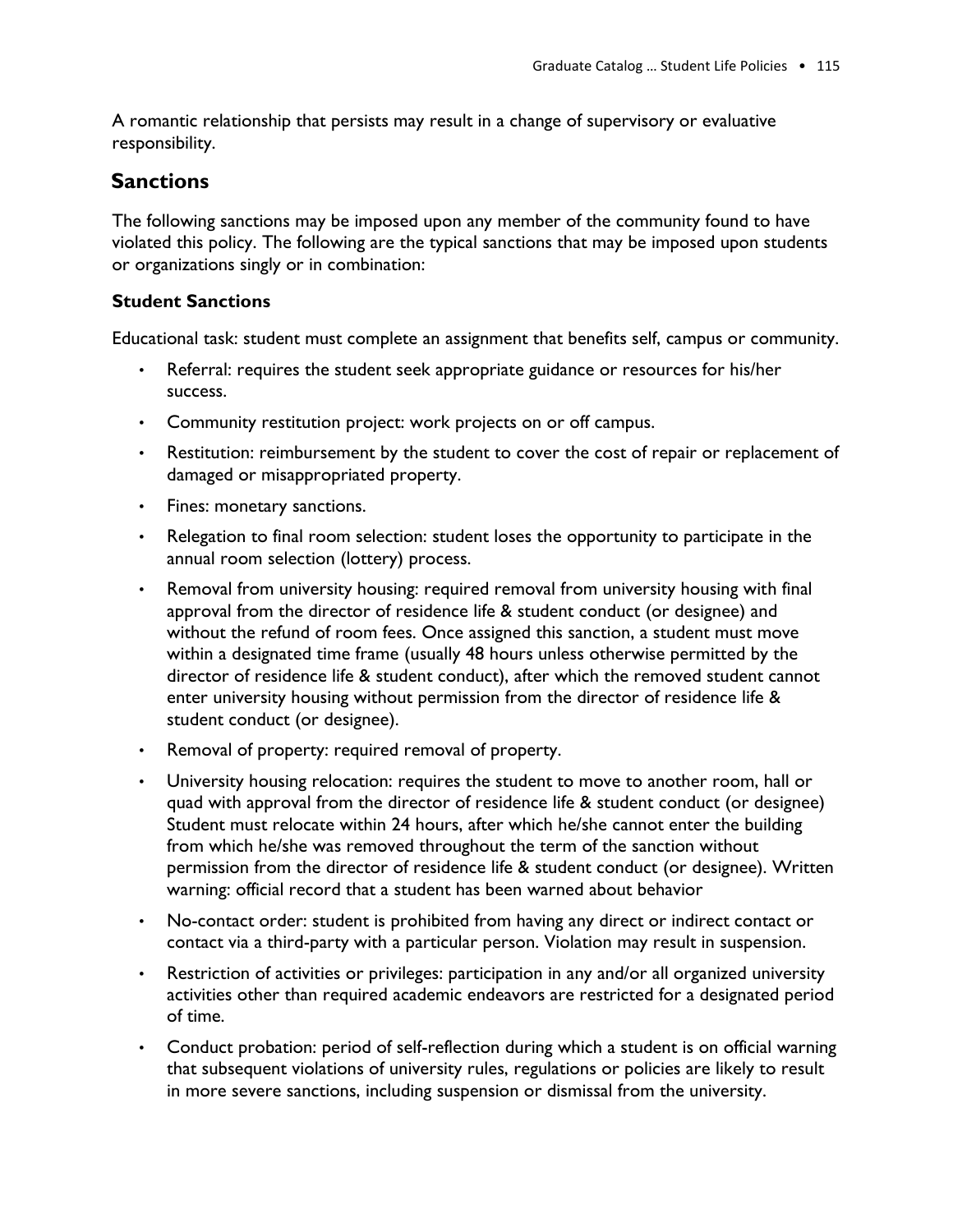- Conduct suspension: a temporary cancellation of a student's enrollment at Shenandoah University with approval from the vice president for student life (or designee). Once assigned this sanction, a student is immediately removed from classes and banned from university property. A student cannot enter university property during his/her term of suspension without prior permission from the vice president for student life (or designee) nor graduate. Any classes taken at another institution suspended typically cannot be transferred to Shenandoah University unless given special permission by the vice president for student life and the academic dean. If a student lives in campus housing, he/she has 24 hours to vacate his/her campus residence.
- Campus ban: student is banned from being present on either the entire campus or specified areas of the campus.
- Dismissal from the university: a permanent cancellation of a student's enrollment at Shenandoah University with approval from the vice president for student life (or designee). Once assigned this sanction, students are immediately removed from classes and banned from university property. A student cannot enter university property once dismissed without prior permission from the vice president for student life (or designee) nor re-enroll or graduate from Shenandoah University.
- Additional stipulations: additional sanctions a student must complete and/or follow.

## **Employee Sanctions (listed below and defined in the Staff Handbook)**

- **Censure**
- **Probation**
- Educational experience
- Separation (suspension)
- Dismissal

## **Sanctioning for Sexual Misconduct**

- Any person found responsible for violating the non-consensual sexual contact policy (where no intercourse has occurred) will likely receive a sanction ranging from probation to expulsion (student) or employment action to termination (employee), depending on the severity of the incident, and taking into account any previous disciplinary violations.\*
- Any person found responsible for violating the non-consensual sexual intercourse policy will likely face a recommended sanction of suspension or expulsion (student) or suspension or termination (employee).\*
- Any person found responsible for violating the sexual exploitation or sexual Harassment policies will likely receive a recommended sanction ranging from educational sanction to expulsion (student) or warning to termination (employee), depending on the severity of the incident, and taking into account any previous disciplinary violations.\*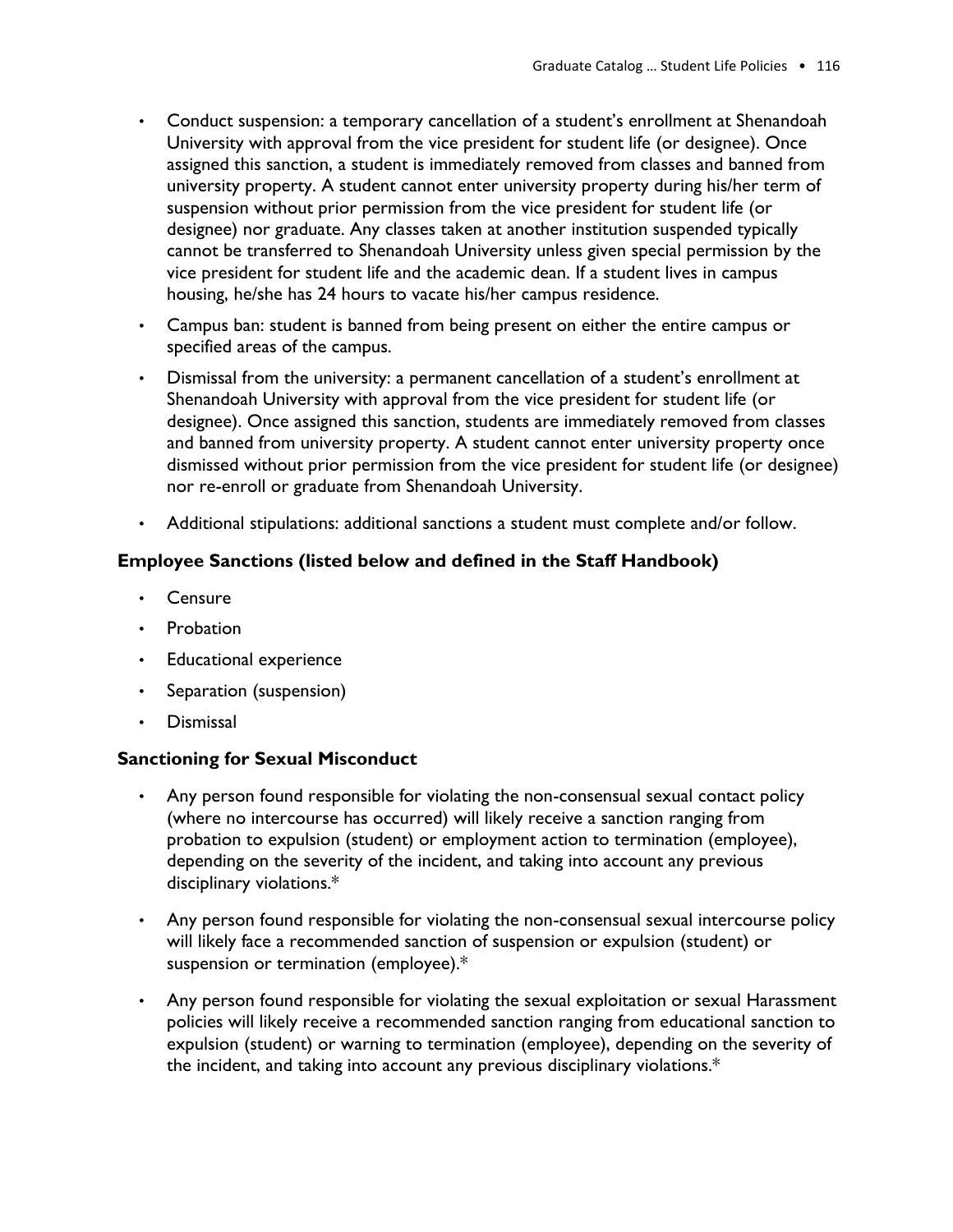\* The decision-making body reserves the right to broaden or lessen any range of recommended sanctions in the case of serious mitigating circumstances or egregiously offensive behavior. Neither the initial hearing officers nor any appeals body or officer will deviate from the range of recommended sanctions unless compelling justification exists to do so.

## **Additional Policy Provisions**

a. Attempted violations

In most circumstances, university will treat attempts to commit any of the violations listed in the Sexual/Gender Harassment, Discrimination and Sexual Misconduct Policy as if those attempts had been completed.

b. False Reports

The university will not tolerate intentional false reporting of incidents. It is a violation of the *Student Code of Conduct* to make an intentionally false report of any policy violation, and it may also violate state criminal statutes and civil defamation laws.

c. Amnesty for Victims and Witnesses

The university community encourages the reporting of misconduct and crimes by victims and witnesses. Sometimes, victims or witnesses are hesitant to report to university officials or participate in resolution processes because they fear that they themselves may be accused of policy violations, such as underage drinking at the time of the incident. It is in the best interests of this community that as many victims as possible choose to report to university officials, and that witnesses come forward to share what they know. To encourage reporting, university pursues a policy of offering victims of misconduct and witnesses amnesty from minor policy violations related to the incident.

d. Lying, Hindering or Tampering with an Investigation

Hindering, lying or tampering with an investigation is prohibited. Any individuals found responsible for interfering with an investigation are subject to the same sanctions as an individual responsible for a sexual misconduct violation.

## **Sexual Violence Risk Reduction Tips**

Risk reduction tips can often take a victim-blaming tone, even unintentionally. Only those who commit sexual violence are responsible for their actions. We offer the tips below with no intention to victim-blame, with recognition that these suggestions may nevertheless help you to reduce your risk of experiencing a non-consensual sexual act. Below, suggestions to avoid committing a non-consensual sexual act are also offered:

- If you have limits, make them known as early as possible.
- Tell a sexual aggressor "NO" clearly and firmly.
- Try to remove yourself from the physical presence of a sexual aggressor.
- Find someone nearby and ask for help.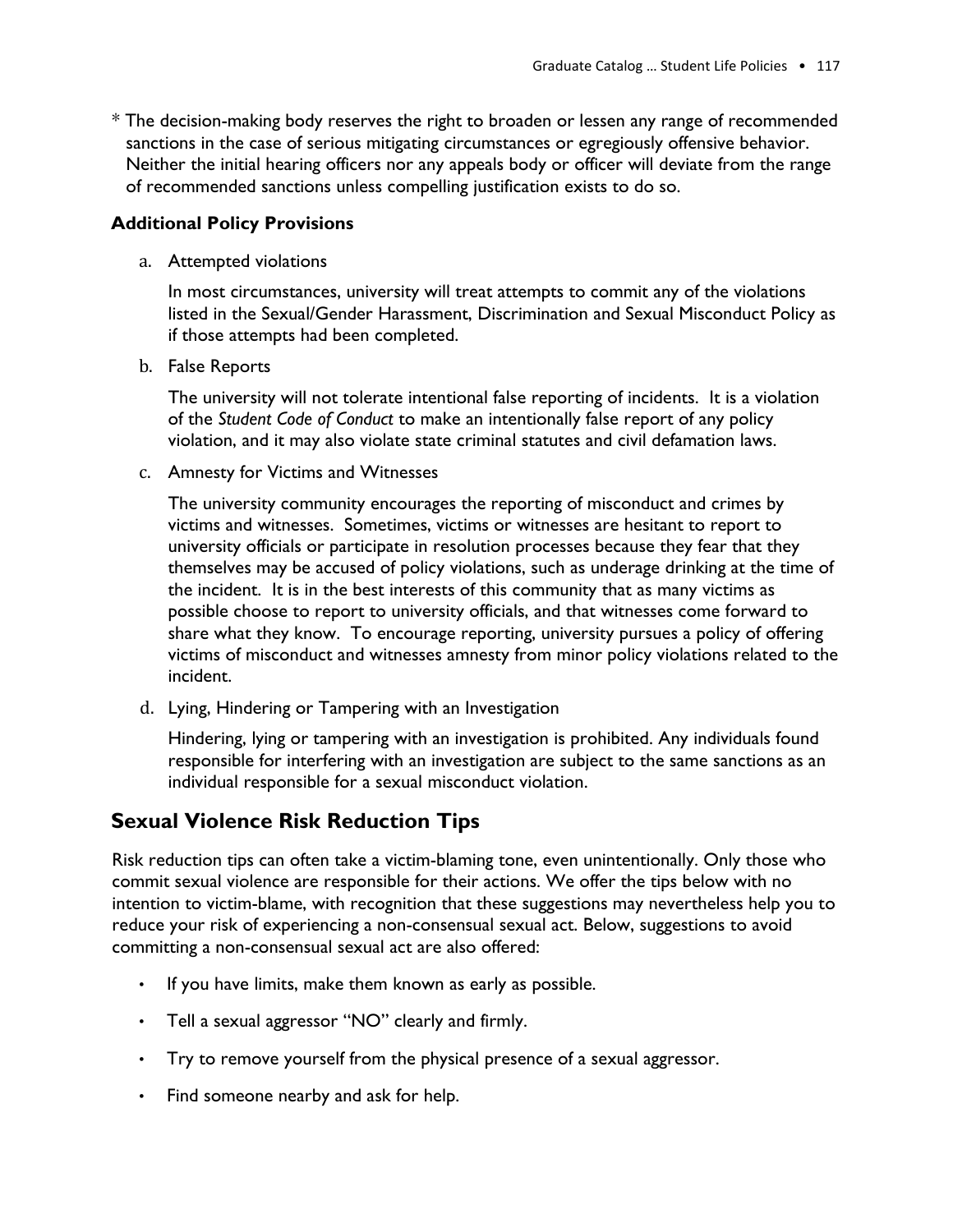- Always try to be cognizant of your alcohol intake and drug use and acknowledge that drugs and alcohol lower your sexual inhibitions and impairs your decision making abilities. Alcohol is the most commonly used date rape drug, and it can make you vulnerable to someone who views a drunk person as a sexual opportunity. While it is always smart to monitor your own substance ingestion, someone who chooses to take advantage of your incapacitated state is ultimately the one responsible and at fault.
- Give considerable thought to sharing your intimate content, pictures, images and videos with others, even those you may trust. If you do choose to share, clarify your expectations as to how or if those images may be used, shared or disseminated.
- Take care of your friends and ask that they take care of you. A real friend will challenge you if you are about to make a mistake. Respect them when they do.

If you find yourself in the position of being the initiator of sexual behavior, you owe sexual respect to your potential partner. These suggestions may help you to reduce your risk for being accused of sexual misconduct:

- Clearly communicate your intentions to your sexual partner and give them a chance to clearly relate their intentions to you.
- Understand and respect personal boundaries.
- DON'T MAKE ASSUMPTIONS about consent; about someone's sexual availability; about whether they are attracted to you; about how far you can go or about whether they are physically and/or mentally able to consent. Your partner's consent should be affirmative and continuous. If there are any questions or ambiguity then you DO NOT have consent.
- Mixed messages from your partner are a clear indication that you should stop, defuse any sexual tension and communicate better. You may be misreading them. They may not have figured out how far they want to go with you yet. You must respect the timeline for sexual behaviors with which they are comfortable.
- Don't take advantage of someone's drunkenness or altered state, even if they willingly consumed alcohol or substances.
- Realize that your potential partner could feel intimidated or coerced by you. You may have a power advantage simply because of your gender or physical presence. Don't abuse that power.
- Do not share intimate content, pictures, images and videos that are shared with you.
- Understand that consent to some form of sexual behavior does not automatically imply consent to any other forms of sexual behavior.
- Silence, passivity, or non-responsiveness cannot be interpreted as an indication of consent. Read your potential partner carefully, paying attention to verbal and nonverbal communication and body language. Read and communicate with your potential partner carefully and when in doubt ask for clarification.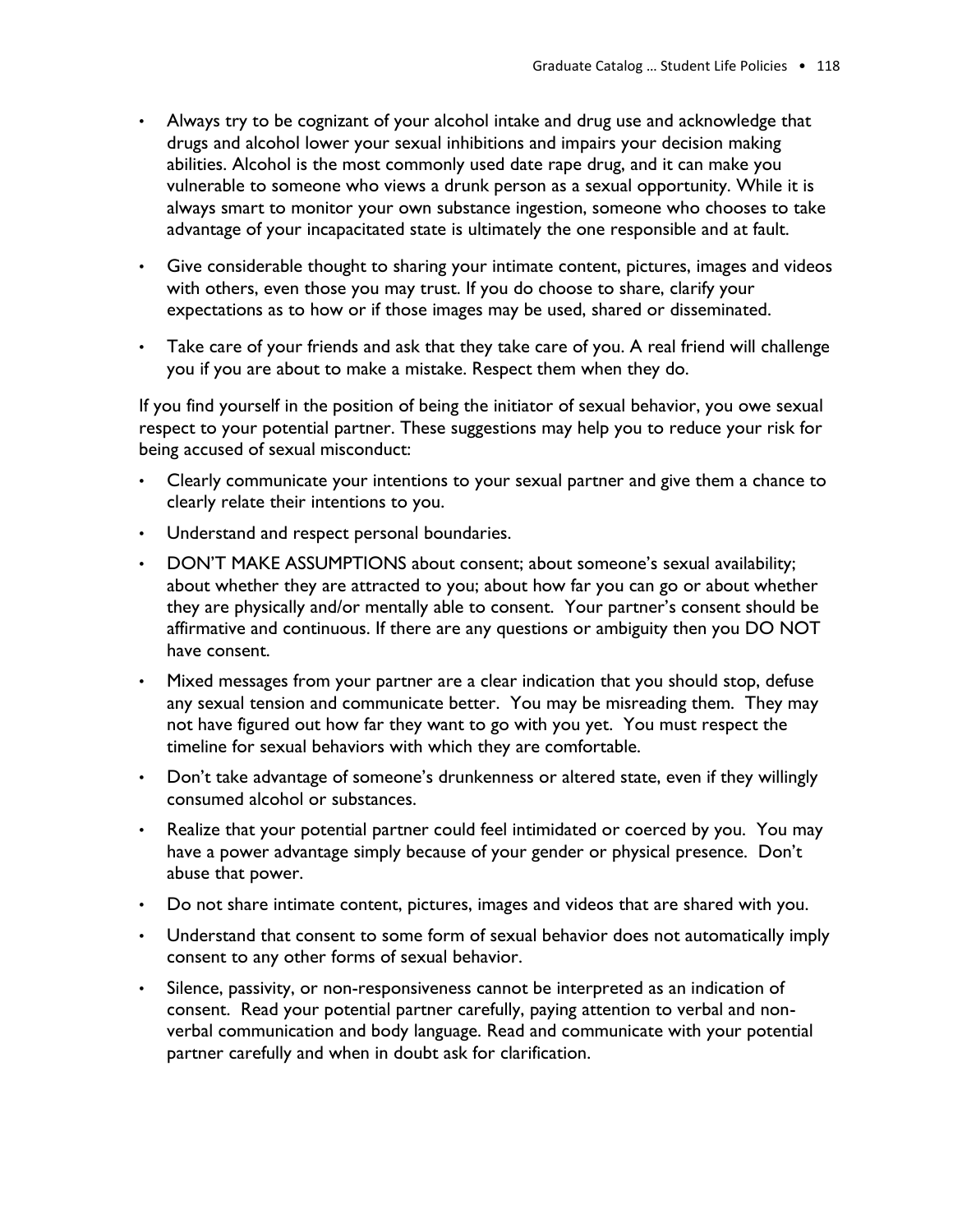## **Questions and Answers**

Here are some of the most commonly asked questions regarding the university's sexual misconduct policy and procedures.

## **What is seduction?**

Seduction is recognizing a party changed their mind of their own free will. The seducing party may have encouraged their partner by building arousal and attraction, but ultimately the consenting party decided on their own to consent. The seducing party did not pressure their partner to change their mind, they allowed their partner to come to the decision to change their mind on their own. Just as individuals can grant consent then revoke it, individuals can also initially refuse to grant consent and then knowingly and willingly change their mind.

## **Does information about a report remain private?**

The privacy of all parties to a report of sexual misconduct must be respected, except insofar as it interferes with the university's obligation to fully investigate allegations of sexual misconduct. Where privacy is not strictly kept, it will still be tightly controlled on a need-to-know basis. The university will not disseminate information and/or written materials to persons not involved in the resolution process without the consent of both parties or unless required by legal process. Witnesses are also required to maintain the privacy of information shared with them during interviews and/or hearings. Violations of the privacy of the reporting party or the responding party may lead to conduct action by the university, though both parties are allowed to share their perspectives and experiences. All parties, including witnesses, involved in an allegation are strongly encouraged to maintain the privacy of information and/or written materials.

In all resolutions of sexual misconduct, all parties will be informed of the outcome. In some instances, the administration also may choose to make a brief public announcement of the nature of the violation and the action taken, without using the name or identifiable information of the alleged victim.

Certain university administrators are informed of the outcome within the bounds of student privacy vice president for student life.

If there is a report of an act of alleged sexual misconduct to a conduct officer of the university and it is necessary to protect the health or safety of the student or other individuals, local police will be notified. This does not mean charges will be automatically filed or that a victim must speak with the police, but the university is legally required to notify law enforcement authorities. If there is a report of an act of alleged sexual misconduct to a conduct officer of the university and it is a felony offense, the institution is legally required to notify the commonwealth attorney. This does not mean charges will be automatically filed or that a victim must speak with the commonwealth attorney but the university is legally required to notify the commonwealth attorney's office.

The institution also must statistically report the occurrence on campus of major violent crimes, including certain sex offenses, in an "Annual Security Report" of campus crime statistics. This statistical report does not include personally identifiable information.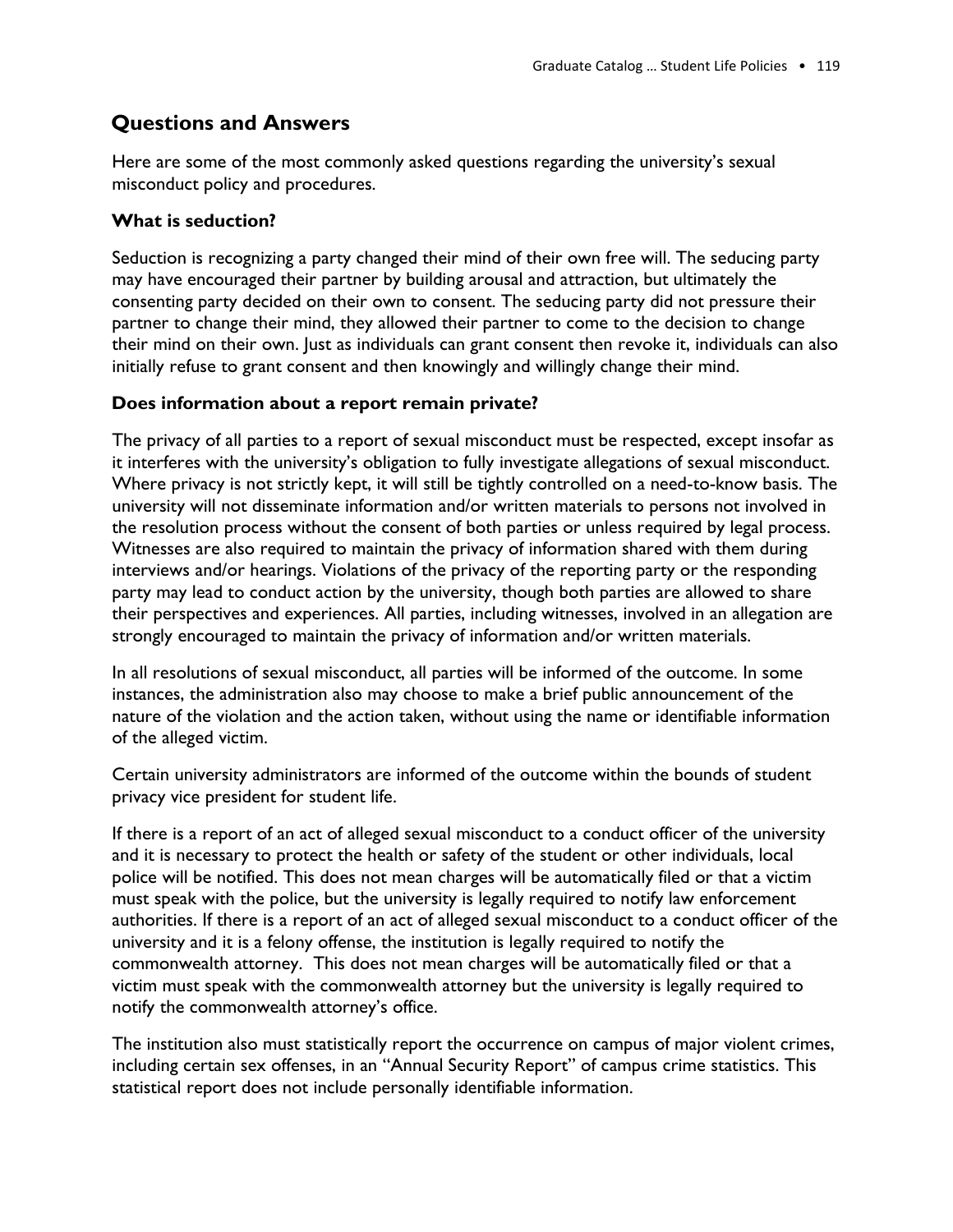## **Will my parents be told?**

Whether you are the reporting party or the responding party, the university's primary relationship is to the student and not to the parent. However, in an effort to educate students and their families regarding decision making, the university will partner with parents and other family members as appropriate with the ultimate goal of student success and community safety.

## **Will the responding party know my identity?**

Yes, if the university determines there is reasonable cause to believe a violation has occurred and investigates the matter. The responding party has the right to know the identity of the reporting party. If there is a hearing, the university does provide options for questioning without confrontation, including closed-circuit testimony, Skype, using a room divider or using separate hearing rooms.

## **Do I have to name the responding party?**

Yes, if you want formal disciplinary action to be taken against the responding party. You can report the incident without the identity of the responding party, but doing so may limit the institution's ability to respond comprehensively.

## **What do I do if I am accused of sexual misconduct?**

DO NOT contact the reporting party. You may immediately want to contact someone who can act as your advocate; anyone may serve as your or advocate. You may also contact Elizabeth Hand, the Safety & Health Programs Coordinator can explain the university's procedures for addressing sexual misconduct reports. She is a confidential resource on campus. You may also want to talk to a confidential peer mentor in the [Not] Just Women's Center or a confidential counselor with the university counseling center. All of these confidential resources are located in Cooley Hall.

## **Will I (as a victim) have to pay for counseling/or medical car**e?

The university has an on-campus counseling center and wellness center who provide free services to students.

## **What about legal advice?**

Victims of criminal sexual assault need not retain a private attorney to pursue criminal prosecution because representation will be handled by the Commonwealth Attorney's office. You may want to retain an attorney if you are considering filing a civil action or are the responding party. The responding party may retain counsel at their own expense if they determine that they need legal advice about criminal prosecution and/or the campus conduct proceeding. Both the responding party and the reporting party may also use an attorney as their advisor [or advocate] during the campus' resolution process. Attorneys are subject to the same restrictions as other advocates in the process as described in the procedure portion of the sexual misconduct policy.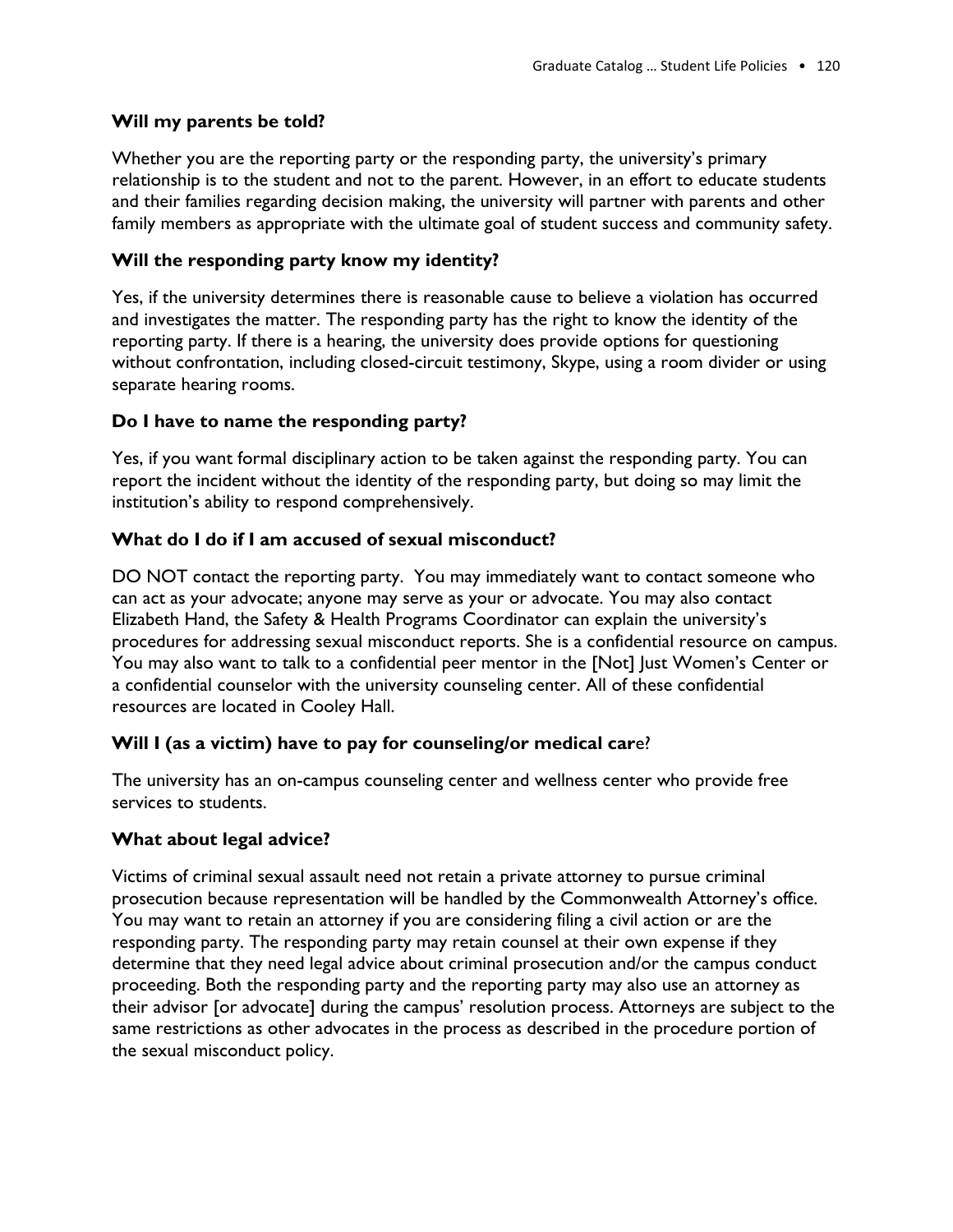## **How do I file criminal charges?**

The reporting party is not required to file criminal charges or contact law enforcement. The reporting party may elect to file either criminal charges and/or a complaint, or both. If the sexual assault or gender-based incident occurred on main campus or in a university-owned building downtown, call the Winchester Police Department at 540/662-4131. If the incident occurred at East Campus Commons or the Health Professions Building, call the Frederick County Sheriff's office at 540/665-5600. If you wish to seek an emergency protective order you may go to the Winchester Magistrate office located at 141 Fort Collier Rd., Winchester.

#### **What are my options for obtaining a protective order?**

Victims of sexual misconduct may want to prevent communication between themselves and the other party. A protective order is a legal document that can help prevent such communication. There are four different types of Protective Orders: Emergency Protective Orders, Preliminary Protective Orders, Protective Orders and University-Based No Contact Orders. All four are issued through different processes and can all be active concurrently. Any person who obtains a protective order should provide a copy to the Department of Public Safety and the Office of the Title IX Coordinator. A reporting party may then meet with the Department of Public Safety to develop a Safety Action Plan, which is a plan for campus security and the reporting party to reduce risk of harm while on campus or coming and going from campus.

Violations for Emergency Protective Orders, Preliminary Protective Orders, and Protective Orders, may result in criminal charges, while violations of University-Based No Contact Orders may result in disciplinary action by the University.

Emergency Protective Orders (EPO): Victims can petition for an EPO at the local Magistrate office at no cost, even if there is no related criminal case. The Winchester magistrate is located at 141 Fort Collier Road, Winchester, Virginia. An EPO is generally valid for 72 hours but may be extended by the court.

Preliminary Protective Orders and Protective orders, are issued by the court and prohibit the defendant from contacting the victim(s). These may expire at the end of a criminal case, and victims should keep in contact with their victim witness coordinator and prosecutor to know when a No Contact Order has been imposed or will expire.

University-based No Contact Order: Shenandoah University may choose to impose a University-based No Contact Order when appropriate. To request a University-based No Contact Order, please contact the Title IX Coordinator at 540 665 4921, or by email at: nosexualmisconduct@su.edu.

#### **How is a report of sexual misconduct decided?**

The university investigates allegations of sex/gender based harassment, discrimination or sexual misconduct to determine whether there is evidence to indicate a policy violation is "more likely than not." This standard, called the preponderance of the evidence, corresponds to an amount of evidence indicating a policy violation is more than 50% likely.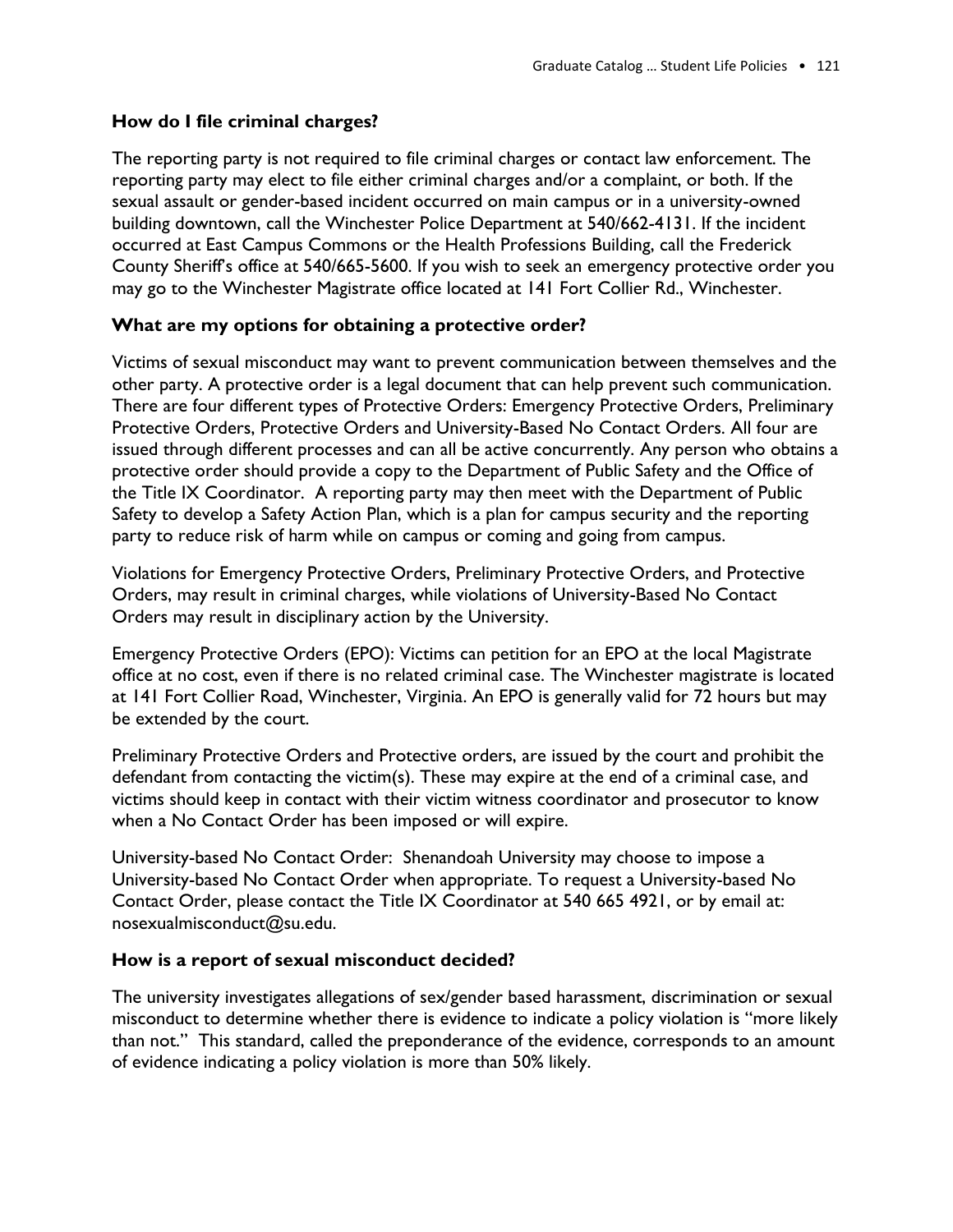#### **What are interim measures that may be used during an investigation?**

- Assistance from university support staff in completing a room relocation;
- Arranging to dissolve a housing contract and pro-rating a refund;
- Help with finding an off-campus residential alternative;
- Assistance with or rescheduling an academic assignment (paper, exams, etc.) or otherwise implementing academic assistance;
- Taking an incomplete in a class;
- Assistance with transferring class sections;
- Temporary withdrawal;
- Assistance with alternative course completion options;
- Escorts to and from campus locations;
- On or off-campus counseling assistance;
- Transportation assistance or support;
- Other accommodations for safety as necessary.

#### **What should I do about preserving evidence of a sexual assault?**

Police are in the best position to secure evidence of a crime. Physical evidence of a criminal sexual assault must be collected from the alleged victim's person within 120 hours, though evidence can often be obtained from towels, sheets, clothes, etc. for much longer periods of time. If you believe you have been a victim of a criminal sexual assault, you should go to the Hospital Emergency Room, before washing yourself or your clothing. The Sexual Assault Nurse Examiner (a specially trained nurse) at the hospital is usually on call 24 hours a day, seven days a week (call the Emergency Room if you first want to speak to the nurse; ER will refer you). A victim advocate from the institution can also accompany you to Hospital and law enforcement or Security can provide transportation. If a victim goes to the hospital, local police will be called, but s/he is not obligated to talk to the police or to pursue prosecution. Having the evidence collected in this manner will help to keep all options available to a victim, but will not obligation him or her to any course of action. Collecting evidence can assist the authorities in pursuing criminal charges, should the victim decide later to exercise it.

For the Victim: the hospital staff will collect evidence, check for injuries, address pregnancy concerns and address the possibility of exposure to sexually transmitted infections. If you have changed clothing since the assault, bring the clothing you had on at the time of the assault with you to the hospital in a clean, sanitary container such as a clean paper grocery bag or wrapped in a clean sheet (plastic containers do not breathe, and may render evidence useless). If you have not changed clothes, bring a change of clothes with you to the hospital, if possible, as they will likely keep the clothes you are wearing as evidence. You can take a support person with you to the hospital, and they can accompany you through the exam, if you want. Do not disturb the crime scene—leave all sheets, towels, etc. that may bear evidence for the police to collect.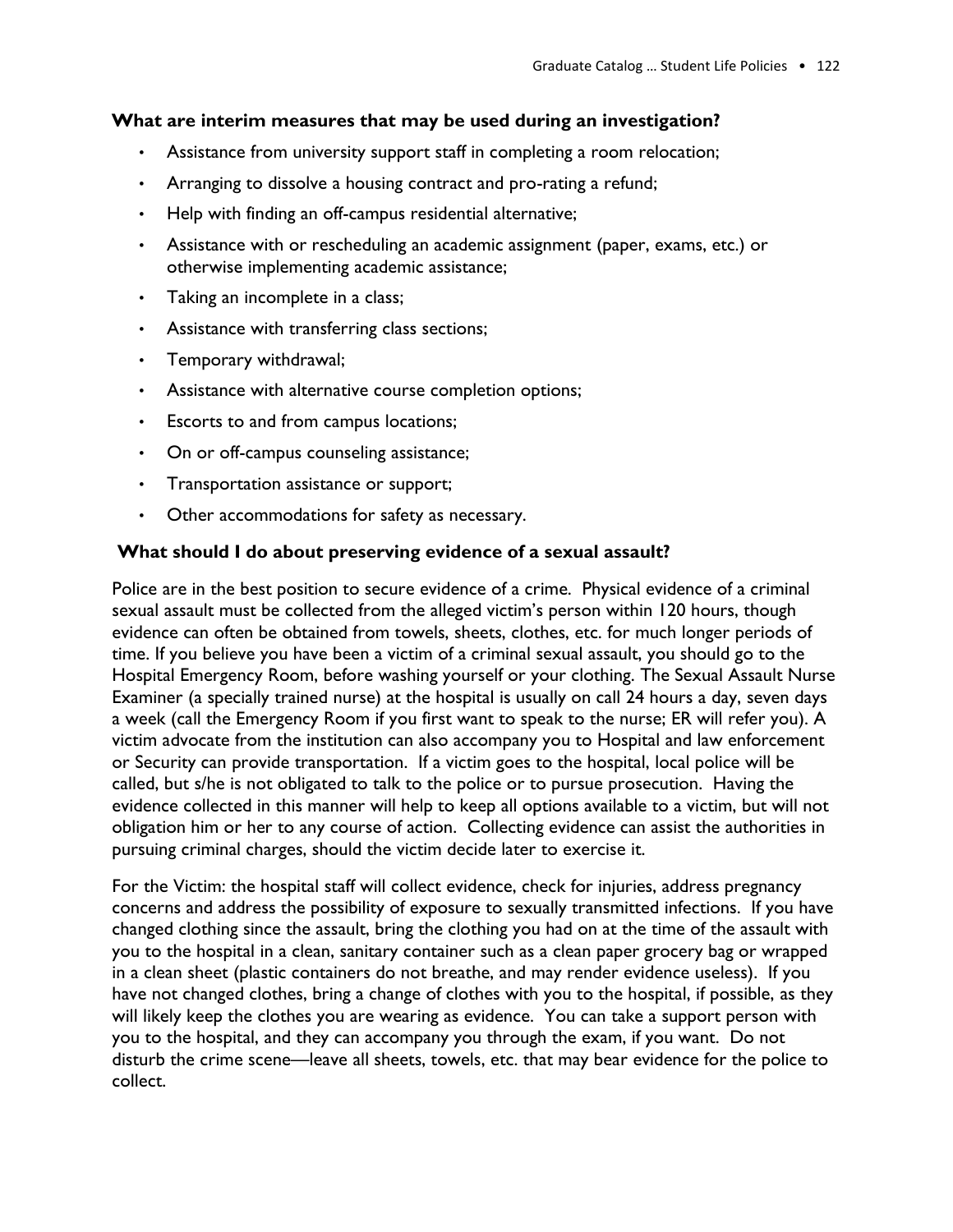## **Will a victim be sanctioned when reporting a sexual misconduct policy violation if he/she has illegally used drugs or alcohol?**

No. The seriousness of sexual misconduct is a major concern and the university does not want any of the circumstances (e.g., drug or alcohol use) to inhibit the reporting of sexual misconduct. The university provides amnesty from any consequences for minor policy violations that occur during or come to light as the result of a victim's report of sexual misconduct.

## **Will the use of drugs or alcohol affect the outcome of a sexual misconduct conduct resolution?**

The use of alcohol and/or drugs by either party will not diminish the responding party's responsibility. On the other hand, alcohol and/or drug use is likely to affect the reporting party's memory and, therefore, may affect the resolution of the reported misconduct. A reporting party must either remember the alleged incident or have sufficient circumstantial evidence, physical evidence and/or witnesses to prove that policy was violated. If the reporting party does not remember the circumstances of the alleged incident, it may not be possible to impose sanctions on the responding party without further corroborating information. Use of alcohol and/or other drugs will never excuse a violation by a responding party.

## **Will either party's prior use of drugs and/or alcohol be a factor when reporting sexual misconduct?**

Not unless there is a compelling reason to believe that prior use or abuse is relevant to the present matter.

## **What should I do if I am uncertain about what happened?**

If you believe that you have experienced sexual misconduct, but are unsure of whether it was a violation of the institution's sexual misconduct policy, you should contact the Elizabeth Hand, the Safety & Health Programs Coordinator. She can explain the university's procedures for addressing sexual misconduct reports. She is a confidential resource on campus. You may also want to talk to a confidential peer mentor in the [Not] Just Women's Center or a confidential counselor with the university counseling center. All of these confidential resources are located in Cooley Hall. You may also inquire about the availability of process advocates who can help you to define and clarify the event(s), and advise you of your options].

## **Shenandoah University's Sexual/Gender Harassment, Discrimination and Sexual Misconduct Procedures**

If the reporting party wishes to pursue an allegation or if the university, based on the alleged policy violation, wishes to pursue an allegation, then the Title IX Coordinator or designee begins an investigation. Investigations are completed promptly, but may take longer, for example, when initial reports fail to provide direct first-hand information or in complex situations. At any point during the investigation, if it is determined there is no reasonable cause to believe that the sexual misconduct policy has been violated, the Title IX Coordinator or deputy has authority to terminate the investigation and end formal resolution proceedings.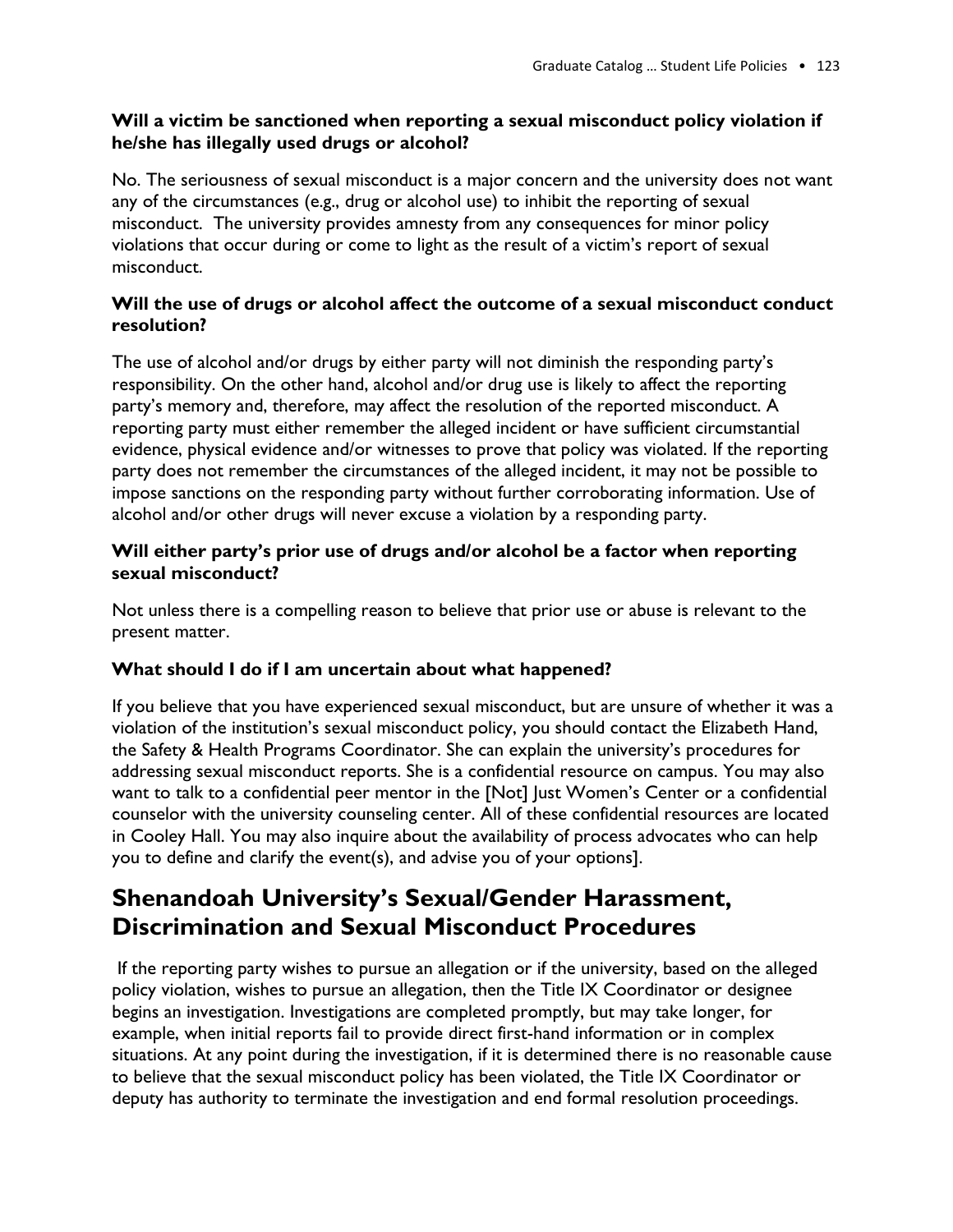*Reporting Party*: In this process, the person alleging a violation of policy is referred to as the reporting party.

*Responding Party*: In this process, the person who is alleged to have violated campus policy is referred to as the responding party.

**Business days:** In this process, the university defines the word business days to mean when the school is open Monday through Friday 9am-5pm. The university is not open for business on days it is closed for holidays or as a result of weather.

## **Overview of Reports Concerning Sexual Misconduct, Gender Discrimination and/or Sexual Harassment**

Shenandoah University does not permit discrimination or harassment in its programs and activities on the basis of sex, gender identity, or gender expression, by university policy or state, local, or federal law. Anyone who believes they have been subjected to sexual misconduct, gender discrimination or sexual harassment in violation of this policy should follow the procedure outlined in this *policy* to report these concerns to the Title IX Coordinator.

This process involves a prompt preliminary inquiry to determine if there is reasonable cause to believe the sexual misconduct policy has been violated. If so, the university will initiate an investigation that is thorough, reliable, impartial, prompt and fair. This investigation determines whether the university's sexual misconduct policy has been violated. If so, the university will promptly implement an effective remedy designed to end the discrimination, prevent its recurrence and address its effects.

The university aims to bring all allegations to a resolution within a 60 business day time period, which can be extended as necessary for appropriate cause by the Title IX Coordinator with notice to the parties. In overview, the timeline for resolution begins with notice to a responsible employee. All university employees have a duty to report sexual misconduct, sexual harassment, and gender discrimination, unless they fall under the "Confidential Reporting" section found in the sexual misconduct policy. After receiving a report, the Coordinator begins a preliminary inquiry by meeting with the reporting party to discuss the alleged sexual misconduct. The Coordinator will share information regarding the definition of sexual misconduct and possible action that may be taken in response to the alleged sexual misconduct. The Coordinator will also provide information concerning health and counseling services to the reporting party and the responding party. If the reporting party decides to pursue an allegation, an investigation will begin. Investigations range from days to weeks, depending on the nature and complexity of allegations. The parties are regularly apprised of the status of the investigation as it unfolds. The investigation may lead to an informal and/or formal resolution options. A failed informal resolution which triggers a formal resolution may require the university to extend this timeline accordingly. From there, appeals may be requested, with a five day window to file appeal requests once a formal determination is reached.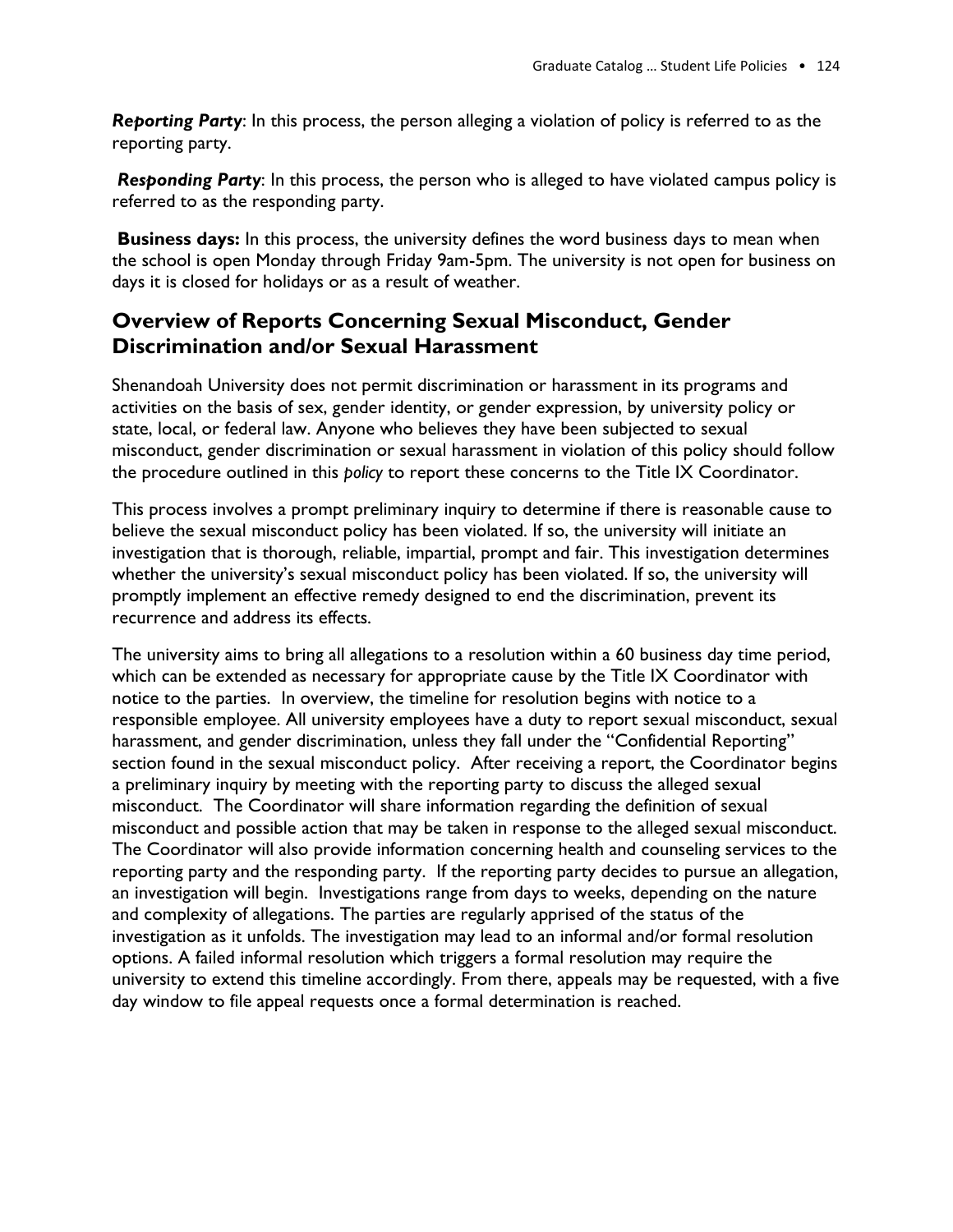## **Interim Remedies/Actions**

The Title IX Coordinator (or designee) may provide interim remedies intended to address the short-term effects of sexual misconduct, sexual harassment, gender discrimination and/or retaliation, i.e., to redress harm to the alleged victim and the community and to prevent further violations. The university will keep interim remedies and actions as private as possible.

These remedies may include, but are not limited to:

- Referral to counseling and health services
- Referral to the Employee Assistance Program
- Education to the community
- Altering the housing situation of the responding party (resident student or resident employee or the alleged victim, if desired))
- Altering work arrangements for employees
- Providing campus escorts,
- Providing transportation accommodations
- Implementing contact limitations between the parties
- Offering adjustments to academic deadlines, course schedules, etc.
- Assistance with or rescheduling an academic assignment (paper, exams, etc.) or otherwise implementing academic assistance;
- Taking an incomplete in a class;
- Assistance with transferring class sections;
- Temporary withdrawal;
- Assistance with alternative course completion options;

The university may interim suspend a student, employee or organization pending the completion of an investigation and resolution, particularly when in the judgment of the vice president for student life or designee, the safety or well-being of any member(s) of the campus community may be jeopardized by the on campus presence of the responding party or the ongoing activity of a student organization whose behavior is in question. In all cases in which an interim suspension is imposed, the student, employee or student organization will be given the opportunity to meet with the Title IX Coordinator prior to such suspension being imposed, or as soon thereafter as reasonably possible, to show cause why the suspension should not be implemented. The vice president for student life or designee, has sole discretion to implement or stay an interim suspension under the policy, and to determine its conditions and duration. Violation of an interim suspension under this policy is grounds for expulsion or termination.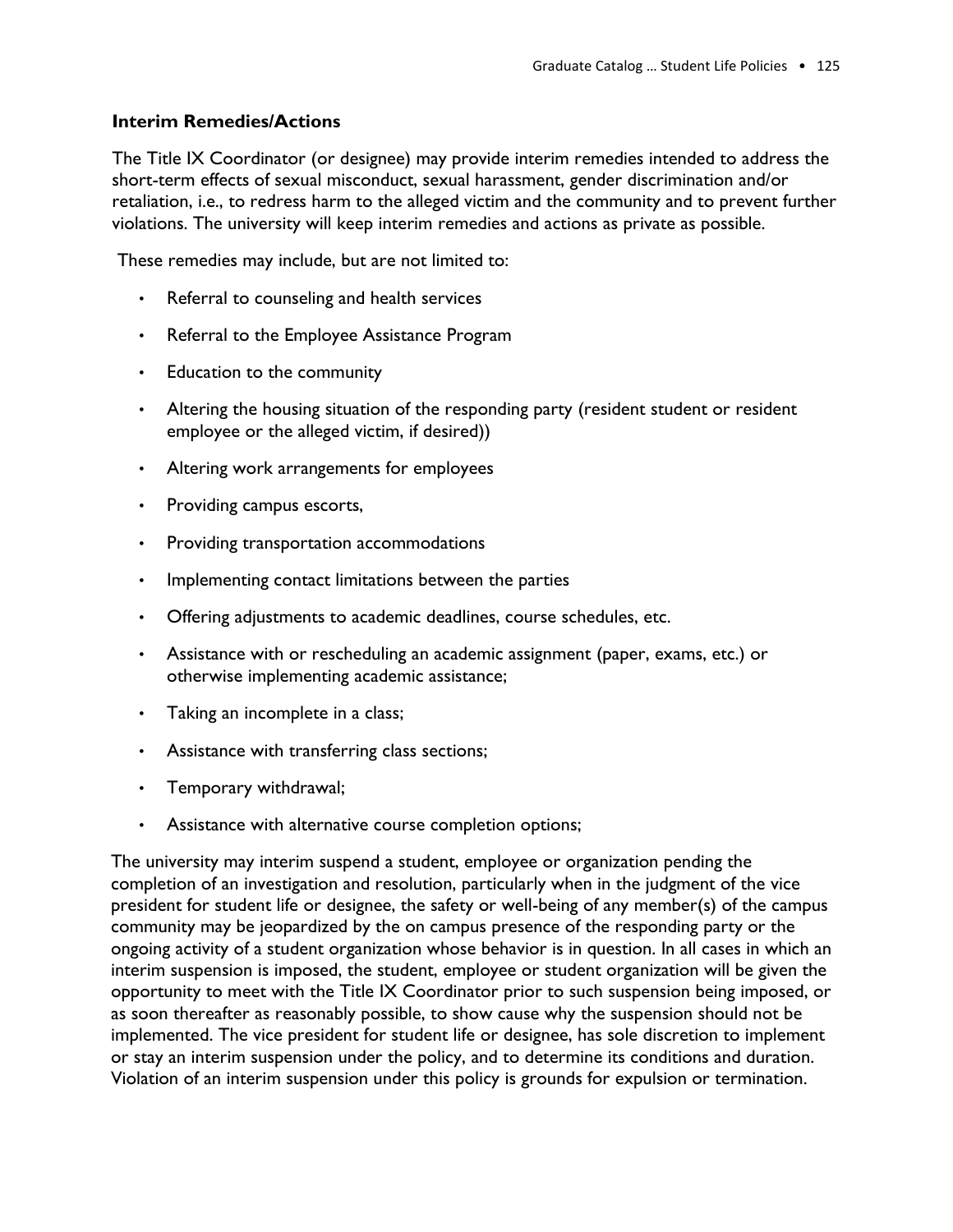During an interim suspension or administrative leave, a student or employee may be denied access to university housing and/or the university campus/facilities/events. As determined by the vice president for student life or designee. This restriction can include classes and/or all other university activities or privileges for which the student might otherwise be eligible. At the discretion of the vice president for student life or designee, alternative coursework options may be pursued to ensure as minimal an impact as possible on the responding party. The institution will maintain as confidential any accommodations or protective measures, provided confidentiality does not impair the institution's ability to provide the accommodations or protective measures.

#### **Informal and Formal Resolution Procedure for Reports of Misconduct**

This procedure applies to any member of the university community (faculty, student, staff and/or administration) who engages in sexual misconduct, gender discrimination or sexual harassment. Any person can report including faculty, students, staff, administration, guests, visitors, etc. All allegations of misconduct not involving sexual misconduct, gender discrimination or sexual harassment will be addressed through the procedures elaborated in the respective student, faculty and employee handbooks.

#### **Informal Resolution**

Before pursuing the Formal Resolution Process, every reasonable effort should be made to constructively resolve conflict with students, faculty, staff, or administrators. However, the informal resolution process is not suitable for all cases.

Within 10 business days of receiving the initial report, the Title IX Coordinator or designee will meet with the reporting party to determine if he or she wants to pursue an investigation. After meeting with the reporting party, the Title IX Coordinator will determine whether there is reasonable cause to pursue an investigation. If there is reasonable cause and the reporting party wants to pursue an investigation, the Title IX Coordinator will send a notice of investigation and charge letter to the responding party. The Title IX Coordinator will meet separately with the reporting party, the responding party, and other necessary witnesses to determine if a violation of the sexual misconduct policy has occurred.

After meeting with all parties and witnesses, the Title IX Coordinator or designee will determine if it is more likely than not that an act of sexual misconduct, gender discrimination, or sexual harassment occurred. If a violation did occur, the Title IX Coordinator or designee will create a resolution strategy and present it separately to the reporting party and the responding party. If the parties mutually agree to the resolution, the case is concluded. If the parties do not agree with the proposed resolution, the case will either advance to the formal resolution process described below, or upon request of the reporting party, the process may be concluded.

The formal resolution process will be used if:

- 1. Either the reporting party or the responding party do not agree with the proposed resolution or the proposed findings; or
- 2. The reporting party requests that the case go directly to the formal process; or
- 3. The Title IX Coordinator moves the case to the formal process.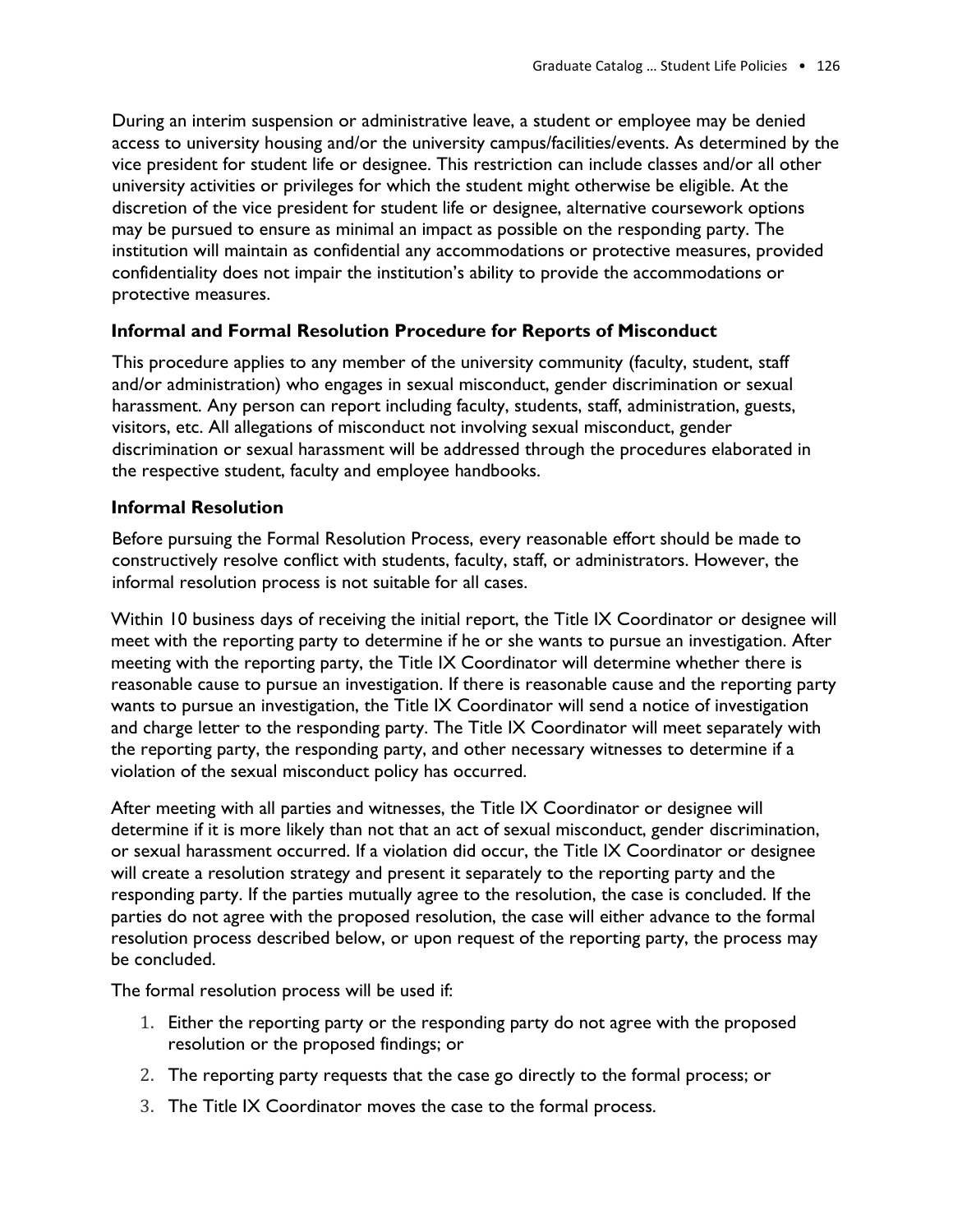## **Formal Resolution Process for Reports of Misconduct by Employees**

The Office of Human Resources is designated to formally investigate reports of sexual misconduct, gender discrimination and/or sexual harassment by employees, to address inquiries and coordinate the university's compliance efforts regarding employee-related reports. In particular, when a responding party is an employee the Office of Human Resources Deputy Title IX Coordinator will handle the complaint.

Any member of the community can provide notice of sexual misconduct, gender discrimination and/or sexual harassment in person, by phone, via email or in writing to Chris Grant, Deputy Title IX Coordinator for Human Resources. His office is located in the Wilkins Building, room 139. He can be reached by phone at 540-665-5597 and by email at cgrant2@su.edu. The university strongly encourages submission of written reports to Human Resources.

The following are recommended elements of a report:

- Clear and concise description of the alleged incident(s) (e.g.: when and where it occurred);
- Any supporting documentation and evidence;
- Clear demonstration of all informal efforts, if any, to resolve the issue(s) with the person involved and the person's supervisor;
- This includes names, dates and times of attempted or actual contact along with a description of the discussion and the manner of communication made in the course of each effort;
- If contacting the person involved and/or the supervisor is impracticable, the reporting party should state the reasons why;
- The desired remedy sought;
- Name and all contact information for the reporting party;
- Signed by the reporting party.

The university's resolution will not typically be hindered because civil or criminal charges involving the same incident have been filed or because charges have been dismissed or reduced. However, the university may undertake a short delay (several days to weeks) in its investigation or resolution process, to comply with a law enforcement request for cooperation (e.g. to allow for criminal evidence collection) when criminal charges on the basis of the same behaviors that invoke this process are being investigated. The university will promptly resume its investigation and processes once notified by law enforcement that the initial evidence collection process is complete.

All investigations will be thorough, reliable and impartial, and will entail interviews with all relevant parties and witnesses, obtaining available evidence and identifying sources of expert information, if necessary.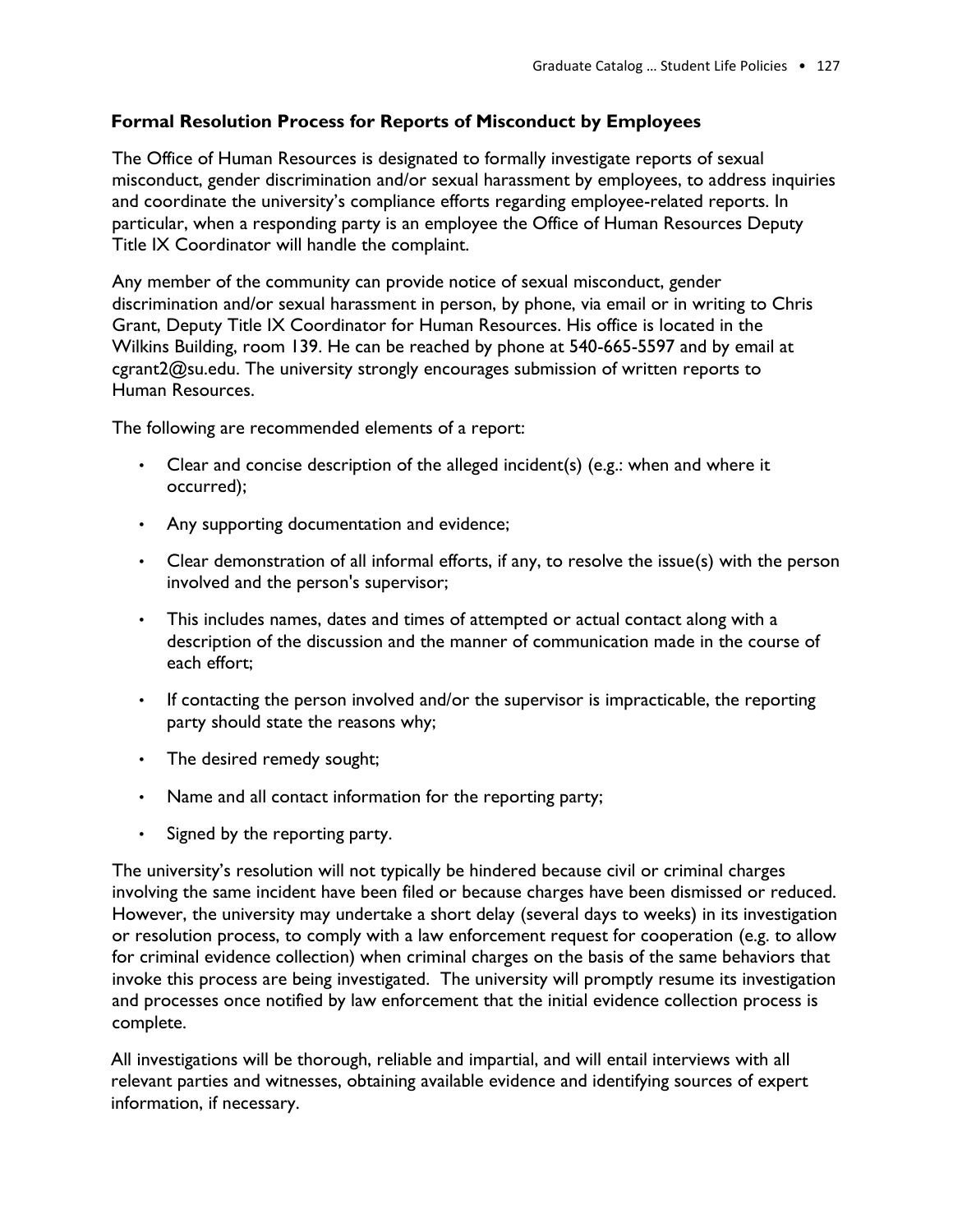The Title IX Coordinator or designee will take the following steps (not necessarily in order):

- Ensure the safety and security of the reporting party and/or the victim if the victim is not the reporting party;
- Ensure the reporting party and/or victim has access to campus resources such as the [Not] Just Women's Center, on campus counseling services, and The Laurel Center.
- Identify the exact policies allegedly violated;
- Determine the identity and contact information of the reporting party;
- Inform the accused individual in writing of the following: a formal complaint of sexual misconduct has been filed, the nature of the complaint, a formal hearing is to be convened regarding the charges, the maximum disciplinary action that may be taken, and conditions and procedures by which an appeal may be filed. The complainant will also receive a copy of this written notice.
- In coordination with campus partners (e.g. the campus Title IX Coordinator), initiate any necessary remedial actions;
- Conduct an immediate initial inquiry to determine if there is reasonable cause to charge the responding party, and what policy violations should be alleged as part of the charge;
- If there is insufficient evidence to support reasonable cause, the report will be closed with no further action;
- Prepare the notice of charges on the basis of the initial inquiry;
- Commence a thorough, reliable and impartial investigation;
- Complete the investigation promptly;
- Provide regular updates to both the reporting and responding parties, as appropriate, throughout the investigation;
- Meet with the reporting party and responding party to finalize their statement;
- Create an investigation report to be provided to the hearing panel; and
- Notify within 30 calendar days from the day the responding party is formally notified of the complaint, convene a hearing panel.

The hearing panel consists of three members: two faculty/staff members and one deputy title IX coordinator from either athletics or human resources. In addition, the Title IX Coordinator will designate a hearing panel chair.

The hearing panel will consider information presented from the reporting party, responding party, necessary witnesses, and the investigation report completed by the Title IX Coordinator. The hearing will determine whether it is more likely than not that the responding party violated the policies forming the basis of the charge. The goal of the hearing is to provide an equitable resolution via an equitable process.

Where the responding party is found not responsible for the alleged violation(s), the investigation will be closed. Where a violation is found, the university will act to end the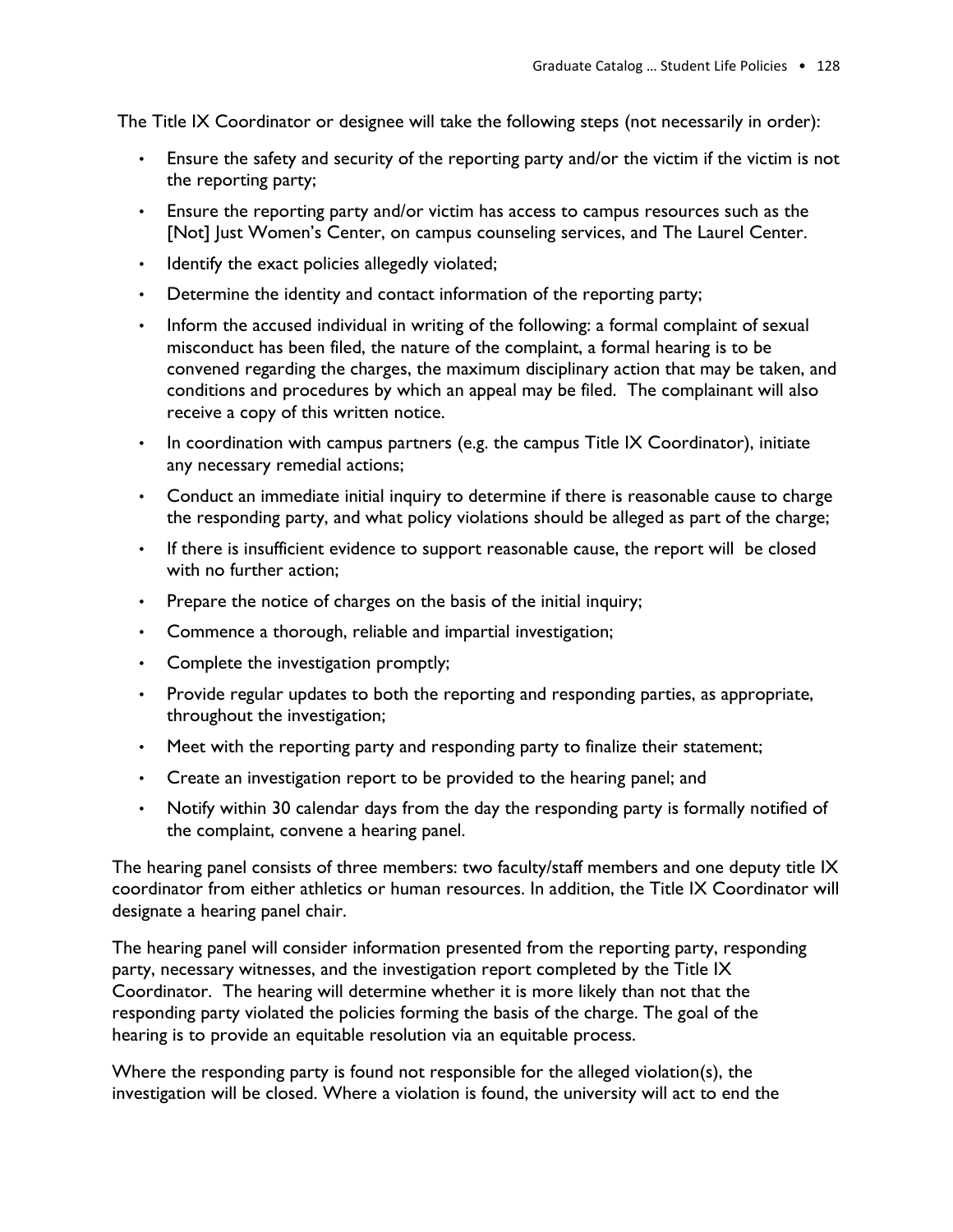discrimination, prevent its recurrence, and remedy its effects on the victim and the university community. All parties will receive written notification of the outcome, to the extent permitted by or mandated by law. In cases involving sexual misconduct, sexual harassment, stalking and/or intimate partner violence, the written notification includes the finding, any resulting responsive actions, and the rationale for the decision. This written notification of final decision is delivered to the parties without undue delay and explains appeals options and procedures.

## **List of Sanctions for Employees if Found Responsible**

An employee may be sanctioned to one or more of the following depending on the seriousness of the violation.

- 1. Censure
- 2. Probation
- 3. Educational experience
- 4. Separation (Suspension)
- 5. Dismissal

#### **Formal Resolution Process for Reports of Misconduct by Students**

The Title IX Coordinator is designated to formally investigate reports of sexual misconduct, gender discrimination and/or sexual harassment by students and to address inquiries/coordinate the university's compliance efforts regarding reports of misconduct by students. In particular, when a responding party is a student the Title IX Coordinator will handle the complaint.

Notice of a formal report can be made in person at Cooley Hall 206, by phone at (540) 665 4921, via email at nosexualmisconduct@su.edu or in writing to Whitney Pennington, Title IX Coordinator. Upon receipt of a report, the Title IX Coordinator will take all necessary remedial short-term actions.

If the reporting party wishes to pursue an allegation or if the university, based on the alleged policy violation, wishes to pursue an allegation, then the Title IX Coordinator or designee begins an investigation. Investigations are completed promptly but may take longer when, for example, initial reports fail to provide direct first-hand information or in complex situations. At any point during the investigation, if it is determined there is no reasonable cause to believe that the sexual misconduct policy has been violated, the Title IX Coordinator has authority to terminate the investigation and end resolution proceedings.

The university's resolution will not typically be hindered because civil or criminal charges involving the same incident have been filed or that charges have been dismissed or reduced. However, the university may undertake a short delay (several days to weeks) in its investigation or resolution process, to comply with a law enforcement request for cooperation (e.g.: to allow for criminal evidence collection) when criminal charges on the basis of the same behaviors that invoke this process are being investigated. The university will promptly resume its investigation and processes once notified by law enforcement that the initial evidence collection process is complete.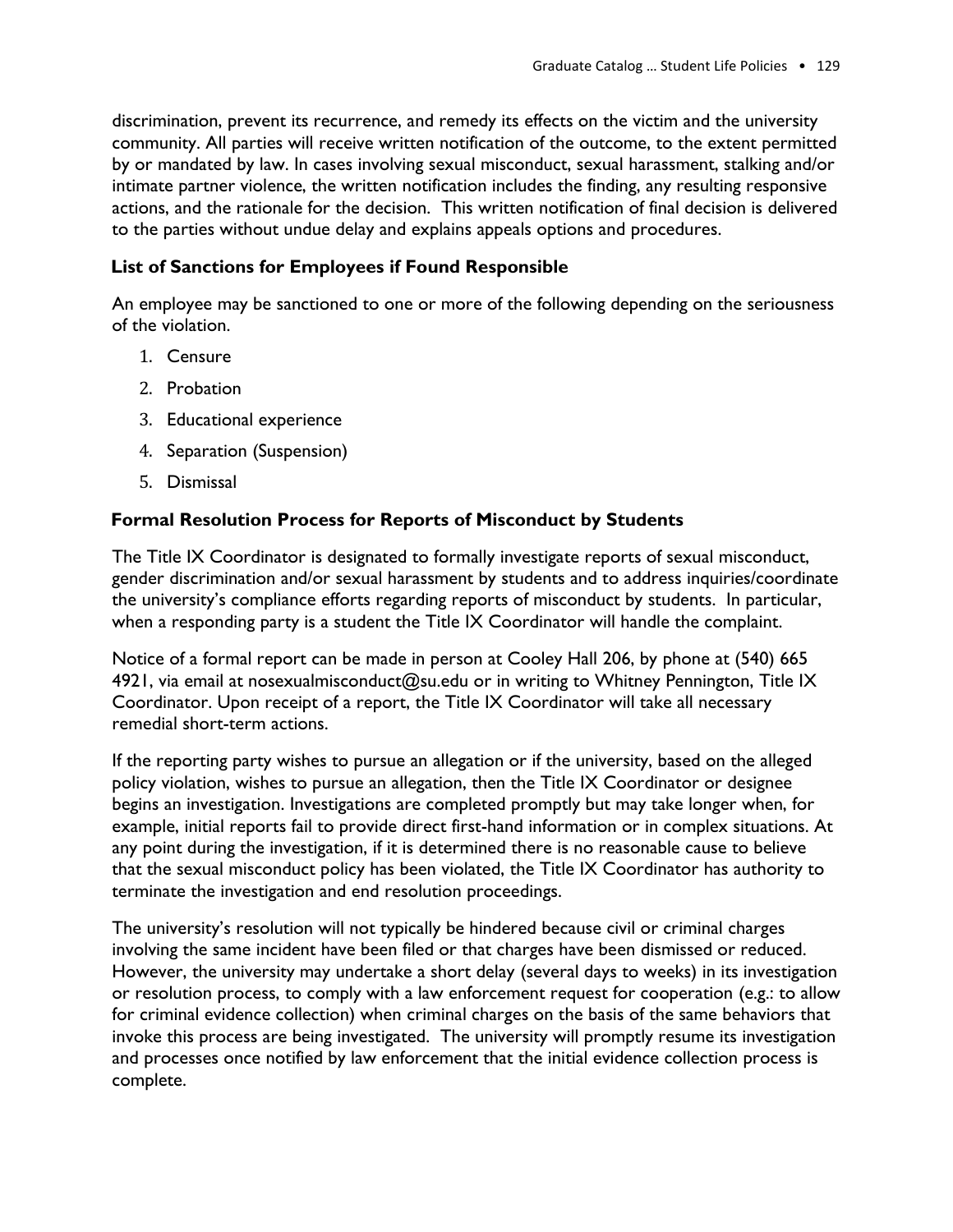All investigations will be thorough, reliable and impartial, and will entail interviews with all relevant parties and witnesses, obtaining available evidence and identifying sources of expert information, if necessary.

The Title IX Coordinator will take the following steps (not necessarily in order):

- Ensure the safety and security of the reporting party and/or the victim if the victim is not the reporting party;
- Ensure the reporting party and/or victim has access to campus resources such as the [Not] Just Women's Center, on campus counseling services, and The Laurel Center.
- Identify the exact policies allegedly violated;
- Determine the identity and contact information of the reporting party;
- Inform the accused individual in writing of the following: a formal complaint of sexual misconduct has been filed, the nature of the complaint, a formal hearing is to be convened regarding the charges, the maximum disciplinary action that may be taken, and conditions and procedures by which an appeal may be filed. The complainant will also receive a copy of this written notice.
- In coordination with campus partners (e.g.: the campus Title IX Coordinator), initiate any necessary remedial actions;
- Conduct an immediate initial inquiry to determine if there is reasonable cause to charge the responding party, and what policy violations should be alleged as part of the charge;
- If there is insufficient evidence to support reasonable cause, the report will be closed with no further action;
- Prepare the notice of charges on the basis of the initial inquiry;
- Commence a thorough, reliable and impartial investigation;
- Complete the investigation promptly;
- Provide regular updates to both the reporting and responding parties, as appropriate, throughout the investigation;
- Meet with the reporting party to finalize their statement;
- Create an investigation report to be provided to the hearing panel; and
- Notify within 30 calendar days from the day the responding party is formally notified of the complaint, convene a hearing panel.

The hearing panel consists of three members: two faculty/staff members and one deputy title IX coordinator from either athletics or human resources. In addition, the Title IX Coordinator will designate a hearing panel chair.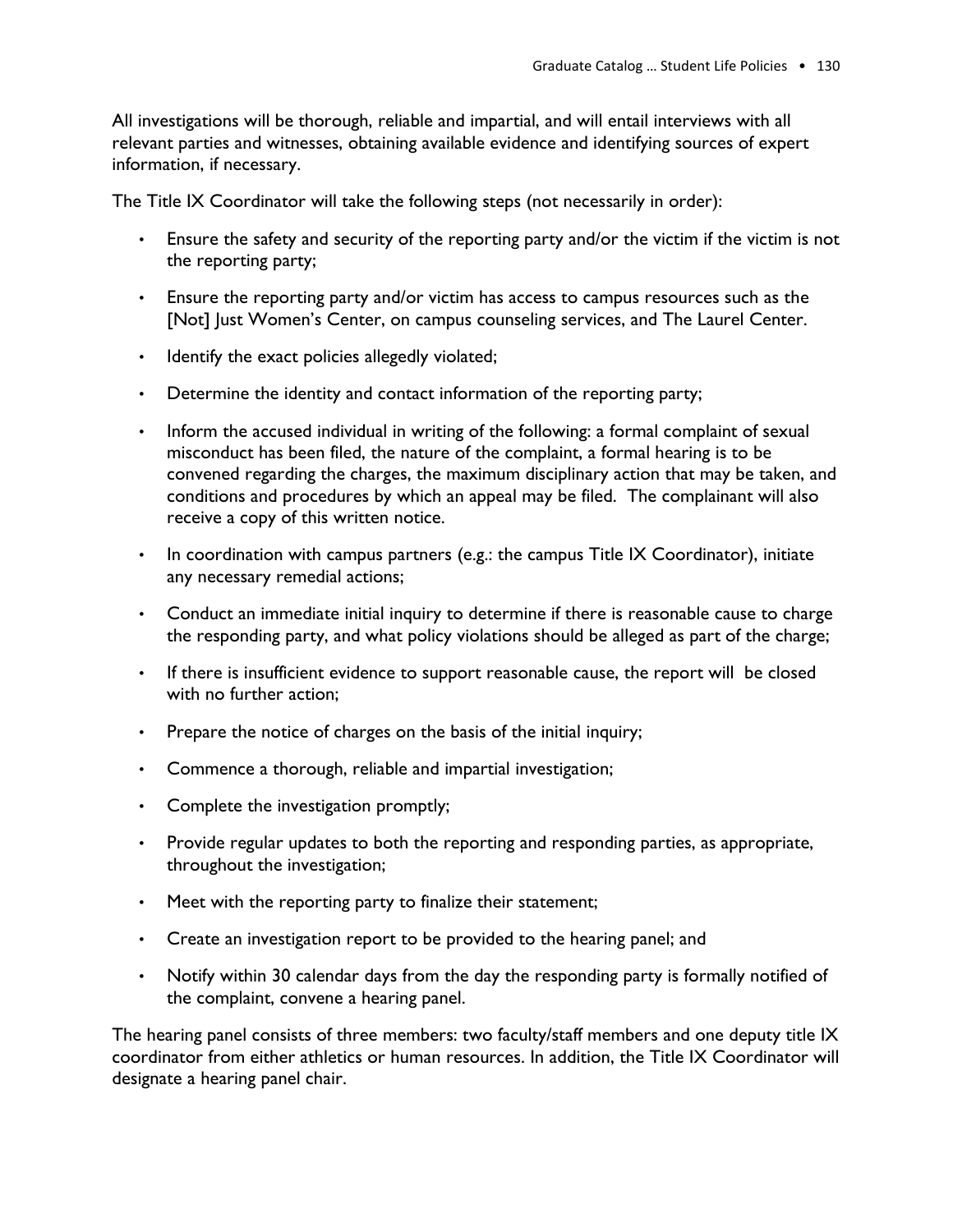The hearing panel will consider information presented from the reporting party, responding party, necessary witnesses, and the investigation report completed by the Title IX Coordinator. The hearing will determine whether it is more likely than not that the responding party violated the policies forming the basis of the charge. The goal of the hearing is to provide an equitable resolution.

At the conclusion of the hearing, the panel will determine if the responding party is responsible or not responsible for the alleged violations. Where the responding party is found not responsible for the alleged violation(s), the investigation will be closed.

The parties will receive written notification of the outcome, to the extent permitted or mandated by law. In cases involving sexual misconduct, sexual harassment, stalking and/or intimate partner violence, the written notification includes the finding, any resulting sanctions, and the rationale for the decision. This written notification of final decision is delivered to the parties without undue delay between the notifications, explains appeals options and procedures, and any changes to the results that could occur before the decision is finalized.

Where the responding party is found in violation as the result of a hearing, the hearing panel will impose appropriate sanctions for the violation. The university will act to end the discrimination, prevent its recurrence, and remedy its effects on the victim and the university community. Appeal proceedings as described below apply to all parties to the report.

The parties will receive written notification of the outcome of the hearing, to the extent permitted or mandated by law. In cases involving sexual misconduct, sexual harassment, stalking and/or intimate partner violence, the written notification includes the finding, any resulting sanctions, and the rationale for the decision. This written notification of final decision is delivered to the parties without undue delay between the notifications, explains appeals options and procedures, and any changes to the results that could occur before the decision is finalized.

## **List of Sanctions for Students if Found Responsible**

A student may be sanctioned to one or more of the following depending on the seriousness of the violation.

- 1. Educational task: student must complete an assignment that benefits self, campus or community.
- 2. Referral: requires the student seek appropriate guidance or resources for his/her success.
- 3. Community restitution project: work projects on or off campus.
- 4. Restitution: reimbursement by the student to cover the cost of repair or replacement of damaged or misappropriated property.
- 5. Fines: monetary sanctions.
- 6. Relegation to final room selection: student loses the opportunity to participate in the annual room selection (lottery) process.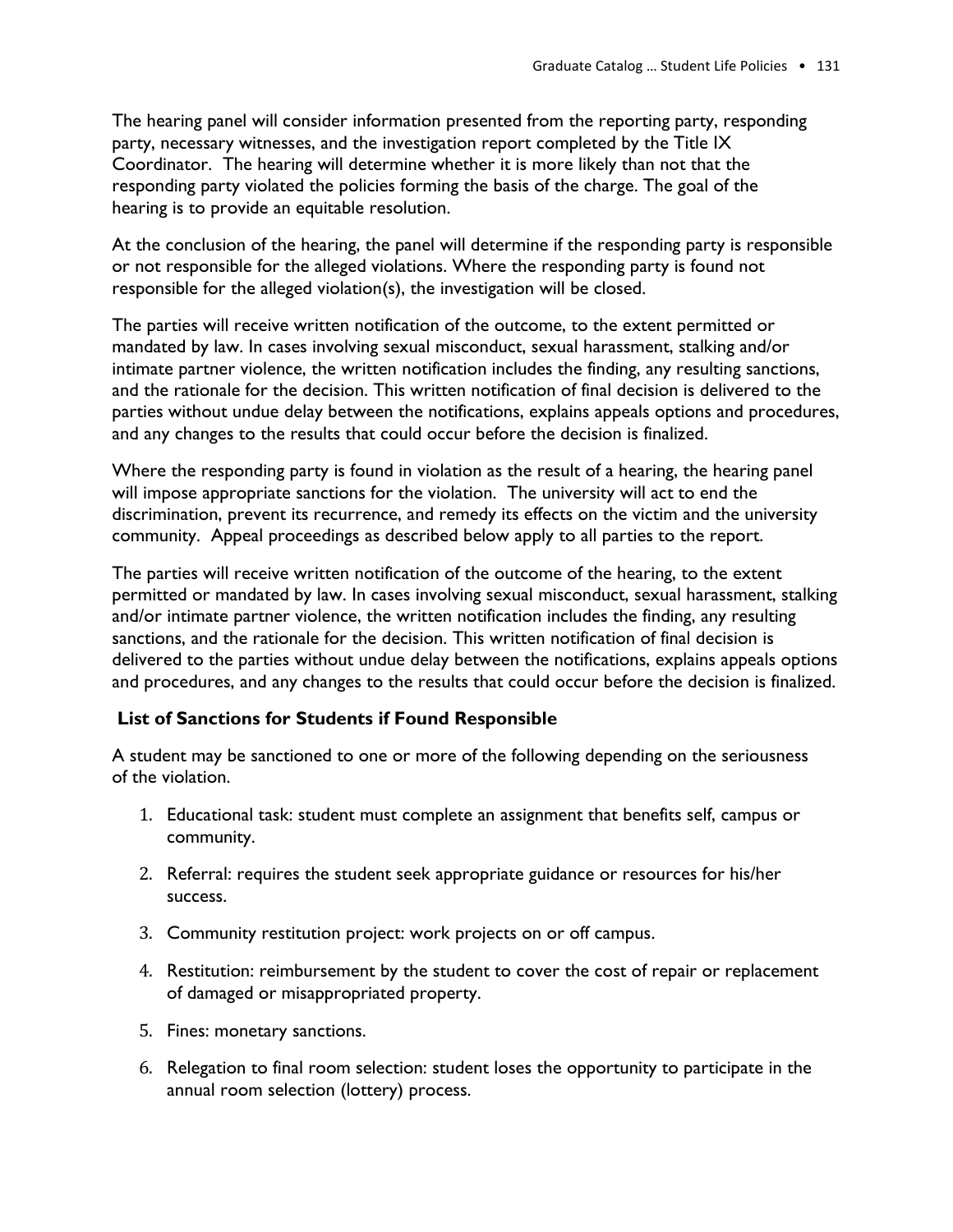- 7. Removal from university housing: required removal from university housing with final approval from the director of residence life & student conduct (or designee) and without the refund of room fees. Once assigned this sanction, a student must move within a designated time frame (usually 48 hours unless otherwise permitted by the director of residence life & student conduct), after which the removed student cannot enter university housing without permission from the director of residence life & student conduct (or designee).
- 8. Removal of property: required removal of property.
- 9. University housing relocation: requires the student to move to another room, hall or quad with approval from the director of residence life & student conduct (or designee) Student must relocate within 24 hours, after which he/she cannot enter the building from which he/she was removed throughout the term of the sanction without permission from the director of residence life & student conduct (or designee).
- 10. Written warning: official record that a student has been warned about behavior.
- 11. No-contact order: student is prohibited from having any direct or indirect contact or contact via a third-party with a particular person. Violation may result in suspension.
- 12. Restriction of activities or privileges: participation in any and/or all organized university activities other than required academic endeavors are restricted for a designated period of time.
- 13. Conduct probation: period of self-reflection during which a student is on official warning that subsequent violations of university rules, regulations or policies are likely to result in more severe sanctions, including suspension or dismissal from the university.
- 14. Conduct suspension: a temporary cancellation of a student's enrollment at Shenandoah University with approval from the vice president for student life (or designee). Once assigned this sanction, a student is immediately removed from classes and banned from university property. A student cannot enter university property during his/her term of suspension without prior permission from the vice president for student life (or designee) nor graduate. Any classes taken at another institution suspended typically cannot be transferred to Shenandoah University unless given special permission by the vice president for student life and the Academic Dean. If a student lives in campus housing, he/she has 24 hours to vacate his/her campus residence.
- 15. Campus ban: student is banned from being present on either the entire campus or specified areas of the campus.
- 16. Dismissal from the university: a permanent cancellation of a student's enrollment at Shenandoah University with approval from the vice president for student life (or designee). Once assigned this sanction, students are immediately removed from classes and banned from university property. A student cannot enter university property once dismissed without prior permission from the vice president for student life (or designee) nor re-enroll or graduate from Shenandoah University.
- 17. Additional stipulations: additional sanctions a student must complete and/or follow.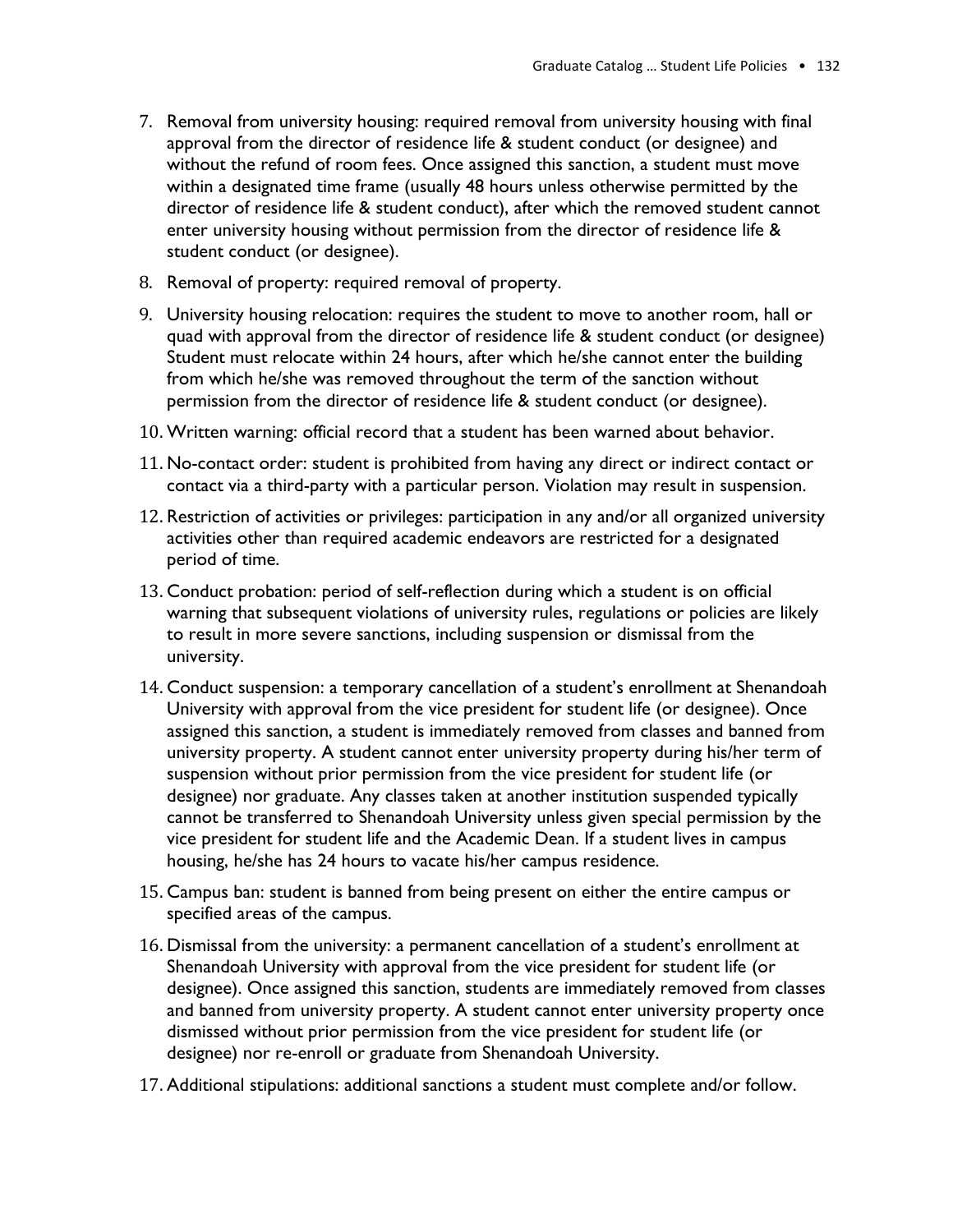## **Requesting an Appeal**

The decision of the Hearing Panel and/or the Title IX Coordinator may be appealed. A student may submit his/her request for an appeal to the vice president for student life. A faculty member may submit his/her request for an appeal to the vice president for academic affairs. A staff member may submit his/her request for an appeal to the vice president for administration and finance. The appellate officers may consult with other appellate officers about an appeal; however, the decision ultimately lies with the appellate officer to whom the appeal was originally assigned.

In the event that the responding party accepts the findings of the investigation, those findings cannot be appealed. **All sanctions imposed by the appellate officer will be in effect during the appeal.** A request may be made to the appellate officer to delay implementation of the sanctions until the appeal is decided, but the presumptive stance of the institution is that the sanctions will go into effect immediately. Graduation, study abroad, internships/externships, etc. do NOT, in and of themselves, constitute exigent circumstances, and the appellant may not be able to participate in those activities during their appeal. In cases where the appeal results in reinstatement to the university or resumption of privileges, all reasonable attempts will be made to restore the student to his/her prior status, recognizing that some opportunities lost may be irreparable in the short term.

Any party who files an appeal request for a review of the decision or the sanctions imposed must do so in writing to the correct appellate officer as listed above within five business days of receiving the written decision. The written decision will be provided in person and/or mailed to the local mailing address of the respective party as indicated in university records and emailed to all parties' university-issued email accounts. If there is no local address on file, mail will be sent to the parties' legal home permanent address. Once received in person, mailed or emailed, the notice of the decision will be deemed presumptively delivered.

The appellate officer will share the appeal request with the other party (e.g., if the responding party files an appeal, the appeal is shared with the reporting party, who may also wish to file a response and/or bring his/her own appeal on separate grounds; this response or appeal will be shared with the initial appealing party). The appellate officer can take one of four possible actions: 1) appeal request may be denied as untimely or ineligible, 2) may affirm the findings and the sanction imposed 3) may grant an appeal and remand the finding and/or sanction for further investigation or reconsideration at the hearing level or 4) may modify a sanction. Based on the written requests/responses or interviews as necessary, the appellate officer will send a letter of outcome for the appeal to all parties.

The original finding and sanction will stand if the appeal request is not timely or substantively eligible, and that decision is final. The party requesting an appeal must show clear error as the original finding and/or a compelling justification to modify a sanction, as both finding and sanction are presumed to have been decided reasonably and appropriately during the original hearing.

The appellate officer may determine to remand the case to the Title IX Coordinator to re-open the investigation. At the discretion of the appellate officer, the results of a revised investigation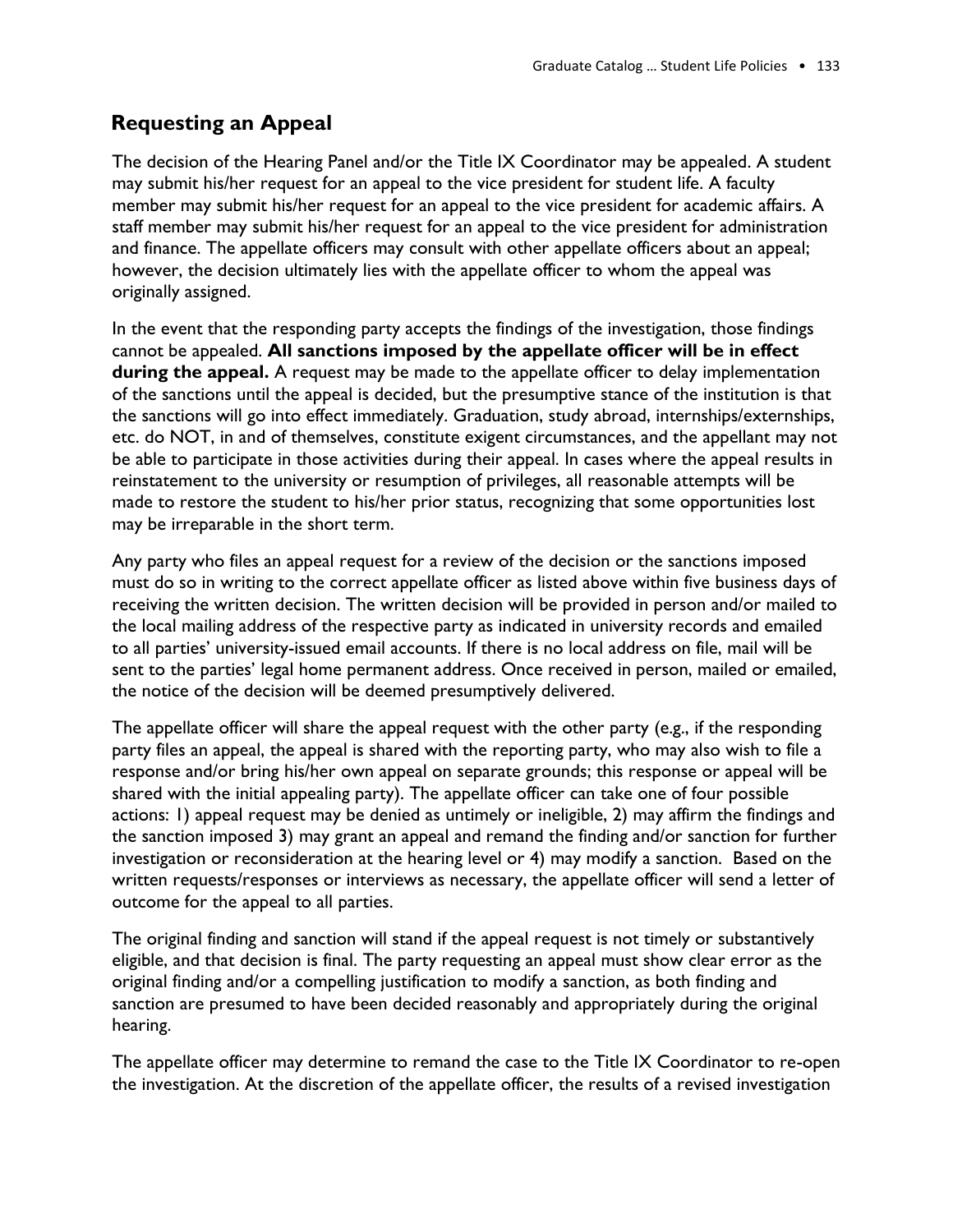can be subsequently forwarded for reconsideration at the hearing level. If the appeal remands to the hearing body for review, the reconsideration of the hearing body may not be appealed.

The ONLY grounds for appeal are as follows:

A serious procedural error occurred that significantly impacted the outcome of the hearing (e.g. substantiated bias, material deviation from established procedures, etc.) ;

- 1. To consider new evidence, unavailable during the original hearing or investigation, that could substantially impact the original finding or sanction. A summary of this new evidence and its potential impact must be included;
- 2. The sanctions imposed fall outside the range of sanctions designated for this offense and the cumulative conduct history of the responding party.

In rare cases where a procedural error cannot be cured by the original hearing officers (as in cases of bias), the vice president for student life may order a new hearing with a new body of hearing officers. The results of a reconvened hearing cannot be appealed. The results of a new hearing can be appealed, once, on any of the three applicable grounds for appeals.

The procedures governing the hearing of appeals include the following:

- All parties should be timely informed of the status of requests for appeal, the status of the appeal consideration, and the results of the appeal decision;
- If upon appeal the case is remanded, every opportunity to return the appeal to the original hearing body for reconsideration should be pursued;
- Appeals are not intended to be full re-hearings of the allegation (de novo). In most cases, appeals are confined to a review of the written documentation or record of the original hearing, and pertinent documentation regarding the grounds for appeal;
- Appeals decisions are to be deferential to the original hearing body, making changes to the finding only where there is clear error and to the sanction only if there is a compelling justification to do so;
- An appeal is not an opportunity for vice president for student life to substitute his/her judgment for that of the original hearing body merely because he or she disagreed with its finding and/or sanctions.
- Sanctions imposed are implemented immediately unless the vice president of student life receives and chooses to grant a request to delay implementation of such sanctions.

## Participation of Advocates in the Resolution Process

All parties are entitled to an advocate of their choosing to guide and accompany them throughout the campus resolution process. The advocate may be a friend, mentor, family member, attorney or any other supporter a party chooses to advise them who is both eligible and available. People who will be called as witnesses may not serve as advocate.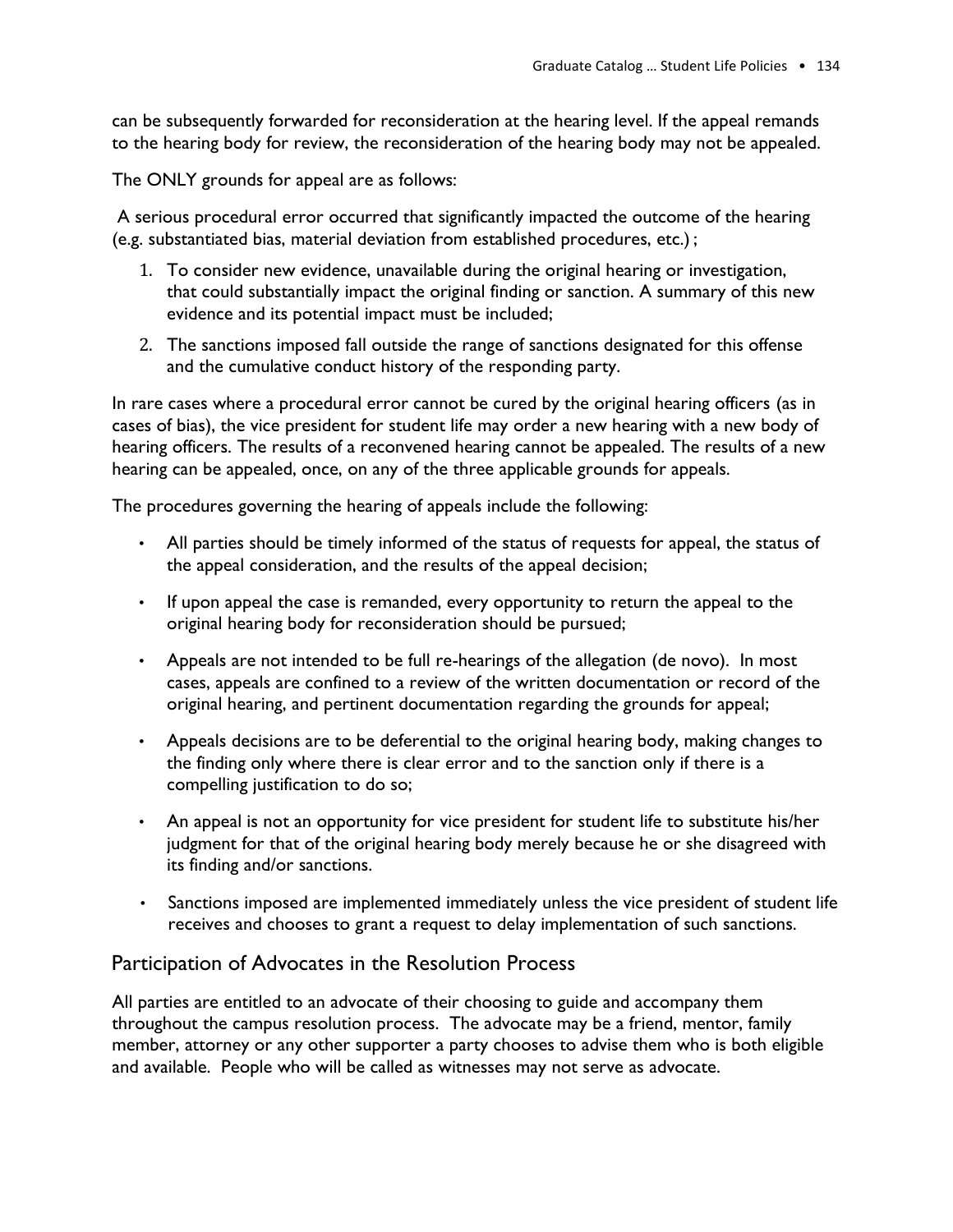The parties are entitled to be accompanied by their advisor in all meetings and interviews at which the party is entitled to be present, including intake, interviews, hearings and appeals. Advocate should help their party prepare for each meeting, and are expected to advise ethically, with integrity and in good faith. The university cannot guarantee equal advocate rights, meaning that if one party selects an advocate who is an attorney, but the other party does not, or cannot afford an attorney, the university is not obligated to provide one. Additionally, responding parties may wish to contact organizations such as:

- FACE (http://www.facecampusequality.org)
- SAVE (http://www.saveservices.org),

Reporting parties may wish to contact organizations such as:

- The Victim Rights Law Center (http://www.victimrights.org), or the
- The National Center for Victims of Crime (http://www.victimsofcrime.org), which maintains the Crime Victim's Bar Association.]

All advocates are subject to the same campus rules, whether they are attorneys or not. Advocates may not present on behalf of their party in a meeting, interview or hearing and should request or wait for a break in the proceeding if they wish to interact with campus officials. Advocates may confer quietly with their party as necessary, as long as they do not disrupt the process. For longer or more involved discussions, the parties and their advocates should ask for breaks or step out of meetings to allow for private conversation. Advocates will typically be given a timely opportunity to meet in advance of any interview or hearing with the administrative officials conducting that interview or meeting. This pre-meeting will allow advocates to clarify any questions they may have, and allows the university an opportunity to clarify the role the advisor is expected to take.

Advocates are expected to refrain from interference with the university investigation and resolution. Any advocate who steps out of their role in any meeting under the campus resolution process will be warned once and only once. If the advisor continues to disrupt or otherwise fails to respect the limits of the advisor role, the advisor will be asked to leave the meeting. When an advocate is removed from a meeting, it will be in the discretion of the Title IX Coordinator if that meeting continue without the advocate present. Subsequently, the Title IX Coordinator or a deputy will determine whether the advocate may be reinstated, may be replaced by a different advocate, or whether the party will forfeit the right to an advocate for the remainder of the process.

The university expects that the parties will wish the university to share documentation related to the allegations with their advocate. The university provides a consent form that authorizes such sharing. The parties must complete this form before the university is able to share records with an advocate. The parties are not otherwise restricted from discussing and sharing information relating to allegations with others who may support them or assist them in preparing and presenting. Advocates are expected to maintain the privacy of the records shared with them by the university. These records may not be shared with  $3<sup>rd</sup>$  parties, disclosed publicly, or used for purposes not explicitly authorized by the university. The university may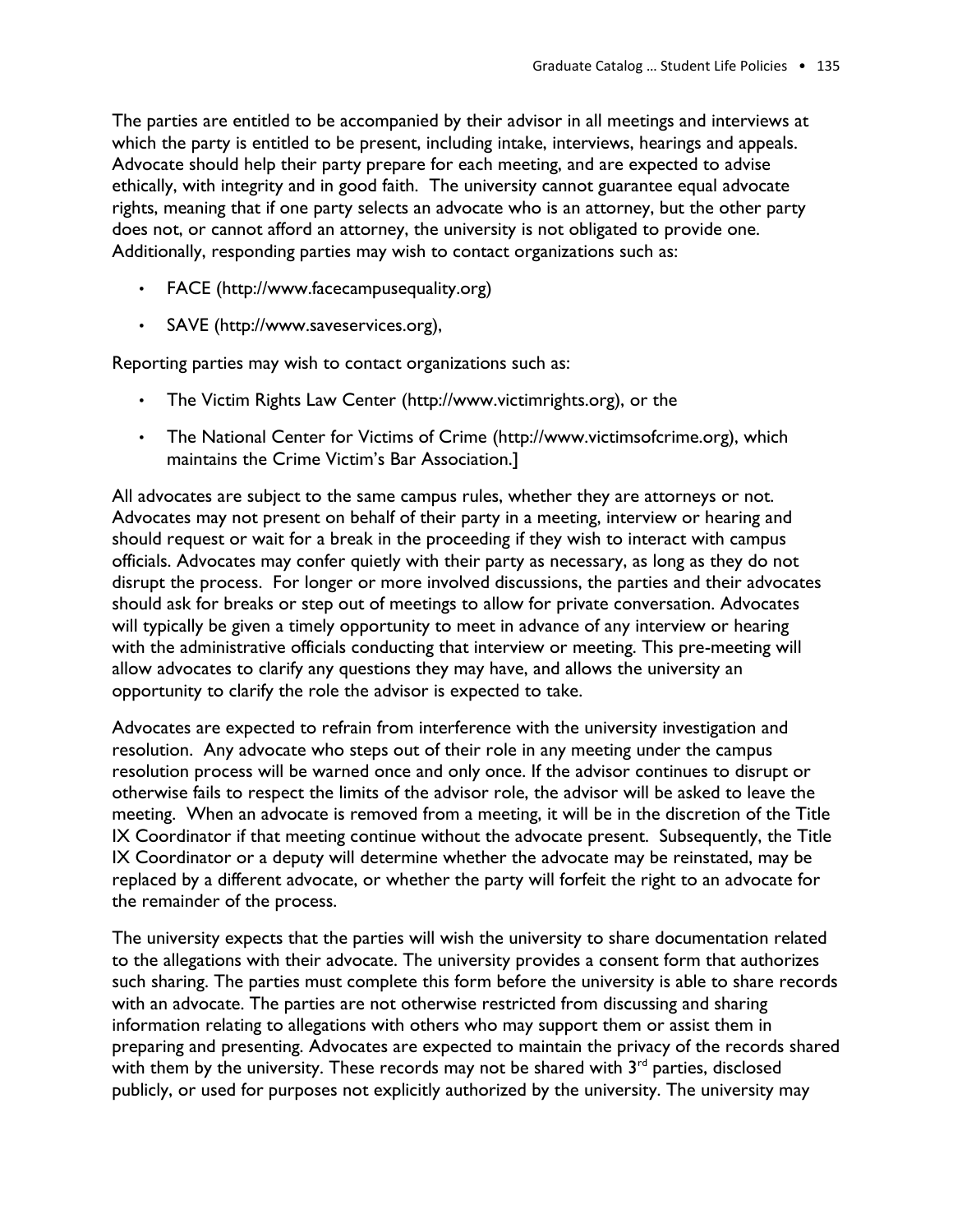seek to restrict the role of any advocate who does not respect the sensitive nature of the process or who fails to abide by the university's privacy expectations.

The university expects an advocate to adjust their schedule to allow them to attend university meetings when scheduled. The university does not typically change scheduled meetings to accommodate an advocate's inability to attend. The university will, however make provisions to allow an advocate who cannot attend in person to attend a meeting by telephone, video and/or virtual meeting technologies as may be convenient and available.

A party may elect to change advocates during the process, and is not locked into using the same advocate throughout.

The parties must advise the investigators of the identity of their advocate at least two business days before the date of their first meeting with the Title IX Coordinator. The parties must provide subsequent timely notice to the investigators if they change advocates at any time. No audio or video recording of any kind other than as required by institutional procedure is permitted during meetings with campus officials.

#### Additional Notes

University students are responsible for knowing the information, policies and procedures outlined in this document.

The university reserves the right to make changes to this document as necessary and once those changes are posted online, they are in effect. Students are encouraged to check online at http://www.su.edu/campuslife/shenandoah-universitys-stance-on-sexual-misconduct/sexualmisconductpolicy/ for the updated versions of all policies and procedures. If government regulations change in a way that impacts this document, this document will be construed to comply with government regulations in their most recent form. Reports of misconduct made after the fact may raise issues of policy and procedure application, if policies and procedures have changed. Unless the parties accept current policies, all reports are governed by the policies that were in place at the time the alleged misconduct occurred. Procedures applicable are those that are in place at the time of resolution.

This document does not create legally enforceable protections beyond the protection of the background state and federal laws which frame such codes generally.

## **Special Provisions for Resolution Process**

a. University-initiated proceedings

As necessary, the university reserves the right to initiate a report and to initiate resolution proceedings without a formal report or participation by the victim of misconduct.

b. Closed Hearing Process and Confidentiality

Hearings will be closed to the University community-at-large and the public. In addition to the Hearing Panel, the complainant and the accused individual, others present at the hearing may include: a) one advocate each for the complainant and accused individual, b)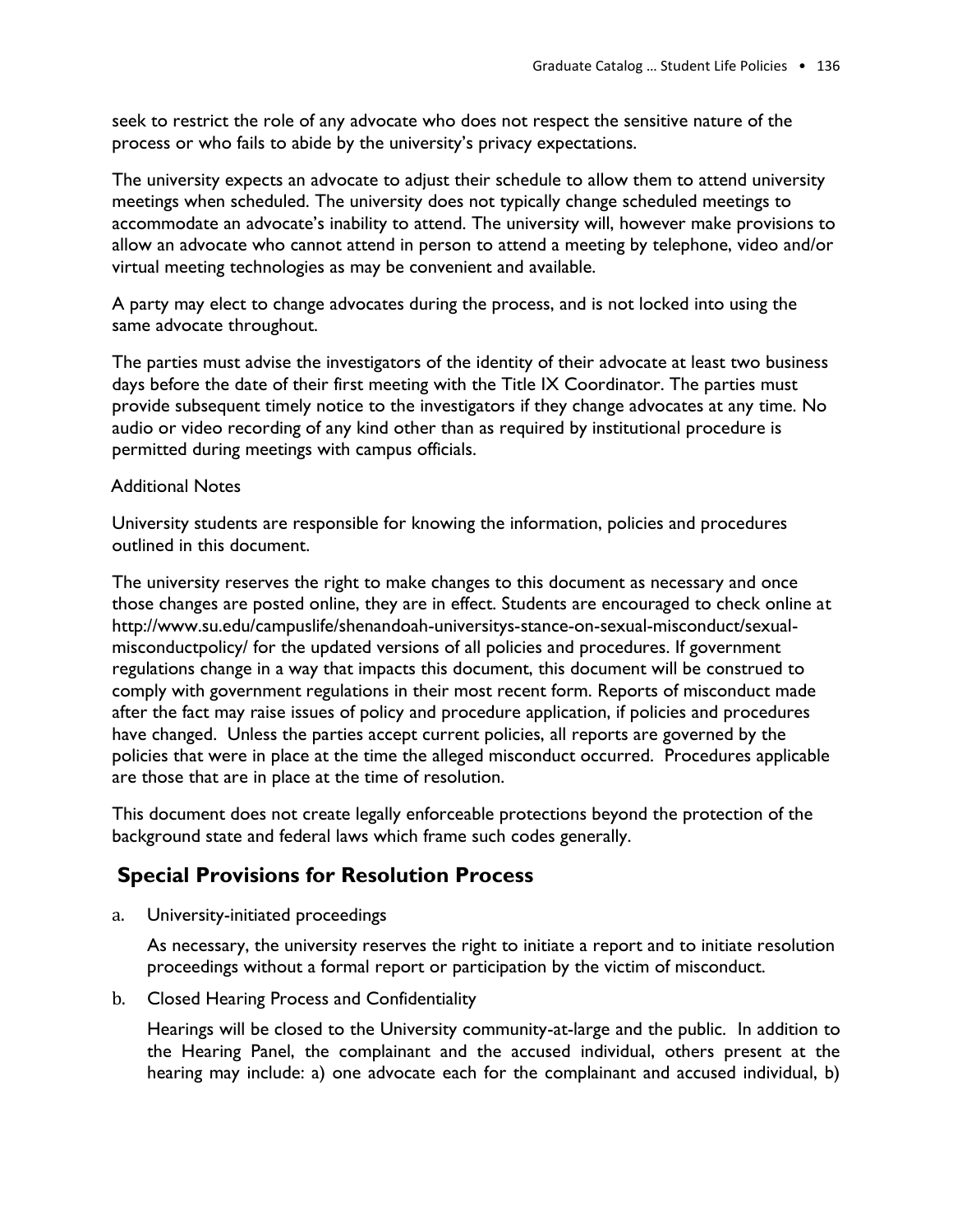witnesses called by the complainant and the accused individual, and c) witnesses called by the Hearing Panel.

Once a hearing panel member has been named to the panel, he or she may not discuss the merits of the complaint. The Chair will provide the hearing panel with a copy of the Notice of Hearing, the investigation report, and the list of witnesses submitted by the parties with an instruction to avoid discussion of the merits of the complaint.

c. Pre-hearing Meetings

The Title IX Coordinator will schedule individual pre-hearing meetings with all parties. At the meeting, the Title IX Coordinator will review hearing procedures, the complaint of alleged sexual misconduct, and will review the list of witnesses and pre-hearing submissions.

d. Notification of Outcomes

Findings and recommendations of the Hearing Panel must be based on a preponderance of the evidence presented and shall be the result of a majority vote of the Hearing Panel. In determining whether a violation(s) of the sexual misconduct policy occurred, the Hearing Panel will look at the facts and records of the case as a whole and at the totality of the circumstance.

Following review of the Hearing Panel, the chair will communicate findings and sanctions in writing to the reporting party and the responding party within 10 calendar days following the conclusion of the hearing (or a longer time if the chair determines that circumstances dictate the need). Final outcome communications will be copied to the Title IX Coordinator and the Office of Student Conduct.

The outcome of a campus hearing is part of the education record of the responding party, and is protected from release under a federal law, FERPA. However, the university observes the legal exceptions as follows:

- Parties to non-consensual sexual contact/intercourse, sexual exploitation, sexual harassment, stalking, domestic violence, and dating violence incidents have an absolute right to be informed of the outcome, essential findings/rationale, and any sanctions that may result, in writing, without condition or limitation, and without substantial delay between notifications to each party.
- The university may release publicly the name, nature of the violation and the sanction for any student who is found in violation of a university policy that is a "crime of violence," including: arson, burglary, robbery, criminal homicide, sex offenses, assault, destruction/damage/vandalism of property, domestic violence dating violence, stalking and kidnapping/abduction. In doing so, the university will not release any information that could lead to the identification of the reporting party.
- e. Testimony during the Hearing and Alternative Testimony Options

The parties shall not be permitted to question each other directly. The reporting party and the responding party must direct questions to the Hearing Panel Chair, who will repeat the questions to the appropriate party. If the reporting party is participating in the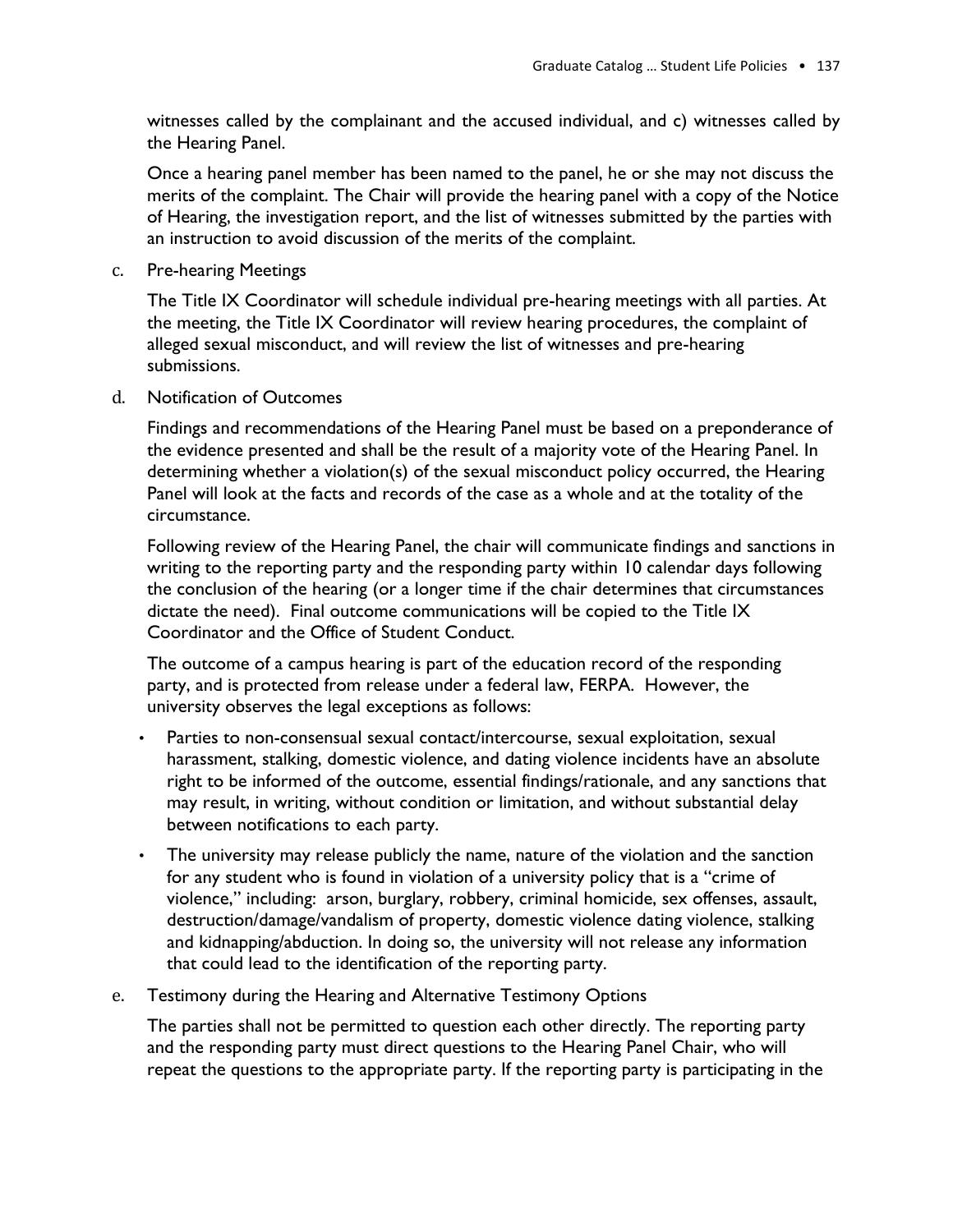process via video conferencing, the Title IX Coordinator will request questions in advance of the responding student entering the hearing room process.

For sexual misconduct reports, and other reports of a sensitive nature, whether the alleged victim is serving as the reporting party or as a witness, alternative testimony options will be given, such a placing a privacy screen in the hearing room, or allowing the alleged victim to testify outside the physical presence of the responding party, such as by Skype or phone. While these options are intended to help make the reporting party more comfortable, they are not intended to work to the disadvantage of the responding party.

The accused student has the option not to testify; however, the exercise of that option will not prevent the panel from the hearing process and determining the complaint on the basis of the evidence presented.

f. Hearing Procedure

The hearing will not follow a courtroom model, and formal rules of evidence will not be observed. The Chair will determine the order of the witnesses and resolve any questions of procedure arising during the hearing. The parties are responsible for ensuring that their proposed witnesses are present. The hearing panel will review in advance of the hearing all the written materials provided to them by the Chair. The parties will have received or been provided the opportunity to review these materials prior to the hearing. The parties will be expected not to repeat undisputed details or non-material circumstances that would merely duplicate the written materials. If the panel determines that unresolved issues exist that would be clarified by the presentation of additional evidence, the Chair may recess the hearing and reconvene it in a timely manner to receive such evidence. A recess may not be based on the failure of witnesses to appear.

g. Past Sexual History/Character

The past sexual history or sexual character of a party will not be admissible by the other party in the investigation or hearing unless such information is determined to be highly relevant by the Chair. If the Chair decides the information is highly relevant, the sexual history between the parties may be introduced to offer context. All such information sought to be admitted will be presumed irrelevant, and any request to overcome this presumption by the parties must be reviewed in advance of the hearing by the Title IX Coordinator. While previous conduct violations by the responding party are not generally admissible as information about the present allegation, the Title IX Coordinator may supply previous reports of good faith allegations and/or findings to the investigators, the hearing officers, and the vice president for student life to consider as evidence of pattern and/or predatory conduct.

h. Witness participation in an investigation

Each party is entitled to present witnesses and evidence on their behalf. The parties will provide the Title IX Coordinator with a list of witnesses they propose to be called and copies of all documents and information they wish to propose to present at the hearing process on or before the date set by the Title IX Coordinator. The Title IX Coordinator will provide each party with a copy of the list of witnesses, identification or copies of documents or information submitted by each party.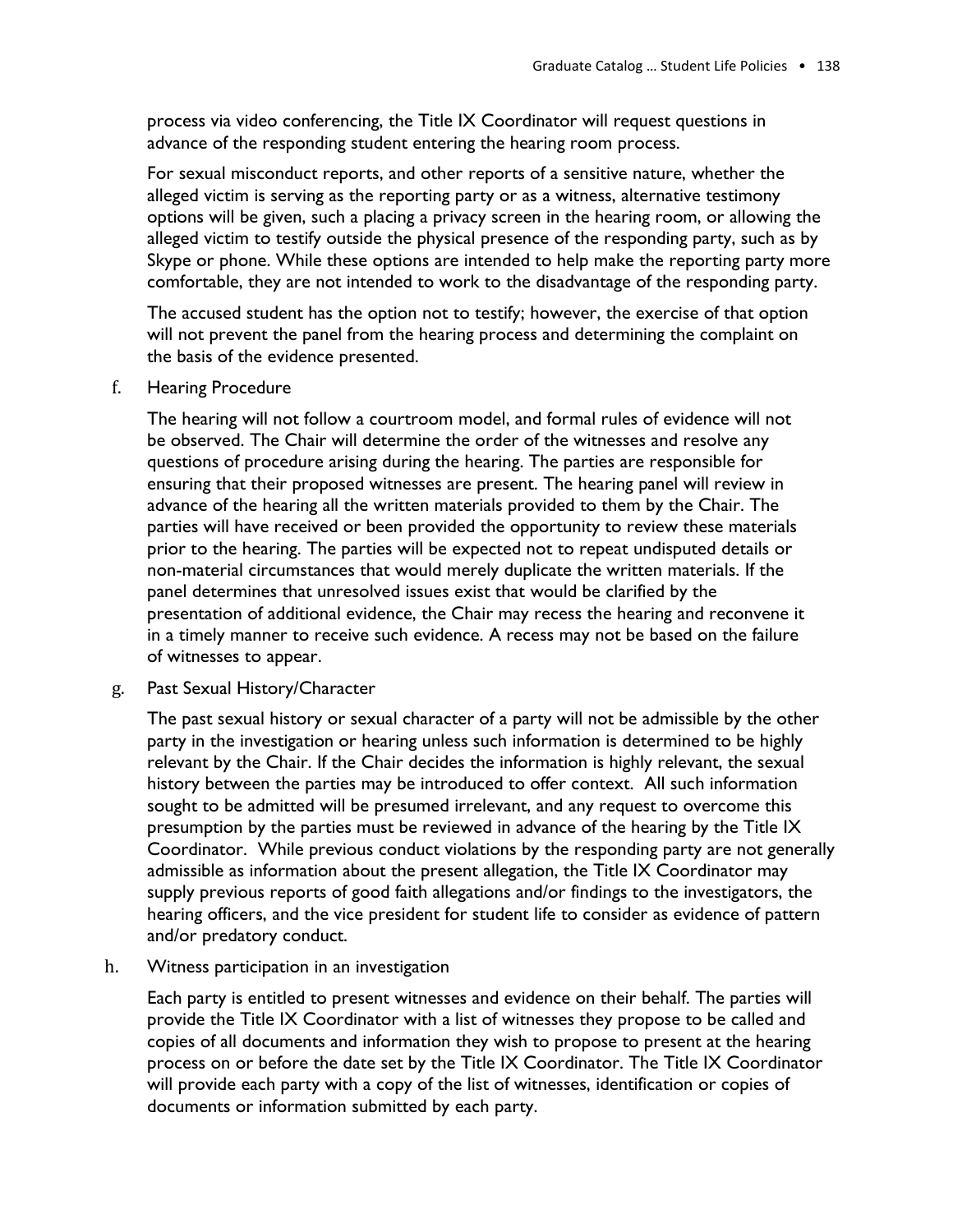Witnesses are expected to cooperate with and participate in the university's investigation. Any witness who declines to participate in or cooperate with an investigation will not be permitted to offer evidence or testimony later in a hearing. Witnesses may provide written statements in lieu of interviews during the investigation and may be interviewed remotely by phone, Skype (or similar technology), if they cannot be interviewed in person. Parties who elect not to participate in the investigation will have the opportunity to offer evidence during the hearing and/or appeal stages of the process, though failure to offer evidence prior to an appeal does not constitute grounds for appeal on the basis of new evidence. Any witness scheduled to participate in a hearing must have been interviewed first by Title IX Coordinator (or have proffered a written statement), unless all parties consent to the participation of that witness in the hearing. All witness information must be made available to each party at least three business days prior to the scheduled hearing.

In the absence of good cause, as determined by the Chair in his/her sole discretion, the parties may not introduce witnesses, documents, or other evidence at the hearing that were not provided to the Title IX Coordinator by this deadline. The parties are also responsible for the attendance of their witnesses at the hearing.

i. Training for those implementing these procedures

Personnel tasked with implementing these procedures, e.g.: Title IX Coordinator, investigators, hearing officers, appellate officers, etc., will be trained at least annually. This training will include, but is not limited to: how to appropriately remedy, investigate, render findings and determine appropriate sanctions in reference to sexual harassment and discrimination allegations; the university's Sex/Gender-based Discrimination and Sexual Misconduct Policies and Procedures; confidentiality and privacy; and applicable laws, regulations and federal regulatory guidance.

j, Conflicts of Interest and Bias

The university is committed to ensuring that its resolution processes (e.g.: investigation, hearing, appeal, etc.) are free from actual or perceived bias or conflicts of interest that would materially impact the outcome. A panel member may remove him or herself from the panel for a particular case if he or she feels rendering of an objective decision is not possible due to a personal relationships with any of the parties involved. Student Life stays their implementation in extraordinary circumstances, pending the outcome of the appeal.

The vice president for student life will typically render a written decision on the appeal to all parties within seven business days from hearing of the appeal. The vice president for student life's decision to deny an appeal request is final.

Any party who feels that there is actual or perceived bias or conflict of interest that would materially impact the outcome may submit a written petition for the person's removal from the process. The petition should include specifics as to the actual or perceived bias or conflict of interest, as to why the petitioner believes the bias or conflict could materially impact the outcome. When the allegation involves a responding party who is an employee, petitions should be submitted promptly to the director of human resources. When the allegation involves a responding party who is a student, petitions should be submitted promptly to the Title IX Coordinator. Such petitions may also be made to the director of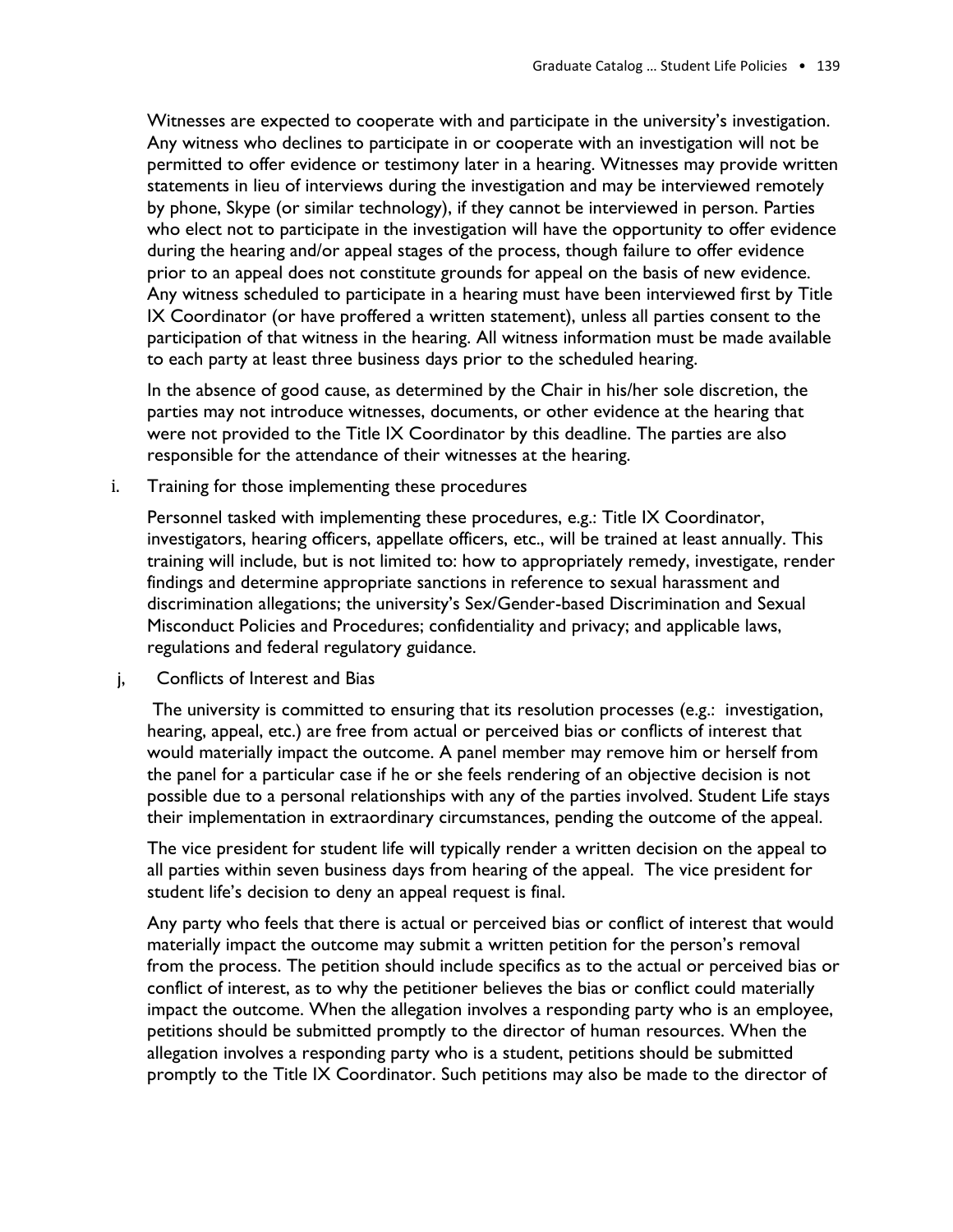student conduct, or to the vice president for student life in the event that the potential conflict or bias involves the Title IX Coordinator.

Any panel member who cannot participate because of a conflict of interest must be replaced for that hearing by an appropriate member appointed by the Title IX Coordinator.

k. Admission of Responsibility

If, at any time prior to the hearing, the responding party elects to acknowledge his/her actions and take responsibility for the alleged Sexual Misconduct, he or she may request that the Chair propose a resolution to the charges and a sanction and, with the consent of the reporting party, resolve the complaint without a hearing.

l. Witnesses

The university expects full participation of its community members in the fact finding and the investigation of sexual misconduct claims.

m. Record Keeping

In implementing these procedures, records of all allegations, investigations, and resolutions will be kept by the Title IX Coordinator indefinitely in the electronic Title IX Coordinator database.

## **Statement of the Rights of the Reporting Party**

When a student or employee reports to the institution that there has been a violation of this sexual misconduct policy, the student or employee will be provided with a written explanation of the student or employee's rights and options.

- The right to investigation and appropriate resolution of all credible reports or notice of sexual misconduct or discrimination made in good faith to university officials;
- The right to be informed in advance of any public release of information regarding the incident;
- The right of the reporting party not to have any personally identifiable information released to the public, without his/her consent.
- The right to be treated with respect by university officials;
- The right to have university policies and procedures followed without material deviation;
- The right not to be pressured to mediate or otherwise informally resolve any reported misconduct involving violence, including sexual violence.
- The right not to be discouraged by university officials from reporting sexual misconduct or discrimination to both on-campus and off-campus authorities.
- The right to be informed by university officials of options to notify proper law enforcement authorities, including on-campus and local police, and the option to be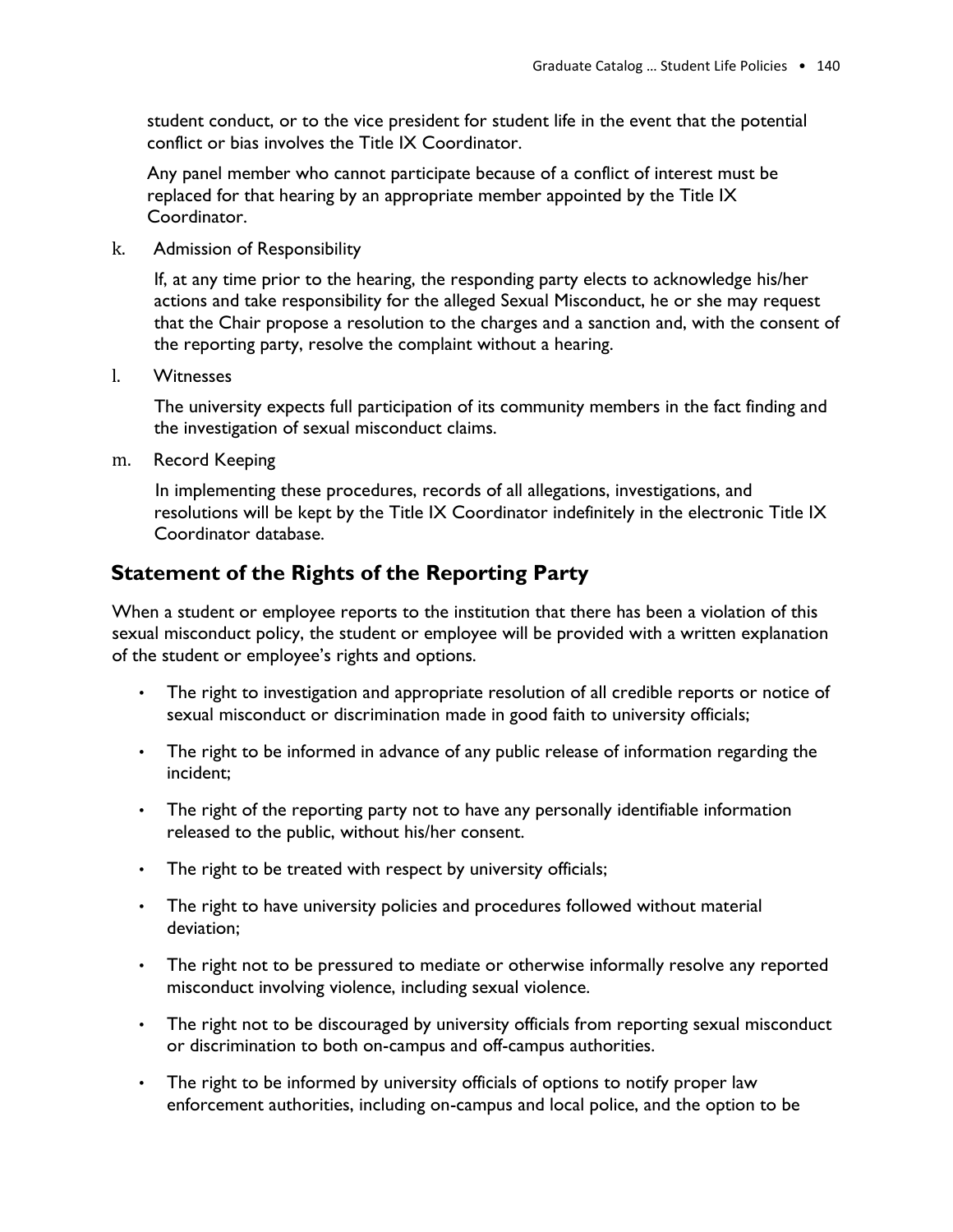assisted by campus authorities in notifying such authorities, if the student so chooses. This also includes the right not to report, if this is the victim's desire;

- The right to have reports of sexual misconduct responded to promptly and with sensitivity by campus law enforcement and other campus officials.
- The right to be notified of available counseling, mental health, victim advocacy, health, legal assistance, student financial aid, visa and immigration assistance, or other student services for victims of sexual assault, both on campus and in the community;
- The right to a campus no contact order (or a trespass order against a nonaffiliated  $3<sup>rd</sup>$ party) when someone has engaged in or threatens to engage in stalking, threatening, harassing or other improper behavior that presents a danger to the welfare of the reporting party or others;
- The right to notification of and options for, and available assistance in, changing academic and living situations after an alleged sexual misconduct incident, if so requested by the victim and if such changes are reasonably available (no formal report, or investigation, campus or criminal, need occur before this option is available). Accommodations may include:
	- Change of an on-campus student's housing to a different on-campus location;
	- **•** Assistance from university support staff in completing the relocation;
	- Transportation accommodations;
	- **•** Arranging to dissolve a housing contract and pro-rating a refund;
	- Exam (paper, assignment) rescheduling;
	- **•** Taking an incomplete in a class;
	- Transferring class sections;
	- Temporary withdrawal;
	- Working situations;
	- Alternative course completion options.
- The right to have the institution maintain such accommodations for as long as is necessary, and for protective measures to remain confidential, provided confidentiality does not impair the institution's ability to provide the accommodations or protective measures.
- The right to be fully informed of campus policies and procedures as well as the nature and extent of all alleged violations contained within the report;
- The right to ask the investigators to identify and question relevant witnesses, including expert witnesses;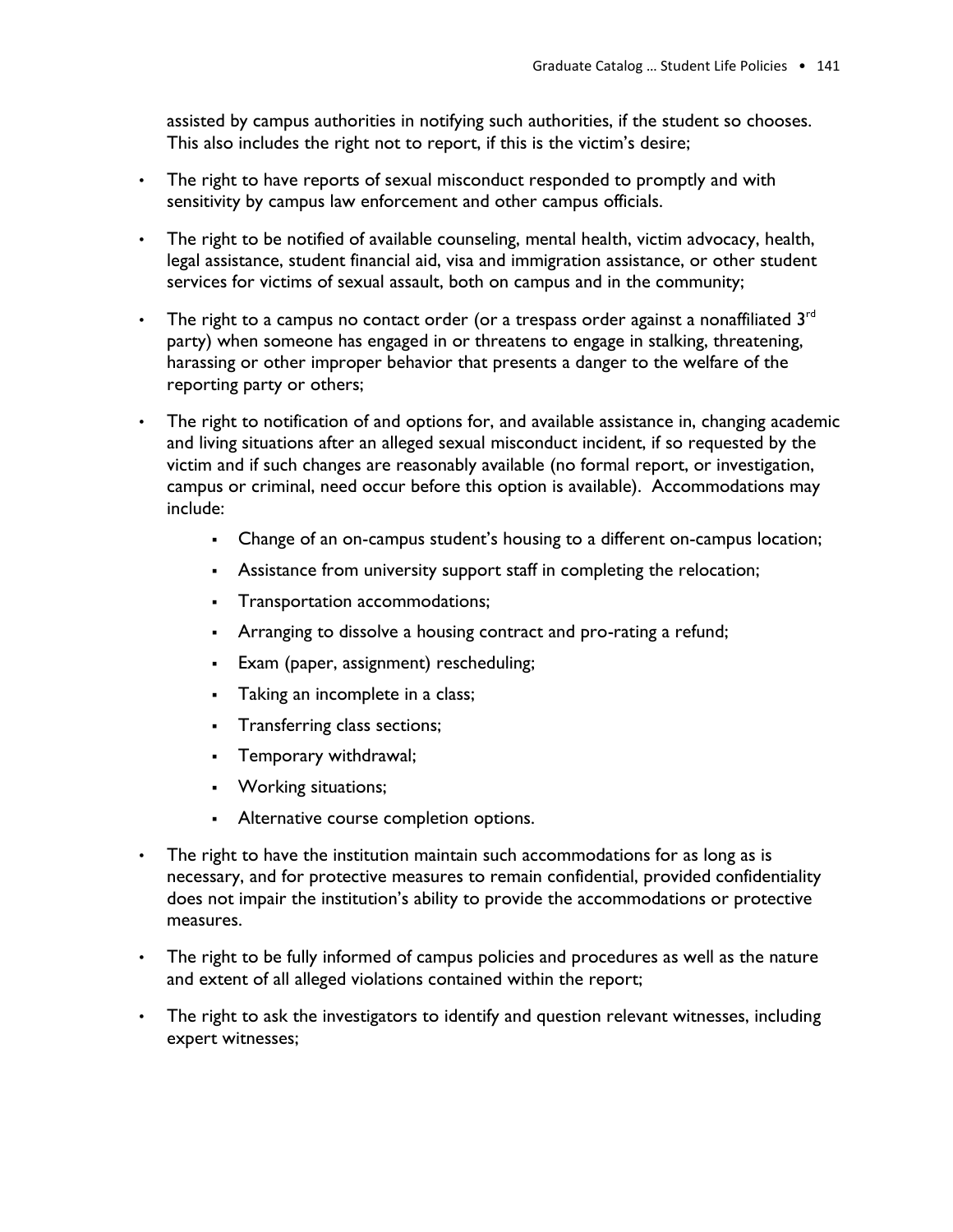- The right to review all documentary evidence available regarding the allegation, including the investigative report, subject to the privacy limitations imposed by state and federal law, at least 48 hours prior to the hearing;
- The right to be informed of the names of all witnesses who will be called to give testimony, at least two business day prior to the hearing, except in cases where a witness' identity will not be revealed to the responding party for compelling safety reasons (this does not include the name of the alleged victim/reporting party, which will always be revealed);
- The right not to have irrelevant prior sexual history admitted as evidence in a campus hearing;
- The right to regular updates on the status of the investigation and/or resolution.
- The right to have reports heard by hearing and appeals officers who have received annual sexual misconduct training sexual misconduct, dating violence, domestic violence, sexual assault and stalking;;
- The right to a panel comprised of representatives of both genders, if a panel is to be used;
- The right to preservation of privacy, to the extent possible and permitted by law;
- The right to meetings, interviews and/or hearings that are closed to the public;
- The right to petition that any member of the conduct body be recused on the basis of demonstrated bias;
- The right to bring a victim advocate or advisor of the reporting party's choosing to all phases of the investigation and resolution proceeding;
- The right to provide evidence by means other than being in the same room with the responding party;
- The right to be present for all testimony given and evidence presented during any resolution-related hearing;
- The right to make or provide an impact statement in person or in writing to the hearing officers following determination of responsibility, but prior to sanctioning;
- The right to be informed of the outcome and sanction of the resolution process in writing, without undue delay between the notifications to the parties, and usually within 1 business day of the end of the process;
- The right to be informed in writing of when a decision of the university is considered final, any changes to the sanction to occur before the decision is finalized, to be informed of the right to appeal the [finding and] sanction of the resolution process, and the procedures for doing so in accordance with the standards for appeal established by the university;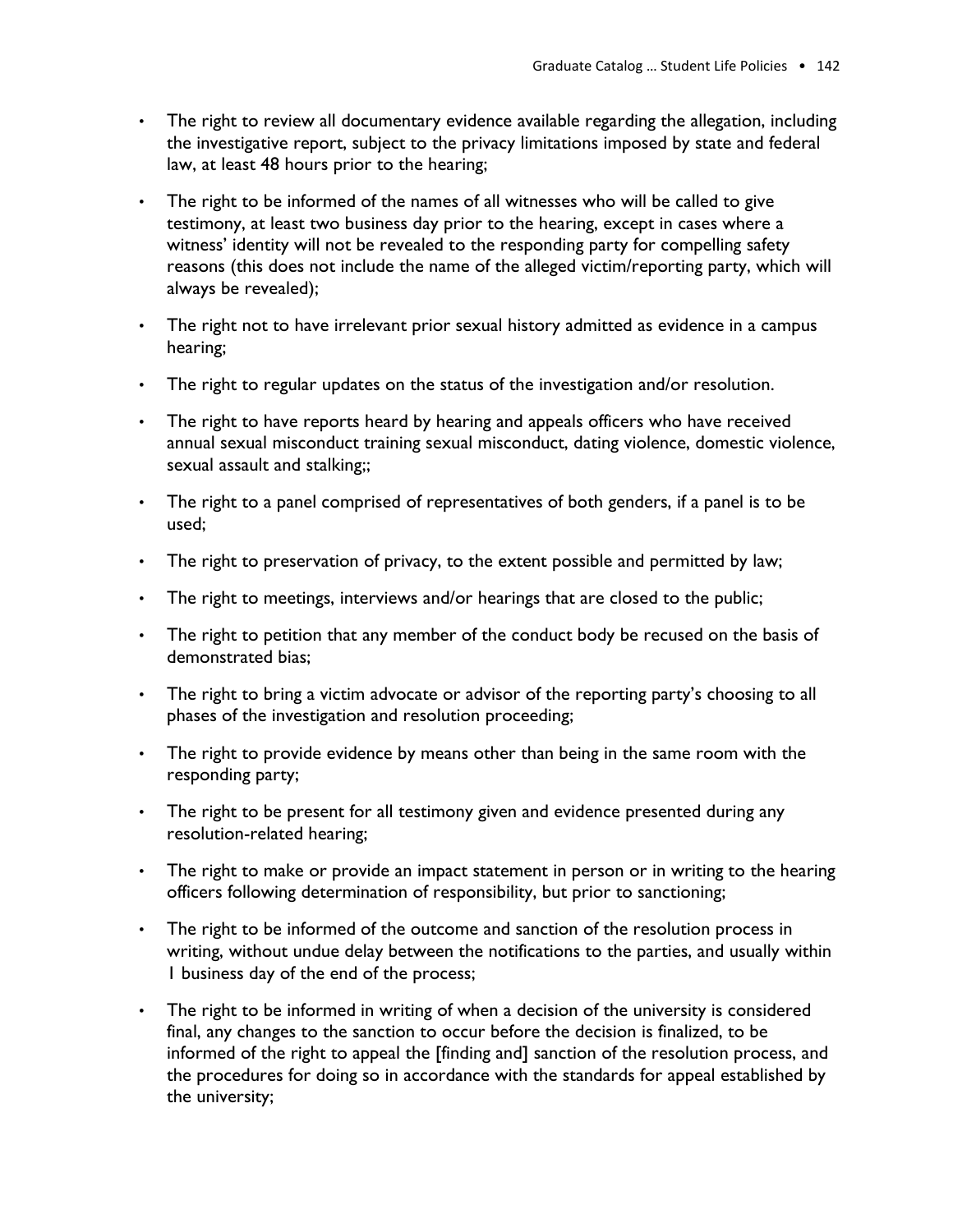## **Statement of the Responding Party's Rights**

- The right to investigation and appropriate resolution of all credible reports of sexual misconduct made in good faith to university administrators;
- The right to be informed in advance, when possible, of any public release of information regarding the report.
- The right to be treated with respect by university officials;
- The right to have university policies and procedures followed without material deviation;
- The right to be informed of and have access to campus resources for medical, health, counseling, and advisory services;
- The right to be fully informed of the nature, policies and procedures of the campus resolution process and to timely written notice of all alleged violations within the report, including the nature of the violation and possible sanctions;
- The right to a hearing on the report, including timely notice of the hearing date, and adequate time for preparation;
- The right to review all documentary evidence available regarding the allegation, including the investigative report, subject to the privacy limitations imposed by state and federal law, at least two business days prior to the hearing;
- The right to be informed of the names of all witnesses who will be called to give testimony, at least two business days prior to the hearing, except in cases where a witness' identity will not be revealed to the responding party for compelling safety reasons (this does not include the name of the reporting party, which will always be revealed);
- The right not to have irrelevant prior sexual history admitted as evidence in a campus resolution process;
- The right to have reports heard by hearing and appeals officers who have received annual training on sexual misconduct, dating violence, domestic violence, sexual assault and stalking;
- The right to petition that any member of the conduct body be recused on the basis of demonstrated bias;
- The right to a panel comprised of representatives of both genders if a panel is to be used;
- The right to meetings, interviews and hearings that are closed to the public;
- The right to have an advocate of their choice to accompany and assist in the campus resolution process.
- The right to a fundamentally fair resolution, as defined in these procedures;
- The right to make or provide an impact statement in person or in writing to the hearing officers board following any determination of responsibility, but prior to sanctioning;